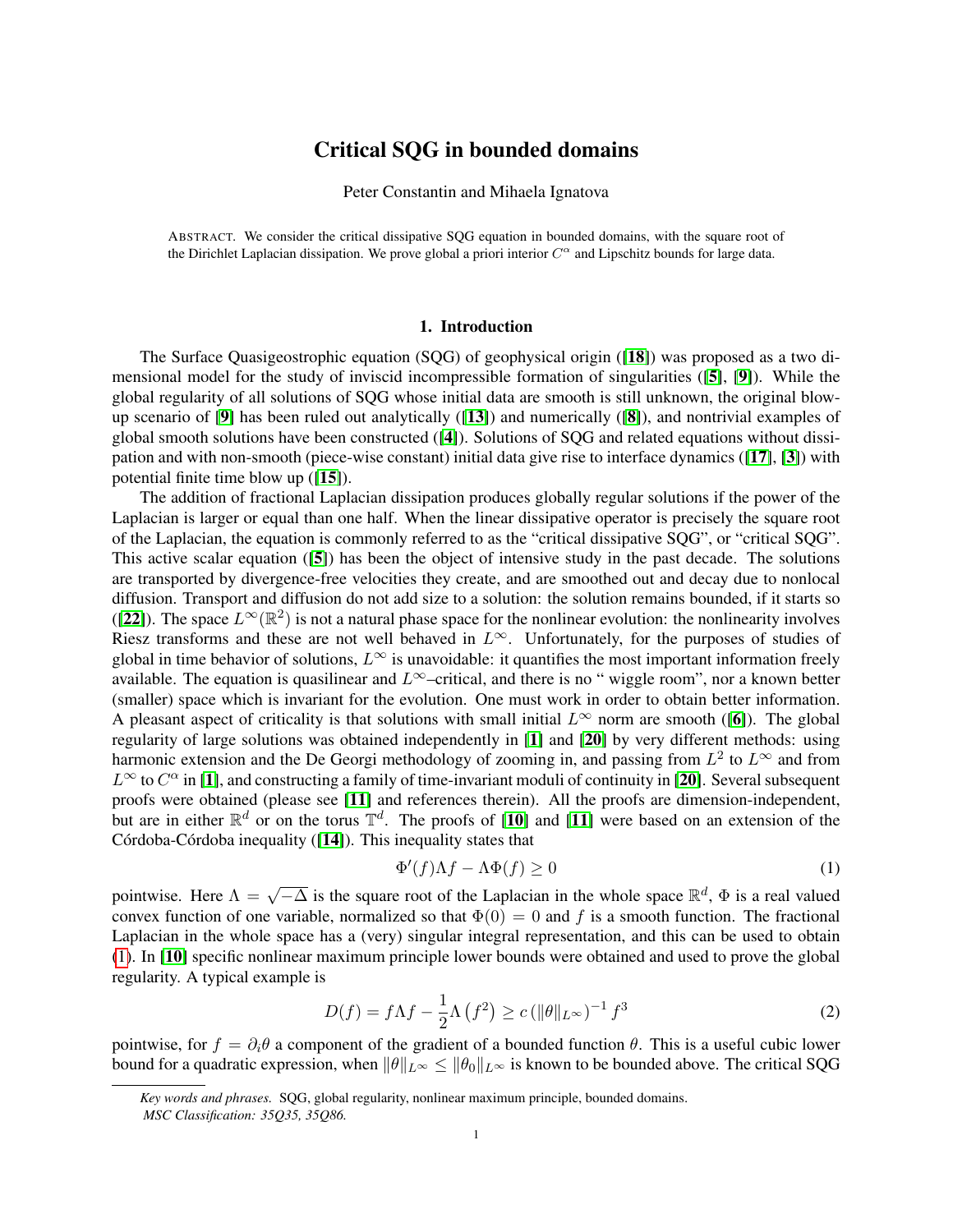equation in  $\mathbb{R}^2$  is

$$
\partial_t \theta + u \cdot \nabla \theta + \Lambda \theta = 0 \tag{3}
$$

where

$$
u = \nabla^{\perp} \Lambda^{-1} \theta = R^{\perp} \theta \tag{4}
$$

and  $\nabla^{\perp} = (-\partial_2, \partial_1)$  is the gradient rotated by  $\frac{\pi}{2}$ . Because of the conservative nature of transport and the good dissipative properties of  $\Lambda$  following from [\(1\)](#page-0-0), all  $L^p$  norms of  $\theta$  are nonincreasing in time. Moreover, because of properties of Riesz transforms, u is essentially of the same order of magnitude as  $\theta$ . Differentiating the equation we obtain the stretching equation

$$
(\partial_t + u \cdot \nabla + \Lambda) \nabla^{\perp} \theta = (\nabla u) \nabla^{\perp} \theta.
$$
 (5)

(In the absence of  $\Lambda$  this is the same as the stretching equation for three dimensional vorticity in incompressible Euler equations, one of the main reasons SQG was considered in [[5](#page-27-1)], [[9](#page-27-2)] in the first place.) Taking the scalar product with  $\nabla^{\perp} \theta$  we obtain

$$
\frac{1}{2}(\partial_t + u \cdot \nabla + \Lambda)q^2 + D(q) = Q
$$
\n(6)

for  $q^2 = |\nabla^{\perp} \theta|^2$ , with

$$
Q = (\nabla u) \nabla^{\perp} \theta \cdot \nabla^{\perp} \theta \leq |\nabla u| q^2.
$$

The operator  $\partial_t + u \cdot \nabla + \Lambda$  is an operator of advection and fractional diffusion: it does not add size. Using the pointwise bound [\(2\)](#page-0-1) we already see that the dissipative lower bound is potentially capable of dominating the cubic term Q, but there are two obstacles. The first obstacle is that constants matter: the two expressions are cubic, but the useful dissipative cubic lower bound  $D(q) \geq K|q|^3$  has perhaps too small a prefactor K if the  $L^{\infty}$  norm of  $\theta_0$  is too large. The second obstacle is that although

$$
\nabla u = R^{\perp}(\nabla \theta)
$$

has the same size as  $\nabla^{\perp}\theta$  (modulo constants) in all  $L^p$  spaces  $1 < p < \infty$ , it fails to be bounded in  $L^{\infty}$ by the  $L^{\infty}$  norm of  $\nabla^{\perp}\theta$ . In order to overcome these obstacles, in [[10](#page-27-14)] and [[11](#page-27-13)], instead of estimating directly gradients, the proof proceeds by estimating finite differences, with the aim of obtaining bounds for  $C^{\alpha}$  norms first. In fact, in critical SQG, once the solution is bounded in any  $C^{\alpha}$  with  $\alpha > 0$ , it follows that it is  $C^{\infty}$ . More generally, if the equation has a dissipation of order s, i.e.,  $\Lambda$  is replaced by  $\Lambda^s$  with  $0 < s \leq 1$ then if  $\theta$  is bounded in  $C^{\alpha}$  with  $\alpha > 1 - s$ , then the solution is smooth ([[12](#page-27-16)]). (This condition is sharp, if one considers general linear advection diffusion equations, ([[23](#page-28-0)]). In [[11](#page-27-13)] the smallness of  $\alpha$  is used to show that the term corresponding to  $Q$  in the finite difference version of the argument is dominated by the term corresponding to  $D(q)$ .

In this paper we consider the critical SQG equation in bounded domains. We take a bounded open domain  $\Omega \subset \mathbb{R}^d$  with smooth (at least  $C^{2,\alpha}$ ) boundary and denote by  $\Delta$  the Laplacian operator with homogeneous Dirichlet boundary conditions and by  $\Lambda_D$  its square root defined in terms of eigenfunction expansions. Because no explicit kernel for the fractional Laplacian is available in general, our approach, initiated in [[7](#page-27-17)] is based on bounds on the heat kernel.

The critical SQG equation is

<span id="page-1-0"></span>
$$
\partial_t \theta + u \cdot \nabla \theta + \Lambda_D \theta = 0 \tag{7}
$$

with

<span id="page-1-1"></span>
$$
u = \nabla^{\perp} \Lambda_D^{-1} \theta = R_D^{\perp} \theta \tag{8}
$$

and smooth initial data. We obtain global regularity results, in the spirit of the ones in the whole space. There are quite significant differences between the two cases. First of all, the fact that no explicit formulas are available for kernels requires a new approach; this yields as a byproduct new proofs even in the whole space. The main difference and additional difficulty in the bounded domain case is due to the lack of translation invariance. The fractional Laplacian is not translation invariant, and from the very start, differentiating the equation (or taking finite differences) requires understanding the respective commutators. For the same reason, the Riesz transforms  $R_D$  are not spectral operators, i.e., they do not commute with functions of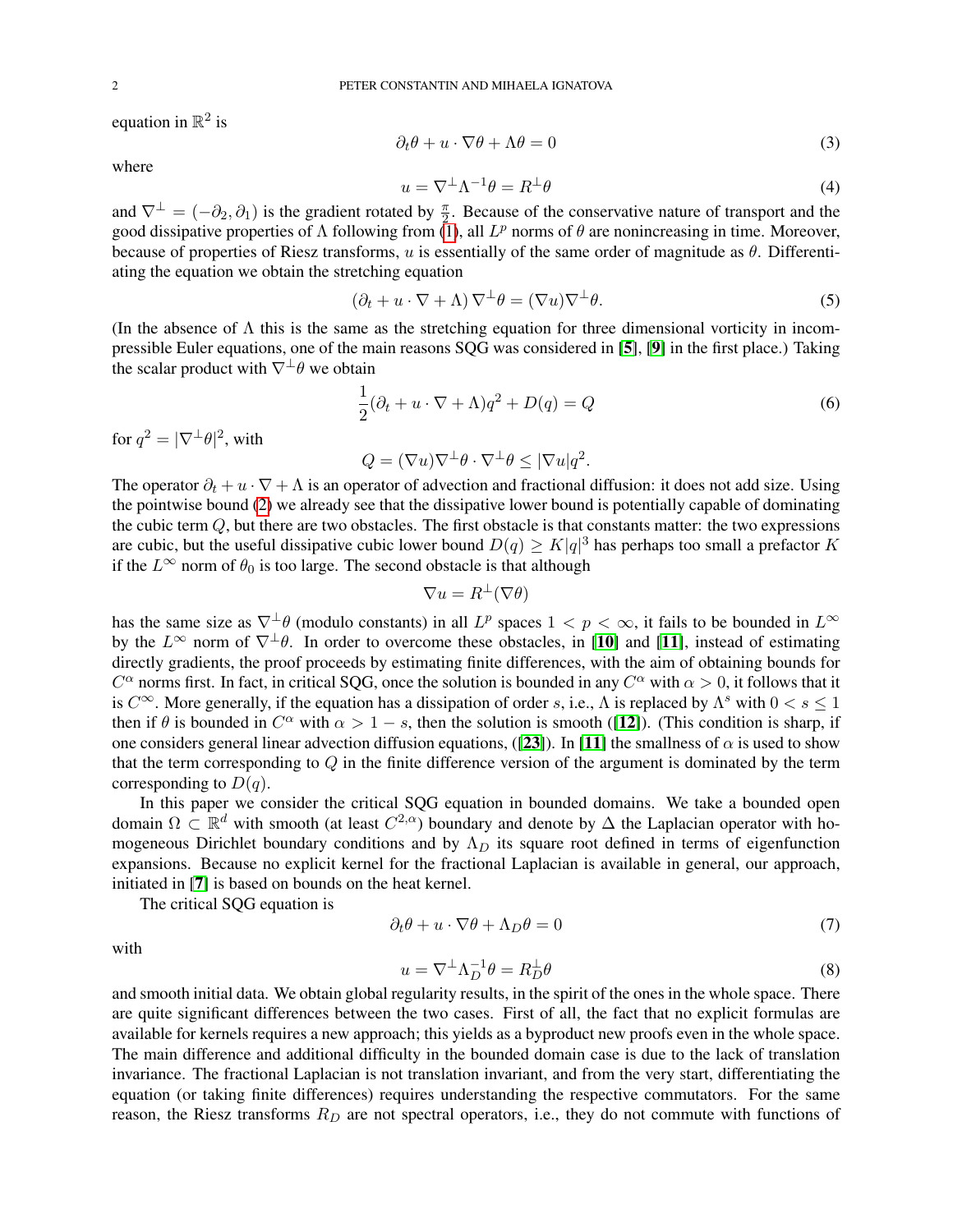the Laplacian, and so velocity bounds need a different treatment. In [[7](#page-27-17)] we proved using the heat kernel approach the existence of global weak solutions of [\(7\)](#page-1-0) in  $L^2(\Omega)$ . A proof of local existence of smooth solutions is provided in the present paper in  $d = 2$ . The local existence is obtained in Sobolev spaces based on  $L^2$  and uses Sobolev embeddings. Because of this, the proof is dimension dependent. A proof in higher dimensions is also possible but we do not pursue this here. We note that for regular enough solutions (e.g.  $\theta \in H_0^1(\Omega)$ ) the normal component of the velocity vanishes at the boundary  $(R_D^{\perp} \theta \cdot N)_{|\partial \Omega} = 0$  because the stream function  $\psi = \Lambda_D^{-1} \theta$  vanishes at the boundary and its gradient is normal to the boundary. Let us remark here that even in the case of a half-space and  $\theta \in C_0^{\infty}(\Omega)$ , the tangential component of the velocity need not vanish: there is tangential slip.

In order to state our main results, let

$$
d(x) = dist(x, \partial \Omega) \tag{9}
$$

denote the distance from x to the boundary of  $\Omega$ . We introduce the  $C^{\alpha}(\Omega)$  space for interior estimates:

DEFINITION 1. Let  $\Omega$  be a bounded domain and let  $0 < \alpha < 1$  be fixed. We say that  $\theta \in C^{\alpha}(\Omega)$  if  $\theta \in L^{\infty}(\Omega)$  and

$$
[f]_{\alpha} = \sup_{x \in \Omega} (d(x))^{\alpha} \left( \sup_{h \neq 0, |h| < d(x)} \frac{|f(x+h) - f(x)|}{|h|^{\alpha}} \right) < \infty. \tag{10}
$$

*The norm in*  $C^{\alpha}(\Omega)$  *is* 

$$
||f||_{C^{\alpha}} = ||f||_{L^{\infty}(\Omega)} + [f]_{\alpha}.
$$
\n(11)

Our main results are the following:

<span id="page-2-1"></span>THEOREM 1. Let  $\theta(x, t)$  be a smooth solution of [\(7\)](#page-1-0) on a time interval  $[0, T)$ , with  $T \leq \infty$ , with initial *data*  $\theta(x, 0) = \theta_0(x)$ *. Then the solution is uniformly bounded,* 

$$
\sup_{0 \le t < T} \|\theta(t)\|_{L^\infty(\Omega)} \le \|\theta_0\|_{L^\infty(\Omega)}.\tag{12}
$$

*There exists*  $\alpha$  *depending only on*  $\|\theta_0\|_{L^{\infty}(\Omega)}$  *and*  $\Omega$ *, and a constant*  $\Gamma$  *depending only on the domain*  $\Omega$  *(and in particular, independent of* T*) such that*

$$
\sup_{0 \le t < T} \|\theta(t)\|_{C^{\alpha}(\Omega)} \le \Gamma \|\theta_0\|_{C^{\alpha}(\Omega)} \tag{13}
$$

*holds.*

The second theorem is about global interior gradient bounds:

<span id="page-2-0"></span>THEOREM 2. Let  $\theta(x, t)$  be a smooth solution of [\(7\)](#page-1-0) on a time interval  $[0, T)$ , with  $T \leq \infty$ , with initial  $data \theta(x,0) = \theta_0(x)$ *. There exists a constant*  $\Gamma_1$  *depending only on*  $\Omega$  *such that* 

$$
\sup_{x \in \Omega, 0 \le t < T} d(x) |\nabla_x \theta(x, t)| \le \Gamma_1 \left[ \sup_{x \in \Omega} d(x) |\nabla_x \theta_0(x)| + \left( 1 + \|\theta_0\|_{L^\infty(\Omega)} \right)^4 \right] \tag{14}
$$

*holds.*

REMARK 1. *Higher interior regularity can be proved also. In fact, once global interior C<sup>α</sup> bounds are obtained for any*  $\alpha > 0$ , the interior regularity problem becomes subcritical, meaning that "there is room *to spare". This is already the case for Theorem [2](#page-2-0) and justifies thinking that the equation is*  $L^{\infty}$  *interiorcritical. However, we were not able to obtain global uniform*  $C^{\alpha}(\bar{\Omega})$  *bounds. Moreover, we do not know the implication*  $C^{\alpha}(\bar{\Omega}) \Rightarrow C^{\infty}(\bar{\Omega})$  uniformly, and thus the equation is not  $L^{\infty}$  critical up to the boundary. This *is due to the fact that the commutator between normal derivatives and the fractional Dirichlet Laplacian is not controlled uniformly up to the boundary. The example of half-space is instructive because explicit kernels and calculations are available. In this example odd reflection across the boundary permits the construction of global smooth solutions, if the initial data are smooth and compactly supported away from the boundary. The support of the solution remains compact and cannot reach the boundary in finite time, but the gradient of the solution might grow in time at an exponential rate.*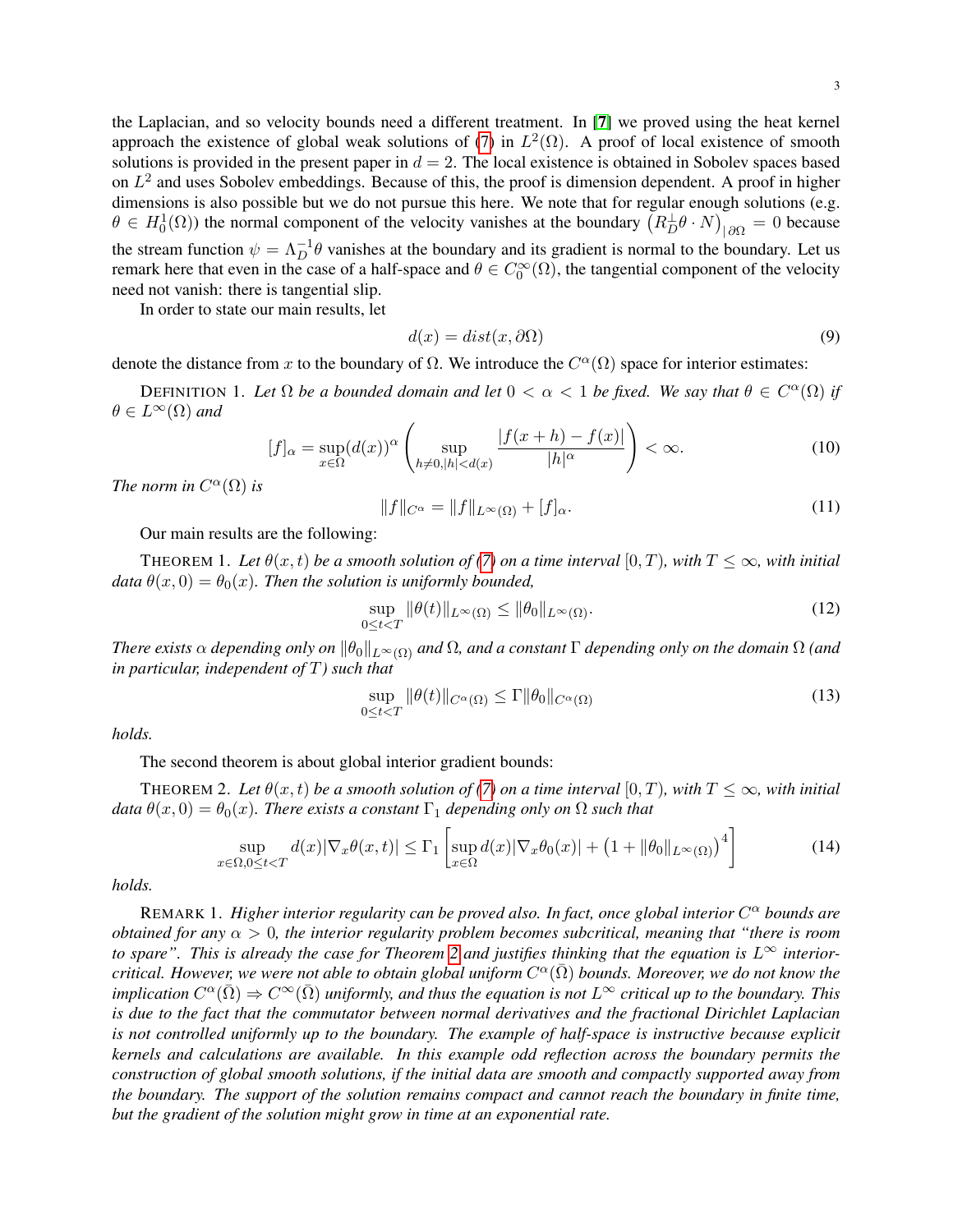The proofs of our main results use the following elements. First, the inequality [\(1\)](#page-0-0) which has been proved in ([[7](#page-27-17)]) for the Dirichlet  $\Lambda_D$  is shown to have a lower bound

$$
D(f)(x) = \left(f\Lambda_D f - \frac{1}{2}\Lambda_D(f^2)\right)(x) \ge c\frac{f^2(x)}{d(x)}
$$
\n(15)

with  $c > 0$  depending only on  $\Omega$ . Note that in  $\mathbb{R}^d$ ,  $d(x) = \infty$ , which is consistent with [\(1\)](#page-0-0). This lower bound (valid for general  $\Phi$  convex, with c independent of  $\Phi$ , see [\(46\)](#page-8-0)) provides a strong damping boundary repulsive term, which is essential to overcome boundary effects coming from the lack of translation invariance.

The second element of proofs consists of nonlinear lower bounds in the spirit of  $([10])$  $([10])$  $([10])$ . A version for derivatives in bounded domains, proved in ([[7](#page-27-17)]) is modified for finite differences. In order to make sense of finite differences near the boundary in a manner suitable for transport, we introduce a family of good cutoff functions depending on a scale  $\ell$  in Lemma [3.](#page-7-0) The finite difference nonlinear lower bound is

<span id="page-3-0"></span>
$$
D(f)(x) \ge c \left( |h| \|\theta\|_{L^{\infty}(\Omega)} \right)^{-1} |f(x)|^3 + c \frac{|f(x)|^2}{d(x)}
$$
(16)

when  $f = \chi \delta_h \theta$  is large (see [\(48\)](#page-9-0)), where  $\chi$  belongs to the family of good cutoff functions.

Once global interior  $C^{\alpha}(\Omega)$  bounds are obtained, in order to obtain global interior bounds for the gradient, we use a different nonlinear lower bound,

<span id="page-3-1"></span>
$$
D(f) = \left(f\Lambda_D f - \frac{1}{2}(\Lambda_D f^2)\right)(x) \ge c \frac{|f(x)|^{3+\frac{\alpha}{1-\alpha}}}{\|\theta\|_{C^{\alpha}(\Omega)}^{\frac{1}{1-\alpha}}} (d(x))^{\frac{\alpha}{1-\alpha}} + c \frac{f^2(x)}{d(x)}
$$
(17)

for large  $f = \chi \nabla \theta$  (see [\(61\)](#page-11-0)). This is a super-cubic bound, and makes the gradient equation look subcritical. Similar bounds were obtained in the whole space in  $([10])$  $([10])$  $([10])$ . Proving the bounds  $(16)$  and  $(17)$  requires a different approach and new ideas because of the absence of explicit formulas and lack of translation invariance.

The third element of proofs are bounds for  $R_D^{\perp}\theta$  based only on global apriori information on  $\|\theta\|_{L^{\infty}}$  and the nonlinear lower bounds on  $D(f)$  for appropriate f. Such an approach was initiated in ([[10](#page-27-14)]) and ([[11](#page-27-13)]). In the bounded domain case, again, the method of proof is different because the kernels are not explicit, and reference is made to the heat kernels. The boundaries introduce additional error terms. The bound for finite differences is

$$
|\delta_h R_D^{\perp}\theta(x)| \le C\left(\sqrt{\rho D(f)(x)} + \|\theta\|_{L^{\infty}} \left(\frac{|h|}{d(x)} + \frac{|h|}{\rho}\right) + |\delta_h \theta(x)|\right) \tag{18}
$$

for  $\rho \leq cd(x)$ , with  $f = \chi \delta_h \theta$  and with C a constant depending on  $\Omega$  (see [90\)](#page-15-0). The bound for gradient is

$$
|\nabla R_D^{\perp}\theta(x)| \le C\left(\sqrt{\rho D(f)(x)} + \|\theta\|_{L^{\infty}(\Omega)}\left(\frac{1}{d(x)} + \frac{1}{\rho}\right) + |\nabla\theta(x)|\right)
$$
(19)

for  $\rho \leq cd(x)$  with  $f = \chi \nabla \theta$  with a constant C depending on  $\Omega$  (see [\(107\)](#page-16-0)). These are remarkable pointwise bounds (clearly not valid for the case of the Laplacian even in the whole space, where  $D(f)(x) = |\nabla f(x)|^2$ ).

The fourth element of the proof are bounds for commutators. These bounds

$$
\left| \left[ \chi \delta_h, \Lambda_D \right] \theta(x) \right| \le C \frac{|h|}{d(x)^2} ||\theta||_{L^\infty(\Omega)},\tag{20}
$$

for  $\ell \leq d(x)$ , (see [\(112\)](#page-16-1)), and

$$
\left| \left[ \chi \nabla, \Lambda_D \right] \theta(x) \right| \le \frac{C}{d(x)^2} \|\theta\|_{L^\infty(\Omega)},\tag{21}
$$

for  $\ell < d(x)$ , (see [\(115\)](#page-17-0)), reflect the difficulties due to the boundaries. They are remarkable though in that the only price to pay for a second order commutator in  $L^{\infty}$  is  $d(x)^{-2}$ . Note that in the whole space this commutator vanishes ( $\chi = 1$ ). This nontrivial situation in bounded domains is due to cancellations and bounds on the heat kernel representing translation invariance effects away from boundaries (see [\(37,](#page-5-0) [38\)](#page-5-1)).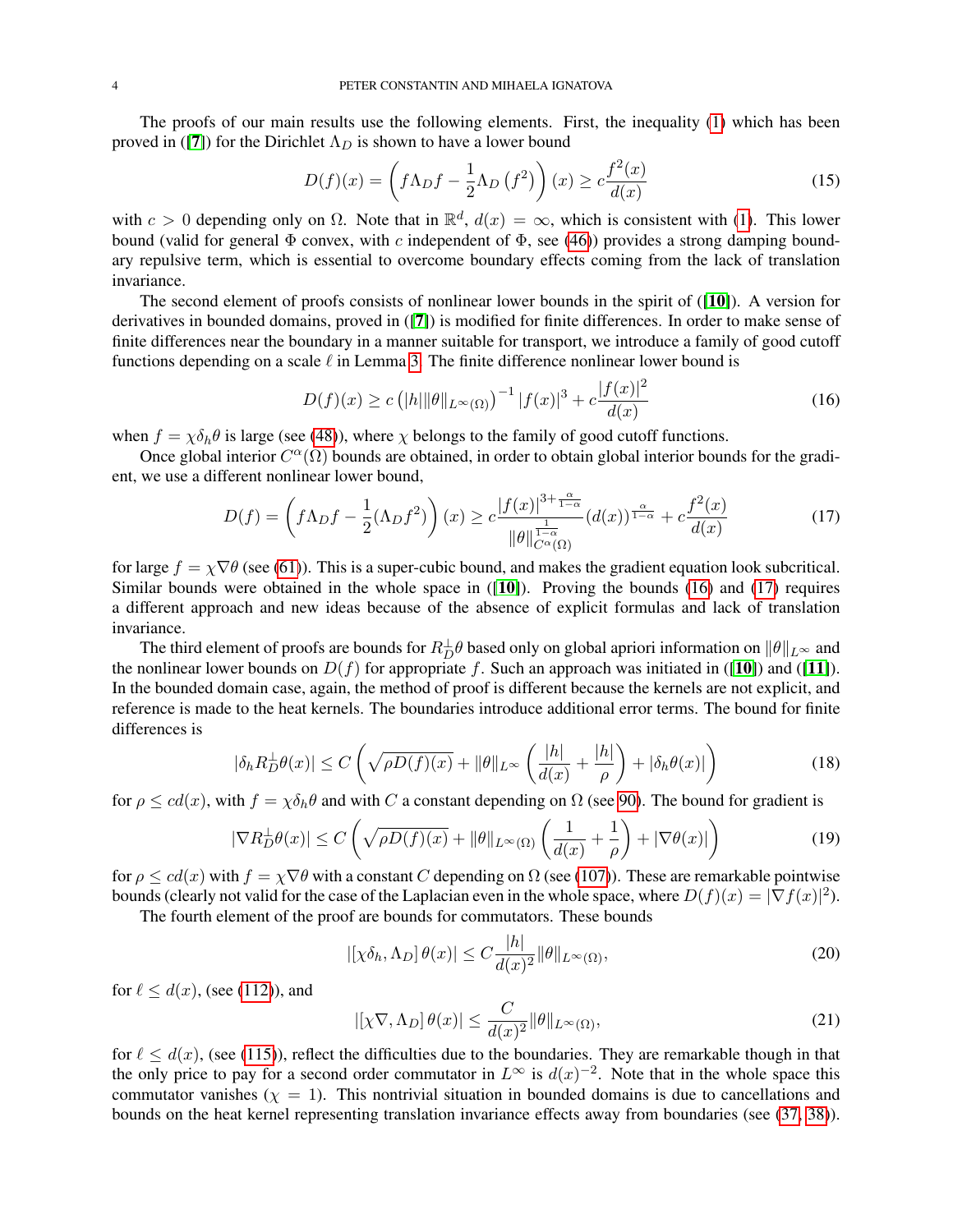Although the heat kernel in bounded domains has been extensively studied, and the proofs of [\(37\)](#page-5-0) and [\(38\)](#page-5-1) are elementary, we have included them in the paper because we have not found them readily available in the literature and for the sake of completeness.

The paper is organized as follows: after preliminary background, we prove the nonlinear lower bounds. We have separate sections for bounds for the Riesz transforms and the commutators. The proof of the main results are then provided, using nonlinear maximum principles. We give some of the explicit calculations in the example of a half-space and conclude the paper by proving the translation invariance bounds for the heat kernel [\(37\)](#page-5-0), [\(38\)](#page-5-1), and a local well-posedness result in two appendices.

### 2. Preliminaries

The  $L^2(\Omega)$  - normalized eigenfunctions of  $-\Delta$  are denoted  $w_j$ , and its eigenvalues counted with their multiplicities are denoted  $\lambda_i$ :

$$
-\Delta w_j = \lambda_j w_j. \tag{22}
$$

It is well known that  $0 < \lambda_1 \leq ... \leq \lambda_j \to \infty$  and that  $-\Delta$  is a positive selfadjoint operator in  $L^2(\Omega)$  with domain  $\mathcal{D}(-\Delta) = H^2(\Omega) \cap H_0^1(\Omega)$ . The ground state  $w_1$  is positive and

<span id="page-4-0"></span>
$$
c_0 d(x) \le w_1(x) \le C_0 d(x) \tag{23}
$$

holds for all  $x \in \Omega$ , where  $c_0$ ,  $C_0$  are positive constants depending on  $\Omega$ . Functional calculus can be defined using the eigenfunction expansion. In particular

$$
(-\Delta)^{\beta} f = \sum_{j=1}^{\infty} \lambda_j^{\beta} f_j w_j
$$
 (24)

with

$$
f_j = \int_{\Omega} f(y) w_j(y) dy
$$

for  $f \in \mathcal{D}\left((-\Delta)^{\beta}\right) = \{f \mid (\lambda_i^{\beta})$  $\hat{f}_j^{\beta} f_j) \in \ell^2(\mathbb{N})\}$ . We will denote by s

$$
\Lambda_D^s = (-\Delta)^{\frac{s}{2}},\tag{25}
$$

the fractional powers of the Dirichlet Laplacian, with  $0 \le s \le 2$  and with  $||f||_{s,D}$  the norm in  $\mathcal{D}(\Lambda_D^s)$ :

$$
||f||_{s,D}^{2} = \sum_{j=1}^{\infty} \lambda_{j}^{s} f_{j}^{2}.
$$
 (26)

It is well-known and easy to show that

$$
\mathcal{D}\left(\Lambda_{D}\right) = H_{0}^{1}(\Omega).
$$

Indeed, for  $f \in \mathcal{D}(-\Delta)$  we have

<span id="page-4-1"></span>
$$
\|\nabla f\|_{L^2(\Omega)}^2 = \int_{\Omega} f(-\Delta) f dx = \|\Lambda_D f\|_{L^2(\Omega)}^2 = \|f\|_{1,D}^2.
$$
 (27)

We recall that the Poincaré inequality implies that the Dirichlet integral on the left-hand side above is equivalent to the norm in  $H_0^1(\Omega)$  and therefore the identity map from the dense subset  $\mathcal{D}(-\Delta)$  of  $H_0^1(\Omega)$  to  $\mathcal{D}(\Lambda_D)$  is an isometry, and thus  $H_0^1(\Omega) \subset \mathcal{D}(\Lambda_D)$ . But  $\mathcal{D}(-\Delta)$  is dense in  $\mathcal{D}(\Lambda_D)$  as well, because finite linear combinations of eigenfunctions are dense in  $\mathcal{D}(\Lambda_D)$ . Thus the opposite inclusion is also true, by the same isometry argument.

Note that in view of the identity

$$
\lambda^{\frac{s}{2}} = c_s \int_0^\infty (1 - e^{-t\lambda}) t^{-1 - \frac{s}{2}} dt,
$$
  
\n
$$
1 = c_s \int_0^\infty (1 - e^{-\tau}) \tau^{-1 - \frac{s}{2}} d\tau,
$$
\n(28)

with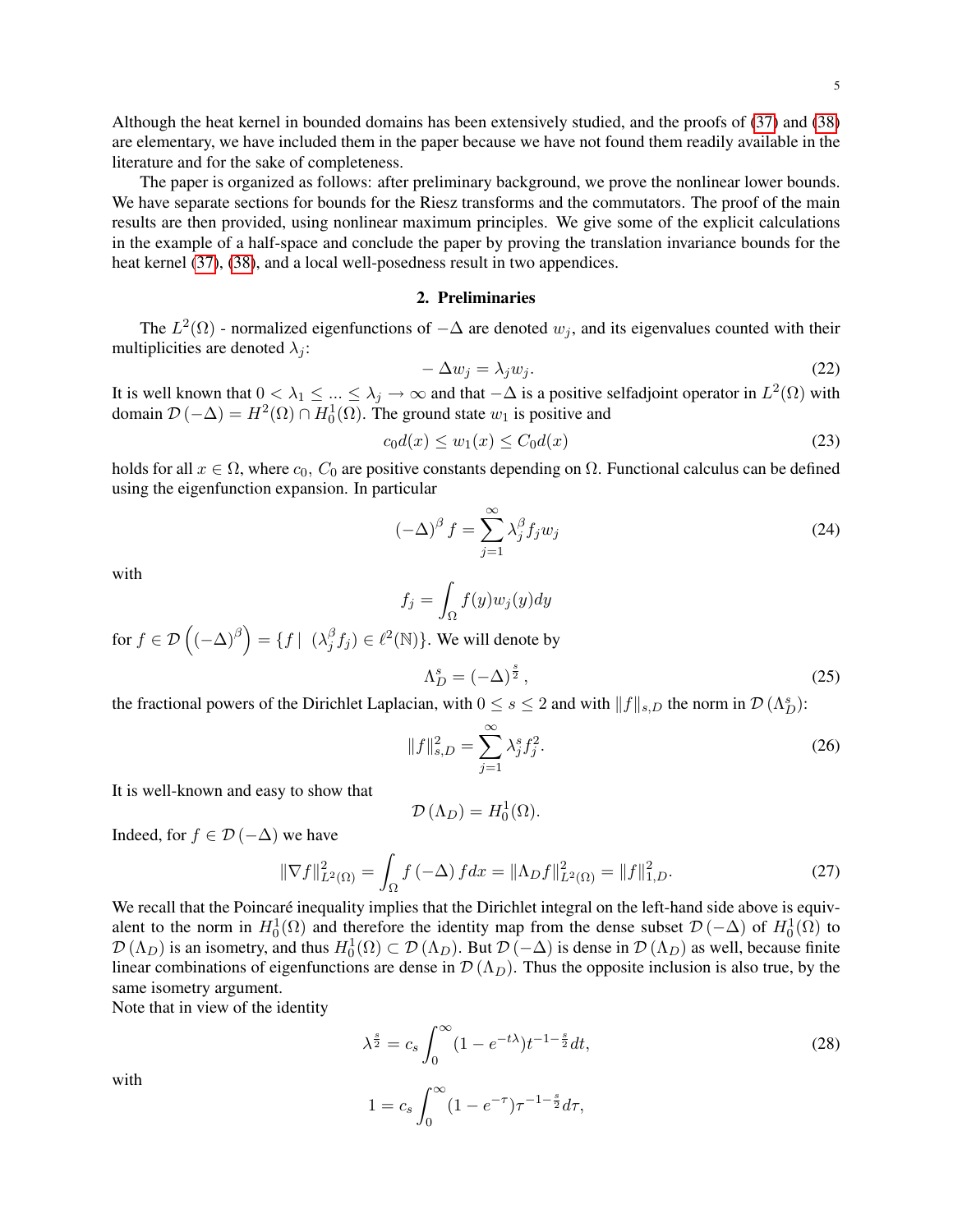valid for  $0 \leq s < 2$ , we have the representation

<span id="page-5-6"></span>
$$
((\Lambda_D)^s f)(x) = c_s \int_0^\infty \left[ f(x) - e^{t\Delta} f(x) \right] t^{-1-\frac{s}{2}} dt \tag{29}
$$

for  $f \in \mathcal{D}((-\Lambda_D)^s)$ . We use precise upper and lower bounds for the kernel  $H_D(t, x, y)$  of the heat operator,

$$
(e^{t\Delta}f)(x) = \int_{\Omega} H_D(t, x, y) f(y) dy.
$$
\n(30)

These are as follows ([[16](#page-27-18)],[[24](#page-28-1)],[[25](#page-28-2)]). There exists a time  $T > 0$  depending on the domain  $\Omega$  and constants c, C, k, K, depending on T and  $\Omega$  such that

<span id="page-5-3"></span>
$$
c \min\left(\frac{w_1(x)}{|x-y|}, 1\right) \min\left(\frac{w_1(y)}{|x-y|}, 1\right) t^{-\frac{d}{2}} e^{-\frac{|x-y|^2}{kt}} \le
$$
  
\n
$$
H_D(t, x, y) \le C \min\left(\frac{w_1(x)}{|x-y|}, 1\right) \min\left(\frac{w_1(y)}{|x-y|}, 1\right) t^{-\frac{d}{2}} e^{-\frac{|x-y|^2}{Kt}}
$$
\n(31)

holds for all  $0 \le t \le T$ . Moreover

<span id="page-5-2"></span>
$$
\frac{|\nabla_x H_D(t, x, y)|}{H_D(t, x, y)} \le C \begin{cases} \frac{1}{d(x)}, & \text{if } \sqrt{t} \ge d(x),\\ \frac{1}{\sqrt{t}} \left(1 + \frac{|x - y|}{\sqrt{t}}\right), & \text{if } \sqrt{t} \le d(x) \end{cases}
$$
\n(32)

holds for all  $0 \le t \le T$ . Note that, in view of

$$
H_D(t, x, y) = \sum_{j=1}^{\infty} e^{-t\lambda_j} w_j(x) w_j(y),
$$
\n(33)

elliptic regularity estimates and Sobolev embedding which imply uniform absolute convergence of the series (if  $\partial\Omega$  is smooth enough), we have that

$$
\partial_1^{\beta} H_D(t, y, x) = \partial_2^{\beta} H_D(t, x, y) = \sum_{j=1}^{\infty} e^{-t\lambda_j} \partial_y^{\beta} w_j(y) w_j(x)
$$
(34)

for positive t, where we denoted by  $\partial_1^{\beta}$  $\frac{\beta}{1}$  and  $\partial_2^{\beta}$  $\frac{1}{2}$  derivatives with respect to the first spatial variables and the second spatial variables, respectively.

Therefore, the gradient bounds [\(32\)](#page-5-2) result in

<span id="page-5-5"></span>
$$
\frac{|\nabla_y H_D(t, x, y)|}{H_D(t, x, y)} \le C \begin{cases} \frac{1}{d(y)}, & \text{if } \sqrt{t} \ge d(y),\\ \frac{1}{\sqrt{t}} \left(1 + \frac{|x - y|}{\sqrt{t}}\right), & \text{if } \sqrt{t} \le d(y). \end{cases}
$$
\n(35)

We also use a bound

<span id="page-5-4"></span>
$$
\nabla_x \nabla_x H_D(x, y, t) \le C t^{-1 - \frac{d}{2}} e^{-\frac{|x - y|^2}{\tilde{K}t}} \tag{36}
$$

valid for  $t \leq c d(x)^2$  and  $0 < t \leq T$ , which follows from the upper bounds [\(31\)](#page-5-3), [\(32\)](#page-5-2).

Important additional bounds we need are

<span id="page-5-0"></span>
$$
\int_{\Omega} |(\nabla_x + \nabla_y) H_D(x, y, t)| dy \le Ct^{-\frac{1}{2}} e^{-\frac{d(x)^2}{Kt}} \tag{37}
$$

and

<span id="page-5-1"></span>
$$
\int_{\Omega} |\nabla_x (\nabla_x + \nabla_y) H_D(x, y, t)| dy \le Ct^{-1} e^{-\frac{d(x)^2}{\tilde{K}t}}
$$
\n(38)

valid for  $t \leq c d(x)^2$  and  $0 < t \leq T$ . These bounds reflect the fact that translation invariance is remembered in the solution of the heat equation with Dirichlet boundary data for short time, away from the boundary. We sketch the proofs of [\(36\)](#page-5-4), [\(37\)](#page-5-0) and [\(38\)](#page-5-1) in the Appendix 1.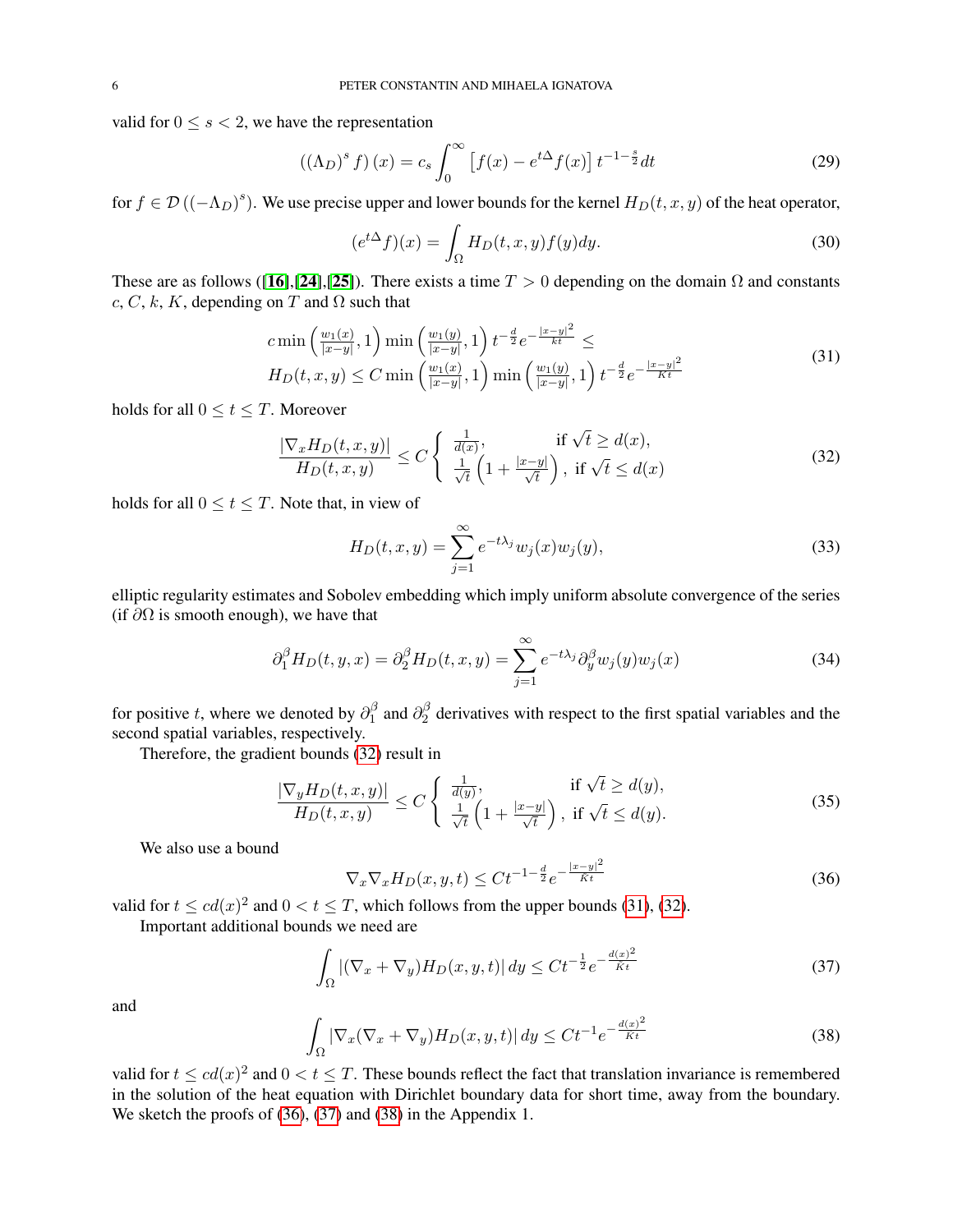#### 3. Nonlinear Lower Bounds

We prove bounds in the spirit of ([[10](#page-27-14)]). The proofs below are based on the method of ([[7](#page-27-17)]), but they concern different objects (finite differences, properly localized) or different assumptions  $(C^{\alpha})$ . Nonlinear lower bounds are an essential ingredient in proofs of global regularity for drift-diffusion equations with nonlocal dissipation.

We start with a couple lemmas. In what follows we denote by c and  $C$  generic positive constants that depend on  $\Omega$ . When the logic demands it, we temporarily manipulate them and number them to show that the arguments are not circular. There is no attempt to optimize constants, and their numbering is local in the proof, meaning that, if for instance  $C_2$  appears in two proofs, it need not be the same constant. However, when emphasis is necessary we single out constants, but then we avoid the letters  $c, C$  with or without subscripts.

LEMMA 1. *The solution of the heat equation with initial datum equal to 1 and zero boundary conditions,*

$$
\Theta(x,t) = \int_{\Omega} H_D(x,y,t) dy
$$
\n(39)

 $obeys 0 \leq \Theta(x,t) \leq 1$ , because of the maximum principle. There exist constants  $T, c, C$  depending only on Ω *such that the following inequalities hold:*

<span id="page-6-1"></span>
$$
\Theta(x,t) \geq c \min\left\{1, \left(\frac{d(x)}{\sqrt{t}}\right)^d\right\} \tag{40}
$$

*for all*  $0 \le t \le T$ *, and* 

<span id="page-6-2"></span>
$$
\Theta(x,t) \le C \frac{d(x)}{\sqrt{t}}\tag{41}
$$

*for all*  $0 \le t \le T$ *. Let*  $0 < s < 2$ *. There exists a constant c depending on*  $\Omega$  *and* s *such that* 

<span id="page-6-0"></span>
$$
\int_0^\infty t^{-1-\frac{s}{2}} (1 - \Theta(x, t)) dt \ge c d(x)^{-s}
$$
 (42)

*holds.*

REMARK 2.  $\Lambda_D^s 1$  is defined by duality by the left hand side of [\(42\)](#page-6-0) and belongs to  $H^{-1}(\Omega)$ .

Proof. Indeed,

$$
\Theta(x,t) = \int_{\Omega} H_D(t,x,y) dy \ge \int_{|x-y| \le \frac{d(x)}{2}} H_D(t,x,y) dy
$$

because  $H_D$  is positive. Using the lower bound in [\(23\)](#page-4-0) we have that  $|x - y| \le \frac{d(x)}{2}$  implies

$$
\frac{w_1(x)}{|x-y|} \ge 2c_0, \quad \frac{w_1(y)}{|x-y|} \ge c_0,
$$

and then, using the lower bound in [\(31\)](#page-5-3) we obtain

$$
H_D(t, x, y) \ge 2cc_0^2 t^{-\frac{d}{2}} e^{-\frac{|x-y|^2}{kt}}.
$$

Integrating it follows that

$$
\Theta(x,t) \ge 2cc_0^2 \omega_{d-1} k^{\frac{d}{2}} \int_0^{\frac{d(x)}{2\sqrt{kt}}} \rho^{d-1} e^{-\rho^2} d\rho.
$$

If  $\frac{d(x)}{2\sqrt{kt}} \ge 1$  then the integral is bounded below by  $\int_0^1 \rho^{d-1} e^{-\rho^2} d\rho$ . If  $\frac{d(x)}{2\sqrt{kt}} \le 1$  then  $\rho \le 1$  implies that the exponential is bounded below by  $e^{-1}$  and so [\(40\)](#page-6-1) holds.

Now [\(41\)](#page-6-2) holds immediately from [\(23\)](#page-4-0) and the upper bound in [\(31\)](#page-5-3) because the integral

$$
\int_{\mathbb{R}^d} |\xi|^{-1} e^{-\frac{|\xi|^2}{K}} d\xi < \infty
$$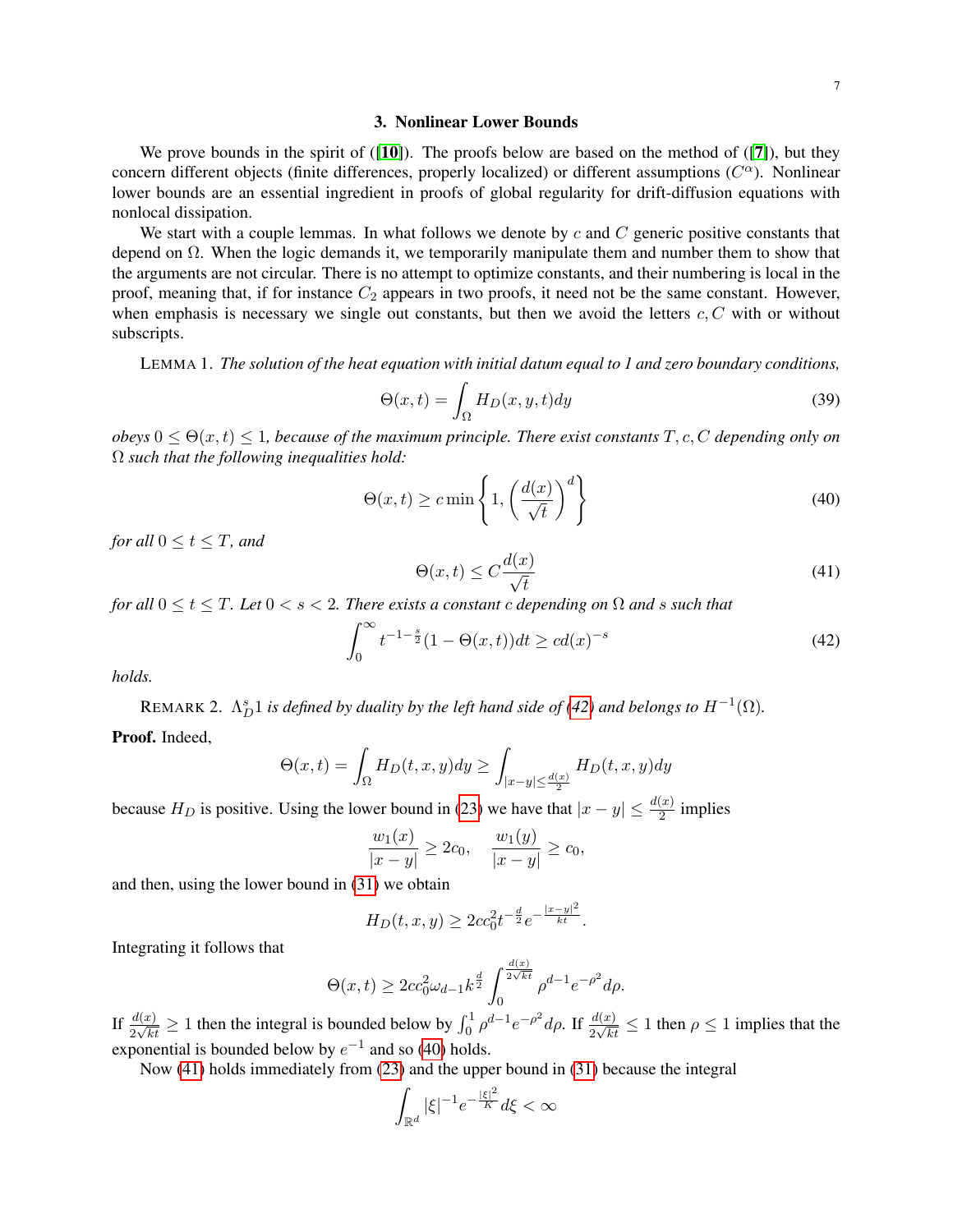if  $d > 2$ .

Regarding [\(42\)](#page-6-0) we use

$$
\int_0^{\infty} t^{-1-\frac{s}{2}} (1 - \Theta(x, t)) dt \ge \int_{\tau}^{T} t^{-1-\frac{s}{2}} (1 - \Theta(x, t)) dt
$$

and choose appropriately  $\tau$ . In view of [\(41\)](#page-6-2), if

$$
\frac{d(x)}{\sqrt{\tau}} \le \frac{1}{2C}
$$

then, when  $\tau \leq t \leq T$  we have

$$
1 - \Theta(x, t) \ge \frac{1}{2},
$$

and therefore

$$
\int_{\tau}^{T} t^{-1-\frac{s}{2}} \left(1 - \Theta(x, t)\right) dt \geq \frac{1}{s} \tau^{-\frac{s}{2}} \left(1 - \left(\frac{\tau}{T}\right)^{\frac{s}{2}}\right)
$$

holds. The choice

$$
\frac{d(x)}{\sqrt{\tau}} = \frac{1}{2C}
$$

implies [\(42\)](#page-6-0) provided  $2\tau \leq T$  which is the same as  $d(x) \leq$  $\sqrt{T}$  $\frac{\sqrt{T}}{2C\sqrt{2}}$ . On the other hand,  $\Theta$  is exponentially small if t is large enough, so the contribution to the integral in  $(42)$  is bounded below by a nonzero constant. This ends the proof of the lemma.

LEMMA 2. Let  $0 \leq \alpha < 1$ . There exists constant C depending on  $\Omega$  and  $\alpha$  such that

<span id="page-7-1"></span>
$$
\int_{\Omega} |\nabla_y H_D(t, x, y)||x - y|^{\alpha} dy \le Ct^{-\frac{1-\alpha}{2}} \tag{43}
$$

*holds for*  $0 \le t \le T$ *.* 

Indeed, the upper bounds [\(31\)](#page-5-3) and [\(35\)](#page-5-5) yield

$$
\int_{d(y)\geq \sqrt{t}} |\nabla_y H_D(t, x, y)||x - y|^{\alpha} dy
$$
  
\n
$$
\leq C_2 t^{-\frac{1}{2}} \int_{\mathbb{R}^d} \left(1 + \frac{|x - y|}{\sqrt{t}}\right) t^{-\frac{d}{2}} e^{-\frac{|x - y|^2}{Kt}} |x - y|^{\alpha} dy
$$
  
\n
$$
= C_3 t^{-\frac{1 - \alpha}{2}}
$$

and, in view of the upper bound in [\(23\)](#page-4-0),  $\frac{1}{d(y)}w_1(y) \leq C_0$  and the upper bound in [\(31\)](#page-5-3), we have

$$
\int_{d(y)\le \sqrt{t}} |\nabla_y H_D(t, x, y)||x - y|^{\alpha} dy
$$
  
\n
$$
\le C_4 \int_{\mathbb{R}^d} \frac{1}{|x - y|} t^{-\frac{d}{2}} e^{-\frac{|x - y|^2}{Kt}} |x - y|^{\alpha} dy = C_5 t^{-\frac{1 - \alpha}{2}}.
$$

This proves [\(43\)](#page-7-1). We introduce now a good family of cutoff functions  $\chi$  depending on a length scale  $\ell$ .

<span id="page-7-0"></span>LEMMA 3. Let  $\Omega$  be a bounded domain with  $C^2$  boundary. For  $\ell > 0$  small enough (depending on  $\Omega$ ) *there exist cutoff functions*  $\chi$  *with the properties:*  $0 \leq \chi \leq 1$ ,  $\chi(y) = 0$  if  $d(y) \leq \frac{\ell}{4}$  $\frac{\ell}{4}$ ,  $\chi(y) = 1$  for  $d(y) \geq \frac{\ell}{2}$  $\frac{\ell}{2}$  $|\nabla^k \chi| \leq C \ell^{-k}$  with C independent of  $\ell$  and

<span id="page-7-2"></span>
$$
\int_{\Omega} \frac{(1 - \chi(y))}{|x - y|^{d+j}} dy \le C \frac{1}{d(x)^j}
$$
\n(44)

*and*

<span id="page-7-3"></span>
$$
\int_{\Omega} |\nabla \chi(y)| \frac{1}{|x - y|^{d - \alpha}} \le C d(x)^{-(1 - \alpha)} \tag{45}
$$

*hold for*  $j > -d$ ,  $\alpha < d$  *and*  $d(x) \ge l$ . We will refer to such  $\chi$  *as a "good cutoff"*.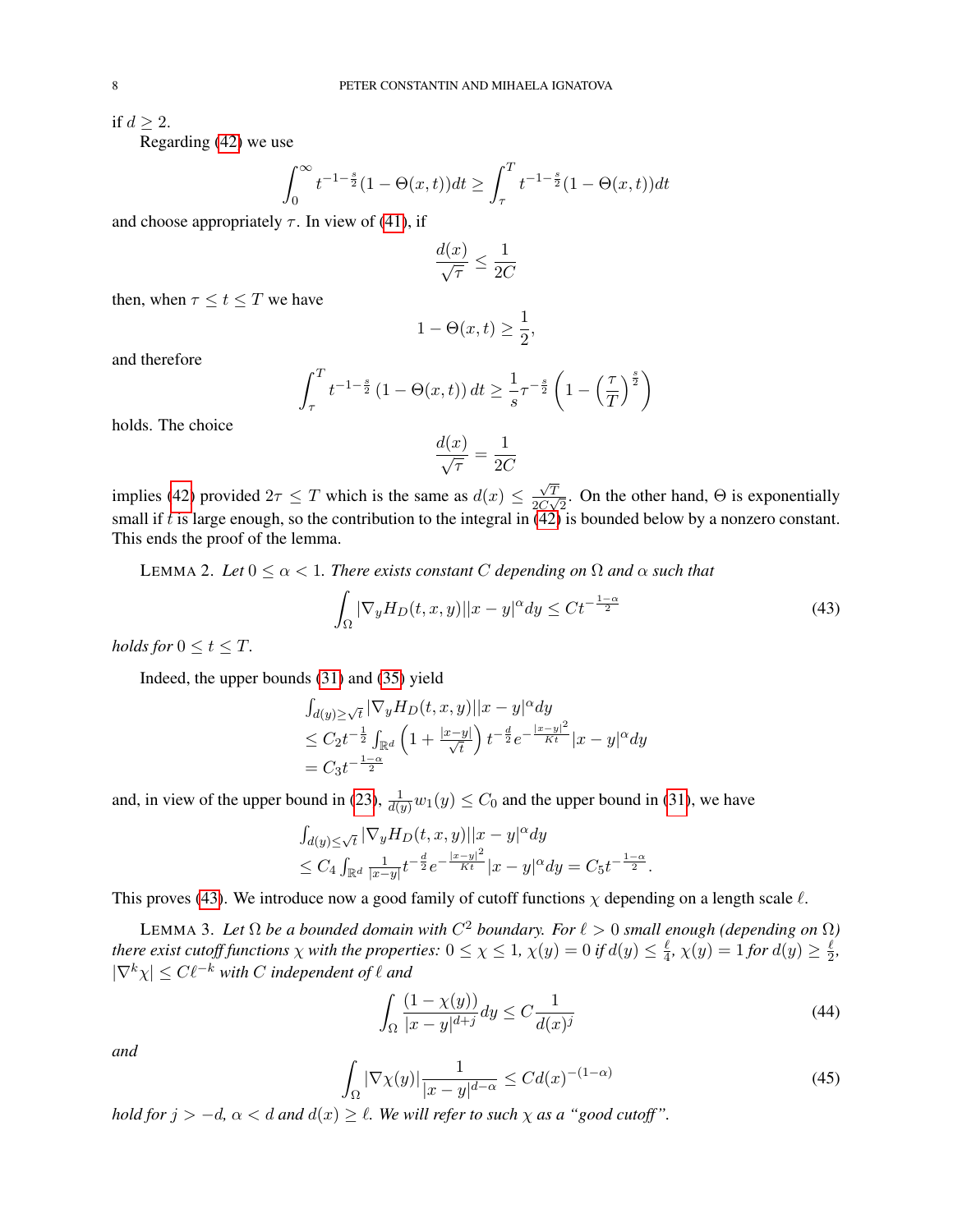**Proof.** There exists a length  $\ell_0$  such that if P is a point of the boundary  $\partial\Omega$ , and if  $|P - y| \le 2\ell_0$ , then  $y \in \Omega$  if and only if (after a rotation and a translation)  $y_d > F(y')$ , where  $y' = (y_1, \ldots, y_{d-1})$  and F is a  $C^2$ function with  $F(0) = 0$ ,  $\nabla F(0) = 0$ ,  $|\nabla F| \le \frac{1}{10}$ . We took thus without loss of generality coordinates such that  $P = (0, 0)$  and the normal to  $\partial\Omega$  at P is  $(0, \ldots, 0, 1)$ . Now if  $\ell < \ell_0$  and  $d(x) \ge \ell$  and  $|y - P| \le \frac{\ell_0}{2}$ satisfies  $d(y) \leq \frac{\ell}{2}$  $\frac{\ell}{2}$ , then there exists a point  $Q \in B(P, \ell_0)$  such that

$$
|x - y|^2 \ge \frac{1}{16}(|y - Q|^2 + d(x)^2) \ge \frac{1}{16}(|y' - Q'|^2 + d(x)^2)
$$

Indeed, if  $|x-P| \ge \ell_0$  we take  $Q = P$  because then  $|x-y| = |x-P+P-y| \ge \ell_0 - \frac{\ell_0}{2}$ , so  $|x-y| \ge \frac{|y-Q|}{2}$ . But also  $|x-y| \ge \frac{d(x)}{2}$  because there exists a point  $P_1 = (p, F(p)) \in \partial \Omega$  such that  $|y - P_1| = d(y) \le \frac{\ell}{2}$ But also  $|x - y| \ge \frac{n}{2}$  because there exists a point  $T_1 = (p, T(p)) \in \partial \Omega$  such that  $|y - T_1| = u(y) \le \frac{\pi}{2}$  while obviously  $|x - P_1| \ge d(x) \ge \ell$ . If, on the other hand  $|x - P| < \ell_0$ , then x is in the neighborhood of P and we take  $Q = x$ . Because  $y - P_1 = (y' - p, y_d - F(p))$  we have

$$
d(y) \le |y_d - F(y')| \le \frac{11}{10}d(y)
$$

for  $y \in B(P, \ell_0)$ . We take a partition of unity of the form  $1 = \psi_0 + \sum_{j=1}^N \psi_j$  with  $\psi_k \in C_0^{\infty}(\mathbb{R}^d)$ , subordinated to the cover of the boundary with neighborhoods as above, and with  $\psi_0$  supported in  $d(x) \ge \frac{\ell_0}{4}$ , identically 1 for  $d(x) \ge \frac{\ell_0}{2}$ ,  $\psi_j$  supported near the boundary  $\partial\Omega$  in balls of size  $2\ell_0$  and identically 1 on balls of radius  $\ell_0$ .

The cutoff will be taken of the form  $\chi = \alpha_0 + \sum_{j=1}^{N} \chi_j \left( \frac{y_d - F(y')}{\ell} \right)$  $\frac{F(y)}{\ell}$ ) $\alpha_j(y)$ , where of course the meaning of y changes in each neighborhood. The smooth functions  $\chi_j(z)$ , are identically zero for  $|z| \leq \frac{11}{40}$  and identically 1 for  $|z| \ge \frac{10}{22}$ . The integrals in [\(44\)](#page-7-2) and [\(45\)](#page-7-3) reduce to integrals of the type

$$
\int_{y_d > F(y'),|y'| \le \ell_0} \frac{\left(1 - \chi_1\left(\frac{y_d - F(y')}{\ell}\right)\right)}{|x - y|^{d+j}} dy \le C \left(\int_0^\infty \left(1 - \chi_1\left(\frac{u}{\ell}\right)\right) du\right) \left(\int_{\mathbb{R}^{d-1}} \frac{dy'}{(|y' - Q'|^2 + d(x)^2)^{\frac{d+j}{2}}}\right) \le C\ell d(x)^{-1-j} \le C d(x)^{-j}
$$

and

$$
\int_{y_d > F(y'),|y'| \le \ell_0} \frac{\left| \nabla_{y\chi_1} \left( \frac{y_d - F(y')}{\ell} \right) \right|}{|x - y|^{d - \alpha}} dy \le C \left( \int_{-\infty}^{\infty} |\nabla \chi_1(z)| dz \right) \left( \int_{\mathbb{R}^{d-1}} \frac{dy'}{(|y' - Q'|^2 + d(x)^2)^{\frac{d - \alpha}{2}}} \right)
$$
  

$$
\le C d(x)^{-(1 - \alpha)}.
$$

This completes the proof.

We recall from  $([7])$  $([7])$  $([7])$  that the Córdoba-Córdoba inequality  $([14])$  $([14])$  $([14])$  holds in bounded domains. In fact, more is true: there is a lower bound that provides a strong boundary repulsive term:

<span id="page-8-1"></span>PROPOSITION 1. Let  $\Omega$  *be a bounded domain with smooth boundary. Let*  $0 \leq s < 2$ *. There exists a constant* c > 0 *depending only on the domain* Ω *and on* s*, such that, for any* Φ*, a* C 2 *convex function* satisfying  $\Phi(0) = 0$ , and any  $f \in C_0^{\infty}(\Omega)$ , the inequality

<span id="page-8-0"></span>
$$
\Phi'(f)\Lambda_D^s f - \Lambda_D^s(\Phi(f)) \ge \frac{c}{d(x)^s} \left(f\Phi'(f) - \Phi(f)\right) \tag{46}
$$

*holds pointwise in* Ω*.*

<span id="page-8-2"></span>The proof follows in a straightforward manner from the proof of ([[7](#page-27-17)]) using convexity, approximation, and the lower bound [\(42\)](#page-6-0). We prove below two nonlinear lower bounds for the case  $\Phi(f) = \frac{f^2}{2}$  $\frac{t^2}{2}$ , one when f is a localized finite difference, and one when f is a localized first derivative. The proof of Proposition [1](#page-8-1) can be left as an exercise, following the same pattern as below.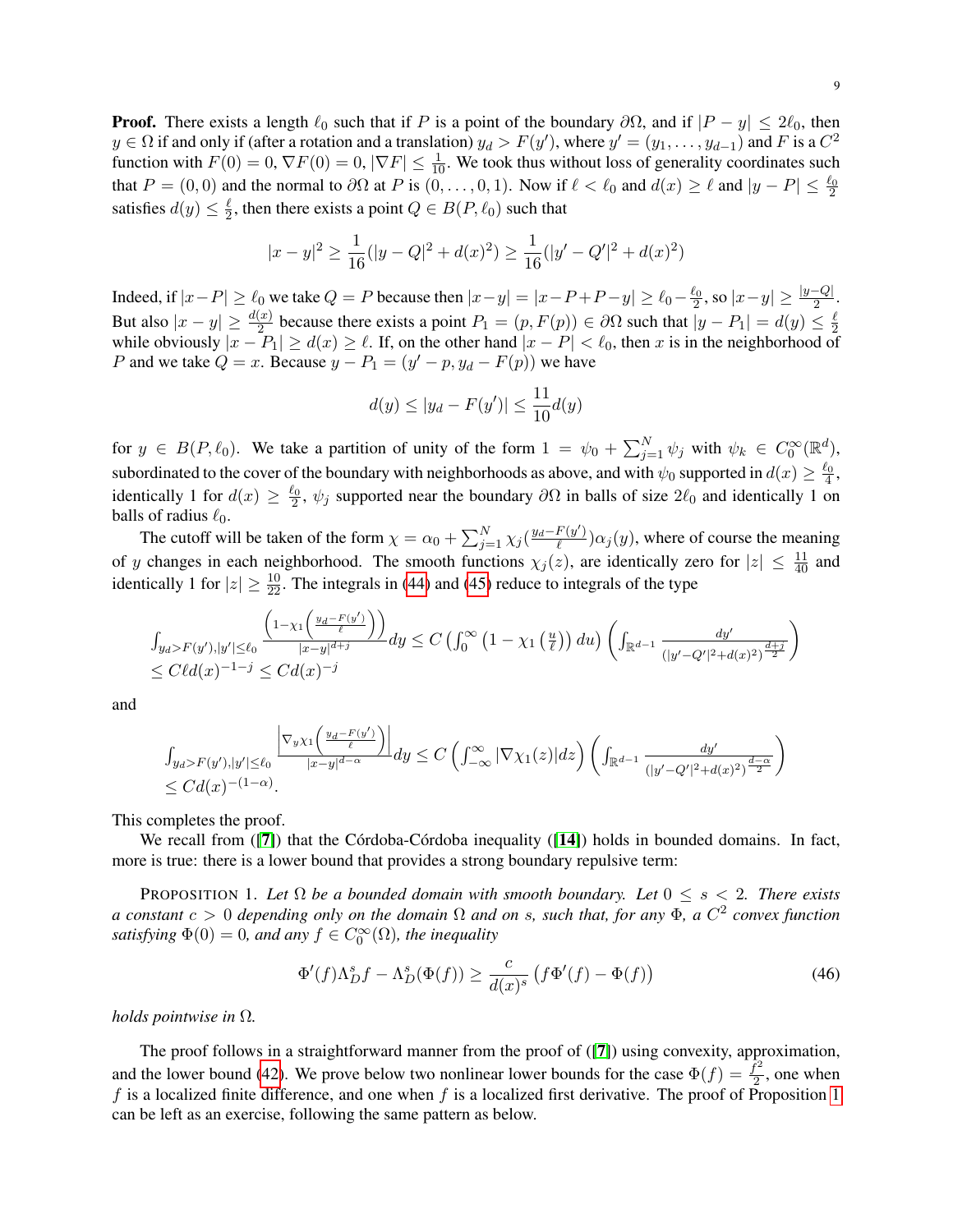THEOREM 3. Let  $f \in L^{\infty}(\Omega)$  be smooth enough ( $C^2$ , e.g.) and vanish at the boundary,  $f \in \mathcal{D}(\Lambda_D^s)$ *with*  $0 \leq s < 2$ *. Then* 

<span id="page-9-1"></span>
$$
D(f) = f\Lambda_D^s f - \frac{1}{2}\Lambda_D^s f^2
$$
  
=  $\gamma_0 \int_0^\infty t^{-1-\frac{s}{2}} dt \int_{\Omega} H_D(x, y, t) (f(x) - f(y))^2 dy + \gamma_0 f^2(x) \int_0^\infty t^{-1-\frac{s}{2}} [1 - e^{t\Delta}1] (x) dt$  (47)  
=  $\gamma_0 \int_0^\infty t^{-1-\frac{s}{2}} dt \int_{\Omega} H_D(x, y, t) (f(x) - f(y))^2 dy + f^2(x) \frac{1}{2} \Lambda_D^s 1.$ 

*holds for all*  $x \in \Omega$ *. Here*  $\gamma_0 = \frac{c_s}{2}$  *with*  $c_s$  *of* [\(29\)](#page-5-6)*. Let*  $\ell > 0$  *be a small number and let*  $\chi \in C_0^{\infty}(\Omega)$ *,*  $\overline{2}$  with  $c_s$  of (29). Let  $\ell > 0$  be a small humber and let  $\chi \in C_0$  $0 \leq \chi \leq 1$  *be a good cutoff function, with*  $\chi(y) = 1$  *for*  $d(y) \geq \frac{\ell}{2}$  $\frac{\ell}{2}$ ,  $\chi(y)$  = 0 for  $d(y) \leq \frac{\ell}{4}$  $rac{\ell}{4}$  and with  $|\nabla \chi(y)| \leq \frac{C}{\ell}$ . There exist constants  $\gamma_1 > 0$  and  $M > 0$  depending on  $\Omega$  such that, if  $q(x)$  is a smooth function in  $\check{L^\infty}(\Omega)$  then if

$$
f(x) = \chi(x)(\delta_h q(x)) = \chi(x)(q(x+h) - q(x))
$$

*then*

<span id="page-9-0"></span>
$$
D(f) = (f\Lambda_D^s f)(x) - \frac{1}{2}(\Lambda_D^s f^2)(x) \ge \gamma_1 |h|^{-s} \frac{|f_d(x)|^{2+s}}{\|q\|_{L^\infty}^s} + \gamma_1 \frac{f^2(x)}{d(x)^s}
$$
(48)

*holds pointwise in*  $\Omega$  *when*  $|h| \leq \frac{\ell}{16}$ *, and*  $d(x) \geq \ell$  *with* 

$$
|f_d(x)| = \begin{cases} |f(x)|, & \text{if } |f(x)| \ge M \|q\|_{L^{\infty}(\Omega)} \frac{|h|}{d(x)}, \\ 0, & \text{if } |f(x)| \le M \|q\|_{L^{\infty}(\Omega)} \frac{|h|}{d(x)}. \end{cases}
$$
(49)

Proof. We start by proving  $(47)$ :

$$
f(x)\Lambda_D^s f(x) - \frac{1}{2}\Lambda_D^s f^2(x)
$$
  
=  $c_s \int_0^\infty t^{-1-\frac{s}{2}} \int_{\Omega} \left\{ \left[ \frac{1}{|\Omega|} f(x)^2 - f(x)H_D(t, x, y)f(y) \right] - \frac{1}{2|\Omega|} f^2(x) + \frac{1}{2}H_D(t, x, y)f^2(y) \right\} dy$   
=  $c_s \int_0^\infty t^{-1-\frac{s}{2}} dt \int_{\Omega} \left\{ \frac{1}{2} \left[ H_D(t, x, y) (f(x) - f(y))^2 \right] + \frac{1}{2} f^2(x) \left[ \frac{1}{|\Omega|} - H_D(t, x, y) \right] \right\} dy$   
=  $c_s \int_0^\infty t^{-1-\frac{s}{2}} dt \int_{\Omega} \left\{ \frac{1}{2} \left[ H_D(t, x, y) (f(x) - f(y))^2 \right] dy + \frac{1}{2} f^2(x) \left[ 1 - e^{t\Delta} 1 \right] (x) \right\}$   
=  $c_s \int_0^\infty t^{-1-\frac{s}{2}} dt \int_{\Omega} \frac{1}{2} \left[ H_D(t, x, y) (f(x) - f(y))^2 \right] dy + \frac{1}{2} f^2(x) \Lambda_D^s 1.$ 

It follows that

$$
\begin{array}{l}\n\left(f\Lambda_D^s f - \frac{1}{2}\Lambda_D^s f^2\right)(x) \\
\geq \frac{1}{2}c_s \int_0^\infty \psi\left(\frac{t}{\tau}\right) t^{-1-\frac{s}{2}} dt \int_{\Omega} H_D(t, x, y) (f(x) - f(y))^2 dy + \frac{1}{2} f^2(x) \Lambda_D^s 1\n\end{array} \tag{50}
$$

where  $\tau > 0$  is arbitrary and  $0 \le \psi(s) \le 1$  is a smooth function, vanishing identically for  $0 \le s \le 1$  and equal identically to 1 for  $s \geq 2$ . We restrict to  $t \leq T$ ,

<span id="page-9-2"></span>
$$
(f\Lambda_D^s f - \frac{1}{2}\Lambda_D^s f^2)(x)
$$
  
\n
$$
\geq \frac{1}{2}c_s \int_0^T \psi\left(\frac{t}{\tau}\right) t^{-1-\frac{s}{2}} dt \int_{\Omega} H_D(t, x, y) \left(f(x) - f(y)\right)^2 dy + \frac{1}{2}f^2(x)\Lambda_D^s 1
$$
\n(51)

and open brackets in [\(51\)](#page-9-2):

<span id="page-9-3"></span>
$$
(f\Lambda_D^s f - \frac{1}{2}\Lambda_D^s f^2)(x) \ge \frac{1}{2}f^2(x)c_s \int_0^T \psi\left(\frac{t}{\tau}\right) t^{-1-\frac{s}{2}} dt \int_{\Omega} H_D(t, x, y) dy -f(x)c_s \int_0^T \psi\left(\frac{t}{\tau}\right) t^{-1-\frac{s}{2}} dt \int_{\Omega} H_D(t, x, y) f(y) dy + \frac{1}{2}f^2(x)\Lambda_D^s 1 \ge |f(x)| \left[\frac{1}{2}|f(x)|I(x) - J(x)| + \frac{1}{2}f^2(x)\Lambda_D^s 1\right]
$$
\n(52)

with

<span id="page-9-4"></span>
$$
I(x) = c_s \int_0^T \psi\left(\frac{t}{\tau}\right) t^{-1-\frac{s}{2}} dt \int_{\Omega} H_D(t, x, y) dy,
$$
\n(53)

and

$$
J(x) = c_s \left| \int_0^T \psi\left(\frac{t}{\tau}\right) t^{-1-\frac{s}{2}} dt \int_{\Omega} H_D(t, x, y) f(y) dy \right|
$$
  
=  $c_s \left| \int_0^T \psi\left(\frac{t}{\tau}\right) t^{-1-\frac{s}{2}} dt \int_{\Omega} H_D(t, x, y) \chi(y) \delta_h q(y) dy \right|$ . (54)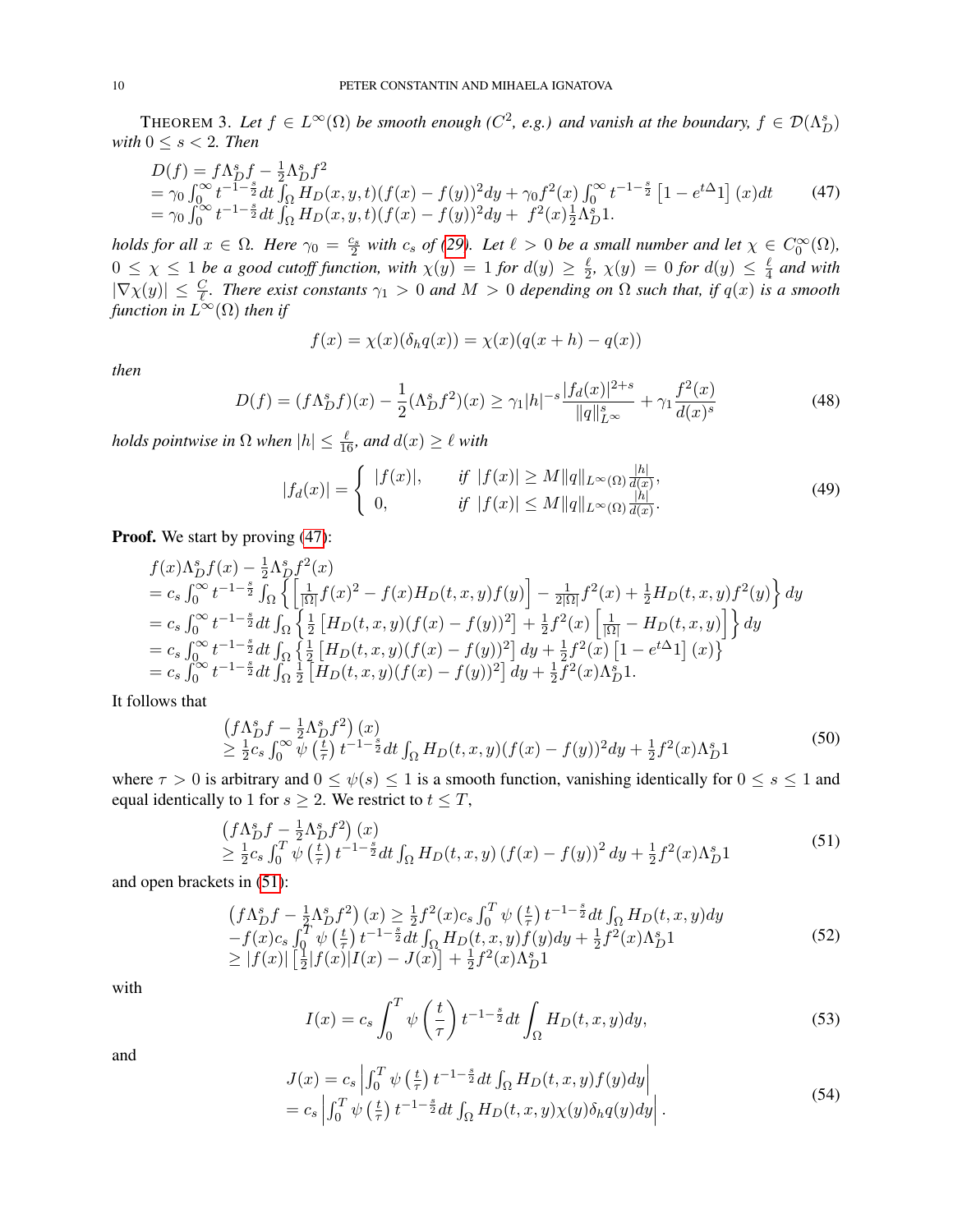We proceed with a lower bound on  $I$  and an upper bound on  $J$ . For the lower bound on  $I$  we note that, in view of [\(40\)](#page-6-1) and the fact that

$$
I(x) = c_s \int_0^T \psi\left(\frac{t}{\tau}\right) t^{-1-\frac{s}{2}} \Theta(x, t) dt
$$

we have

$$
I(x) \ge c_1 \int_0^{\min(T, d^2(x))} \psi\left(\frac{t}{\tau}\right) t^{-1-\frac{s}{2}} dt
$$
  
=  $c_1 \tau^{-\frac{s}{2}} \int_1^{\tau^{-1}(\min(T, d^2(x)))} \psi(u) u^{-1-\frac{s}{2}} du.$ 

Therefore we have that

<span id="page-10-0"></span>
$$
I(x) \ge c_2 \tau^{-\frac{s}{2}} \tag{55}
$$

with  $c_2 = c_1 \int_1^2 \psi(u) u^{-1-\frac{s}{2}} du$ , a positive constant depending only on  $\Omega$  and s, provided  $\tau$  is small enough,

<span id="page-10-2"></span>
$$
\tau \le \frac{1}{2} \min(T, d^2(x)).\tag{56}
$$

In order to bound J from above we use [\(43\)](#page-7-1) with  $\alpha = 0$ . Now

$$
J \leq c_s \left| \int_0^T \psi\left(\frac{t}{\tau}\right) t^{-1-\frac{s}{2}} dt \int_{\Omega} \delta_{-h} H_D(t, x, y) \chi(y) q(y) dy \right| + c_s \left| \int_0^T \psi\left(\frac{t}{\tau}\right) t^{-1-\frac{s}{2}} dt \int_{\Omega} H_D(t, x, y - h) (\delta_{-h} \chi(y)) q(y) dy \right|
$$

We have that

$$
J_2 = c_s \left| \int_0^T \psi\left(\frac{t}{\tau}\right) t^{-1-\frac{s}{2}} dt \int_{\Omega} H_D(t, x, y-h)(\delta_{-h}\chi(y)) q(y) dy \right| \leq C_6 \frac{|h|}{d(x)} \|q\|_{L^{\infty}} \tau^{-\frac{s}{2}}.
$$

Indeed,

$$
t^{-\frac{d}{2}}e^{-\frac{|x-y|^2}{Kt}} \leq C_K|x-y|^{-d}
$$

so the bound follows from [\(31\)](#page-5-3) and [\(45\)](#page-7-3). On the other hand,

$$
J_1 = c_s \left| \int_0^T \psi\left(\frac{t}{\tau}\right) t^{-1-\frac{s}{2}} dt \int_{\Omega} \delta_{-h} H_D(t, x, y) \chi(y) q(y) dy \right|
$$
  
\n
$$
\leq ||q||_{L^{\infty}(\Omega)} |h| \int_0^T \psi\left(\frac{t}{\tau}\right) t^{-1-\frac{s}{2}} dt \int_{\Omega} |\nabla_y H_D(t, x, y)| dy
$$

and therefore, in view of [\(43\)](#page-7-1)

$$
J_1 \leq C_1 |h| \|q\|_{L^{\infty}(\Omega)} \int_0^T \psi\left(\frac{t}{\tau}\right) t^{-\frac{3}{2} - \frac{s}{2}} dt
$$

and therefore

$$
J_1 \le C_7 |h| \|q\|_{L^\infty(\Omega)} \tau^{-\frac{1}{2} - \frac{s}{2}} \tag{57}
$$

with

$$
C_7 = C_1 \int_1^{\infty} \psi(u) u^{-\frac{3}{2} - \frac{s}{2}} du
$$

a constant depending only on  $\Omega$  and s. In conclusion

<span id="page-10-1"></span>
$$
|J| \leq C_8 \tau^{-\frac{s}{2}} |h| (\tau^{-\frac{1}{2}} + d(x)^{-1}) ||q||_{L^{\infty}}.
$$
 (58)

Now, because of the lower bound [\(52\)](#page-9-3), if we can choose  $\tau$  so that

$$
J(x) \le \frac{1}{4} |f(x)| I(x)
$$

then it follows that

<span id="page-10-3"></span>
$$
\left[f\Lambda_D^s f - \frac{1}{2}\Lambda_D^s f^2\right](x) \ge \frac{1}{4}f^2(x)I(x) + \frac{1}{2}f^2(x)\Lambda_D^s 1.
$$
 (59)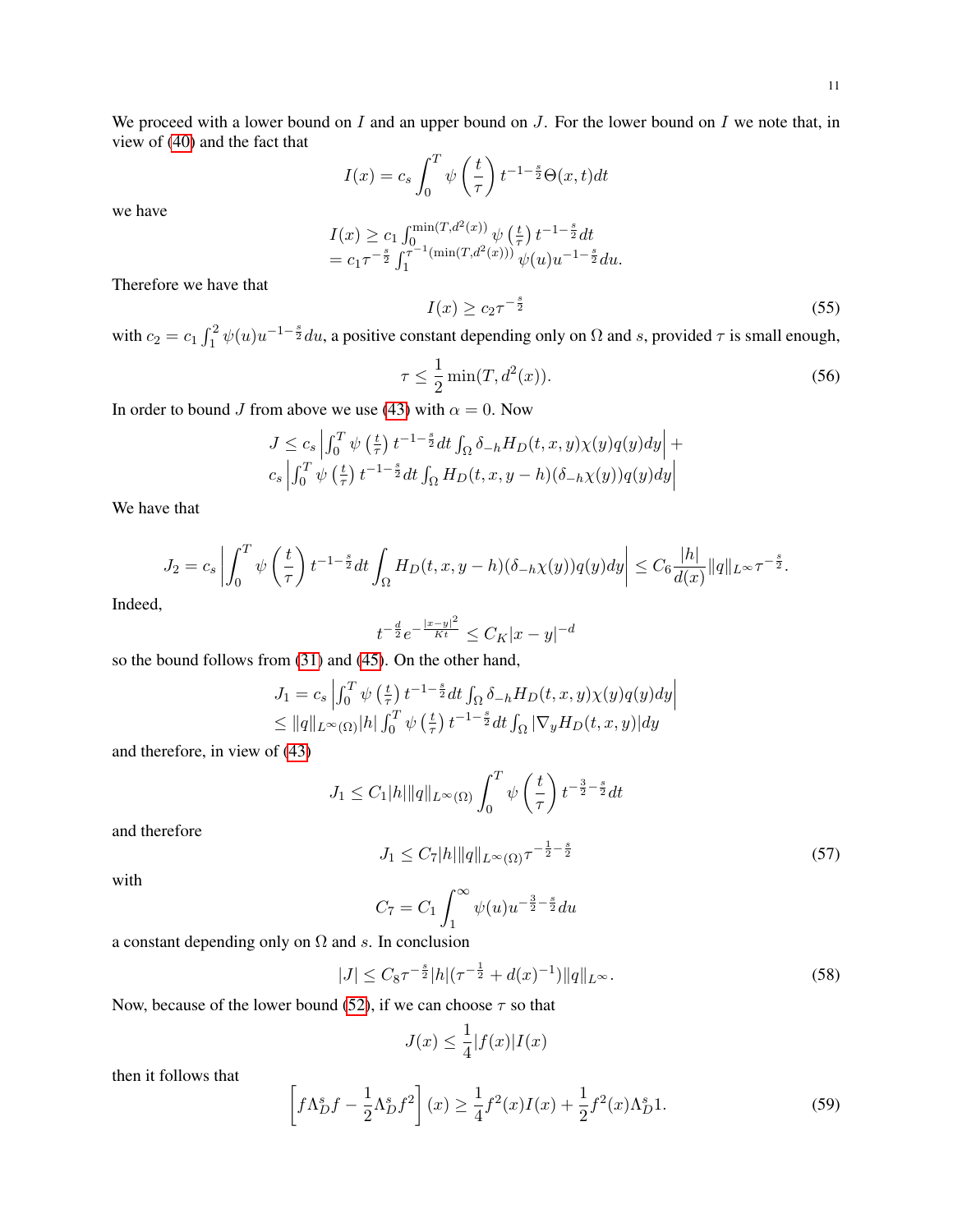Because of the bounds [\(55\)](#page-10-0), [\(58\)](#page-10-1), if

$$
|f(x)| \ge \frac{8C_8}{c_2} \frac{|h|}{d(x)} ||q||_{L^{\infty}},
$$

then a choice

$$
\tau(x)^{-\frac{1}{2}} = C_9 \|q\|_{L^\infty}^{-1} |f(x)| |h|^{-1} \tag{60}
$$

with  $C_9 = c_2(8C_8)^{-1}$  achieves the desired bound. This concludes the proof.

We are providing now a lower bound for  $D(f)$  for a different situation.

THEOREM 4. Let  $\ell > 0$  be a small number and let  $\chi \in C_0^{\infty}(\Omega)$ ,  $0 \leq \chi \leq 1$  be a good cutoff function, *with*  $\chi(y) = 1$  *for*  $d(y) \geq \frac{\ell}{2}$  $\frac{\ell}{2}$ ,  $\chi(y) = 0$  for  $d(y) \leq \frac{\ell}{4}$  $\frac{\ell}{4}$  and with  $|\nabla \chi(y)| \leq \frac{C}{\ell}$ . There exist constants  $\gamma_2 > 0$ and  $M > 0$  depending on  $\tilde{\Omega}$  such that, if  $q(x)$  is a smooth function in  $C^{\alpha}(\tilde{\Omega})$  with  $0 < \alpha < 1$  and

$$
f(x) = \chi(x)\nabla q(x),
$$

*then*

<span id="page-11-0"></span>
$$
D(f) = (f\Lambda_D^s f)(x) - \frac{1}{2}(\Lambda_D^s f^2)(x) \ge \gamma_2 \frac{|f_d(x)|^{2 + \frac{s}{1 - \alpha}}}{\|q\|_{C^{\alpha}(\Omega)}^{\frac{s}{1 - \alpha}}} (d(x))^{\frac{s\alpha}{1 - \alpha}} + \gamma_1 \frac{f^2(x)}{d(x)^s}
$$
(61)

*holds pointwise in*  $\Omega$  *when*  $d(x) \geq \ell$ *, with* 

$$
|f_d(x)| = \begin{cases} |f(x)|, & \text{if } |f(x)| \ge M \|q\|_{L^\infty(\Omega)} (d(x))^{-1}, \\ 0, & \text{if } |f(x)| \le M \|q\|_{L^\infty(\Omega)} (d(x))^{-1}. \end{cases} \tag{62}
$$

**Proof.** We follow exactly the proof of Theorem [3](#page-8-2) up to, and including the definition of  $I(x)$  given in [\(53\)](#page-9-4). In particular, the lower bound [\(55\)](#page-10-0) is still valid, provided  $\tau$  is small enough [\(56\)](#page-10-2). The term J starts out the same, but is treated slightly differently,

$$
J(x) = c_s \left| \int_0^T \psi\left(\frac{t}{\tau}\right) t^{-1-\frac{s}{2}} dt \int_{\Omega} H_D(t, x, y) f(y) dy \right|
$$
  
=  $c_s \left| \int_0^T \psi\left(\frac{t}{\tau}\right) t^{-1-\frac{s}{2}} dt \int_{\Omega} H_D(t, x, y) \chi(y) \nabla_y (q(y) - q(x)) dy \right|$ . (63)

In order to bound  $J$  we use [\(45\)](#page-7-3) and [\(43\)](#page-7-1).

$$
|J(x)| \leq c_s \left| \int_0^T \psi\left(\frac{t}{\tau}\right) t^{-1-\frac{s}{2}} dt \int_{\Omega} \partial_y H_D(t, x, y) \chi(y) (q(y) - q(x)) dy \right| + c_s \left| \int_0^T \psi\left(\frac{t}{\tau}\right) t^{-1-\frac{s}{2}} dt \int_{\Omega} H_D(t, x, y) (\nabla \chi(y)) (q(y) - q(x)) dy \right|
$$
  
=  $J_1(x) + J_2(x)$ 

We have from  $(31)$  and  $(45)$ , as before,

$$
J_2(x) = c_s \left| \int_0^T \psi\left(\frac{t}{\tau}\right) t^{-1-\frac{s}{2}} dt \int_{\Omega} H_D(t, x, y) (\nabla \chi(y)) (q(y) - q(x)) dy \right| \leq C d(x)^{-1} ||q||_{L^{\infty}} \tau^{-\frac{s}{2}}.
$$

On the other hand,

$$
J_1(x) = c_s \left| \int_0^T \psi\left(\frac{t}{\tau}\right) t^{-1-\frac{s}{2}} dt \int_{\Omega} \nabla_y H_D(t, x, y) \chi(y) (q(y) - q(x)) dy \right|
$$
  
\n
$$
\leq c_s (d(x))^{-\alpha} ||q||_{C^{\alpha}(\Omega)} \int_0^T \psi\left(\frac{t}{\tau}\right) t^{-1-\frac{s}{2}} dt \int_{\Omega \cap |x-y| \leq d(x)} |\nabla_y H_D(t, x, y)| |x-y|^{\alpha} dy
$$
  
\n
$$
+ c_s ||q||_{L^{\infty}} \int_0^T \psi\left(\frac{t}{\tau}\right) t^{-1-\frac{s}{2}} dt \int_{\Omega \cap |x-y| \geq d(x)} |\nabla_y H_D(t, x, y)| dy
$$
  
\n
$$
= J_{11}(x) + J_{12}(x).
$$

In view of [\(43\)](#page-7-1)

 $J_{11}(x) \leq C_1 d(x)^{-\alpha} ||q||_{C^{\alpha}(\Omega)} \int_0^T$  $\psi\left(\frac{t}{t}\right)$ τ  $\int t^{-\frac{3-\alpha}{2}-\frac{s}{2}}dt$ 

and so

$$
J_{11}(x) \le C_2(d(x))^{-\alpha} \|q\|_{C^{\alpha}(\Omega)} \tau^{-\frac{1-\alpha}{2} - \frac{s}{2}}
$$
\n(64)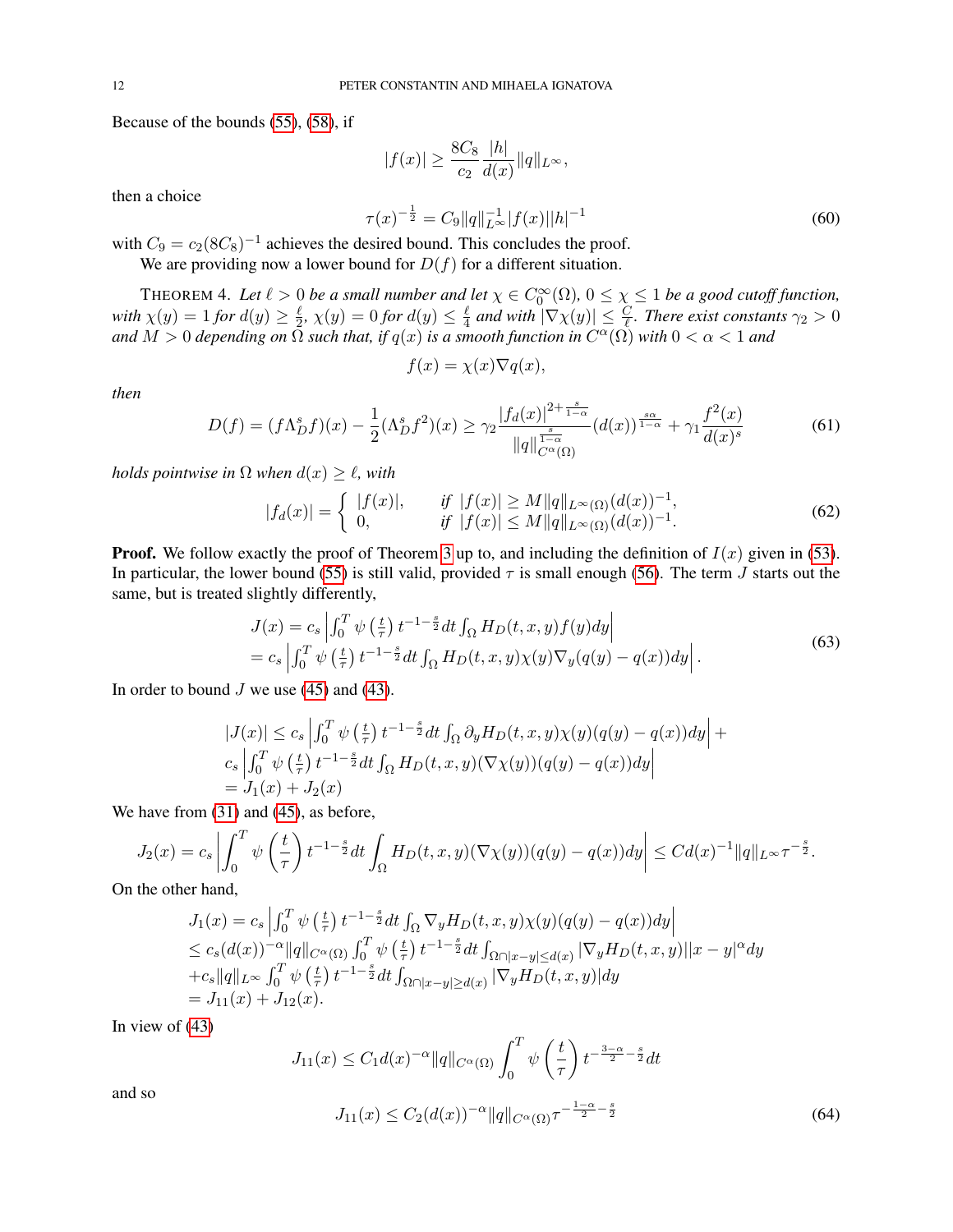with

$$
C_2 = C_1 \int_1^\infty \psi(z) z^{-\frac{3-\alpha}{2} - \frac{s}{2}} dz
$$

a constant depending only on  $\Omega$  and s. Regarding  $J_{12}(x)$  we have in view of [\(35\)](#page-5-5)

$$
J_{12}(x) \le C \|q\|_{L^{\infty}(\Omega)} \int_0^T \psi\left(\frac{t}{\tau}\right) t^{-1-\frac{s}{2}} \left(\frac{1}{\sqrt{t}} + \frac{1}{d(x)}\right) e^{-\frac{d(x)^2}{2Kt}} dt \le C_3 \tau^{-\frac{s}{2}} d(x)^{-1} \|q\|_{L^{\infty}(\Omega)}
$$

because, in view of [\(23\)](#page-4-0)

$$
\frac{w_1(y)}{|x - y|} \le C_0 \frac{d(y)}{|x - y|} \le C_0 \frac{d(y)}{d(x)}
$$

on the domain of integration.

In conclusion

$$
|J(x)| \leq C_3 \tau^{-\frac{s}{2}} \left[ \tau^{-\frac{1-\alpha}{2}} (d(x))^{-\alpha} ||q||_{C^{\alpha}(\Omega)} + d(x)^{-1} ||q||_{L^{\infty}(\Omega)} \right].
$$
 (65)

The rest is the same as in the proof of Theorem [3:](#page-8-2) If  $|f(x)| \geq Md(x)^{-1}||q||_{L^{\infty}(\Omega)}$  for suitable M, (M =  $8C_3c_2^{-1}$ ) then we choose  $\tau$  such that

$$
\frac{|f(x)|}{\|q\|_{C^{\alpha}(\Omega)}} = M\tau^{-\frac{1-\alpha}{2}}(d(x))^{-\alpha},
$$

and this yields  $|f(x)| \ge 4|J(x)|$ , and consequently, in view of [\(59\)](#page-10-3) which is then valid, the result [\(61\)](#page-11-0) is proved.

We specialize from now on to  $s = 1$ .

# 4. Bounds for Riesz transforms

We consider  $u$  given in  $(8)$ ,

$$
u = \nabla^{\perp} \Lambda_D^{-1} \theta.
$$

We are interested in estimates of  $u$  in terms of  $\theta$ , and in particular estimates of finite differences and the gradient. We fix a length scale  $\ell$  and take a good cutoff function  $\chi \in C_0^{\infty}(\Omega)$  which satisfies  $\chi(x) = 1$ if  $d(x) \geq \frac{\ell}{2}$  $\frac{\ell}{2}, \, \chi(x) \, = \, 0$  if  $d(x) \, \leq \, \frac{\ell}{4}$  $\frac{\ell}{4}$ ,  $|\nabla \chi(x)| \leq C \ell^{-1}$ , [\(44\)](#page-7-2) and [\(45\)](#page-7-3). We take  $|h| \leq \frac{\ell}{14}$ . In view of the representation

$$
\Lambda_D^{-1} = c \int_0^\infty t^{-\frac{1}{2}} e^{t\Delta} dt \tag{66}
$$

we have on the support of  $\chi$ 

$$
\delta_h u(x) = c \int_0^\infty t^{-\frac{1}{2}} dt \int_\Omega \delta_h^x \nabla_x^\perp H_D(x, y, t) \theta(y) dy. \tag{67}
$$

We split

$$
\delta_h u = \delta_h u^{in} + \delta_h u^{out} \tag{68}
$$

with

$$
\delta_h u(x)^{in} = c \int_0^{\rho^2} t^{-\frac{1}{2}} dt \int_{\Omega} \delta_h^x \nabla_x^{\perp} H_D(x, y, t) \theta(y) dy \tag{69}
$$

and  $\rho = \rho(x, h) > 0$  a length scale to be chosen later but it will be smaller than the distance from x to the boundary of  $\Omega$ :

$$
\rho \le cd(x). \tag{70}
$$

We represent

$$
\delta_h u^{in}(x) = u_h(x) + v_h(x) \tag{71}
$$

where

<span id="page-12-0"></span>
$$
u_h(x) = c \int_0^{\rho^2} t^{-\frac{1}{2}} dt \int_{\Omega} \nabla_x^{\perp} H(x, y, t) (\chi(y) \delta_h \theta(y) - \chi(x) \delta_h \theta(x)) dy \tag{72}
$$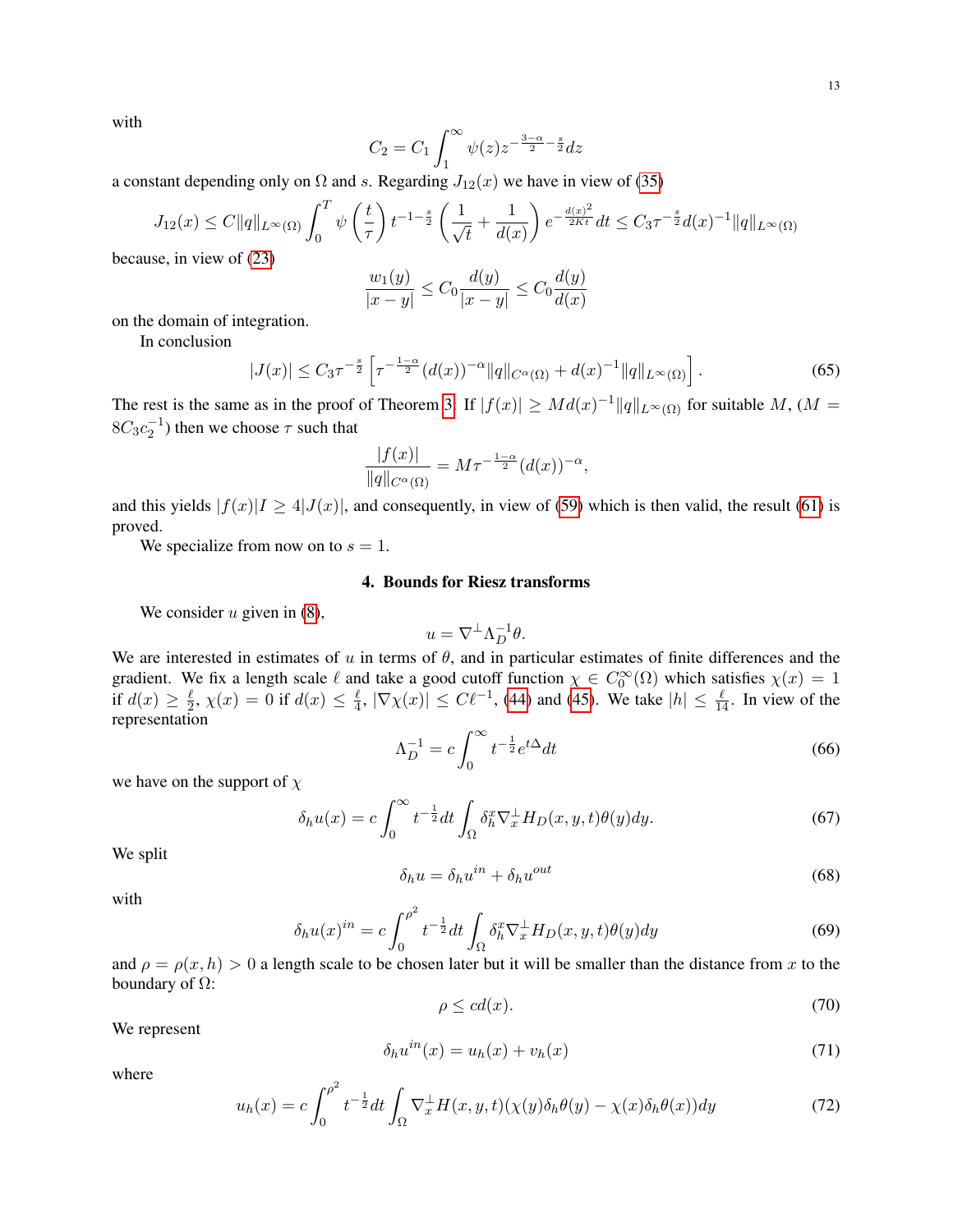and where

<span id="page-13-0"></span>
$$
v_h(x) = e_1(x) + e_2(x) + e_3(x) + \chi(x)\delta_h\theta(x)e_4(x)
$$
\n(73)

with

$$
e_1(x) = c \int_0^{\rho^2} t^{-\frac{1}{2}} dt \int_{\Omega} \nabla_x^{\perp} (H_D(x+h, y, t) - H_D(x, y, t)) (1 - \chi(y)) \theta(y) dy,
$$
 (74)

$$
e_2(x) = c \int_0^{\rho^2} t^{-\frac{1}{2}} dt \int_{\Omega} \nabla_x^{\perp} (H_D(x+h, y, t) - H_D(x, y-h, t)) \chi(y) \theta(y) dy,
$$
 (75)

$$
e_3(x) = c \int_0^{\rho^2} t^{-\frac{1}{2}} dt \int_{\Omega} \nabla_x^{\perp} H_D(x, y, t) (\chi(y + h) - \chi(y)) \theta(y + h) dy, \tag{76}
$$

and

$$
e_4(x) = c \int_0^{\rho^2} t^{-\frac{1}{2}} dt \int_{\Omega} \nabla_x^{\perp} H_D(x, y, t) dy.
$$
 (77)

We used here the fact that  $(\chi \theta)(\cdot)$  and  $(\chi \theta)(\cdot + h)$  are compactly supported in  $\Omega$  and hence

$$
\int_{\Omega} \nabla_x^{\perp} H_D(x, y - h, t) \chi(y) \theta(y) dy = \int_{\Omega} \nabla_x^{\perp} H_D(x, y, t) \chi(y + h) \theta(y + h) dy.
$$

<span id="page-13-1"></span>The following elementary lemma will be used in several instances:

**LEMMA 4.** *Let*  $\rho > 0$ ,  $p > 0$ . *Then* 

$$
\int_0^{\rho^2} t^{-1-\frac{m}{2}} \left(\frac{p}{\sqrt{t}}\right)^j e^{-\frac{p^2}{Kt}} dt \le C_{K,m,j} p^{-m}
$$
\n(78)

*if*  $m \ge 0$ *,*  $j \ge 0$ *,*  $m + j > 0$ *, and* 

$$
\int_0^{\rho^2} t^{-1} e^{-\frac{p^2}{Kt}} dt \le C_K \left( 1 + 2 \log_+ \left( \frac{\sqrt{K} \rho}{p} \right) \right) \tag{79}
$$

*if*  $m = 0$  *and*  $j = 0$ *, with constants*  $C_{K,m,j}$  *and*  $C_K$  *independent of*  $\rho$  *and*  $p$ *. Note that when*  $m + j > 0$ *,*  $\rho = \infty$  *is allowed.* 

We start estimating the terms in [\(73\)](#page-13-0). For  $e_1$  we use the inequality [\(36\)](#page-5-4), and it then follows from Lemma [4](#page-13-1) with  $m = d + 1$  that

$$
|e_1(x)| \le C|h|\|\theta\|_{L^\infty} \int_0^1 d\lambda \int_{\Omega} \frac{1}{|x + \lambda h - y|^{d+1}} (1 - \chi(y)) dy
$$

and therefore we have from [\(44\)](#page-7-2) that

<span id="page-13-2"></span>
$$
|e_1(x)| \le C ||\theta||_{L^\infty} \frac{|h|}{d(x)}\tag{80}
$$

holds for  $d(x) \ge \ell$ . Concerning  $e_3$  we use Lemma [\(4\)](#page-13-1) with  $m = d$  and  $j = 0, 1$  in conjunction with [\(32\)](#page-5-2) and obtain  $\overline{1}$ 

$$
|e_3(x)| \le C|h| \|\theta\|_{L^\infty} \int_{\Omega} |\nabla \chi(y)| \frac{1}{|x-y|^d} dy
$$

and therefore we obtain from [\(45\)](#page-7-3)

$$
|e_3(x)| \le C \|\theta\|_{L^\infty} \frac{|h|}{d(x)}\tag{81}
$$

holds for  $d(x) \geq \ell$ . Regarding  $e_4$  we can split it into

$$
e_4(x) = e_5(x) + e_6(x)
$$

with

$$
e_5(x) = \int_0^{\rho^2} t^{-\frac{1}{2}} \int_{\Omega} \nabla_x^{\perp} H_D(x, y, t) \chi(y) dy
$$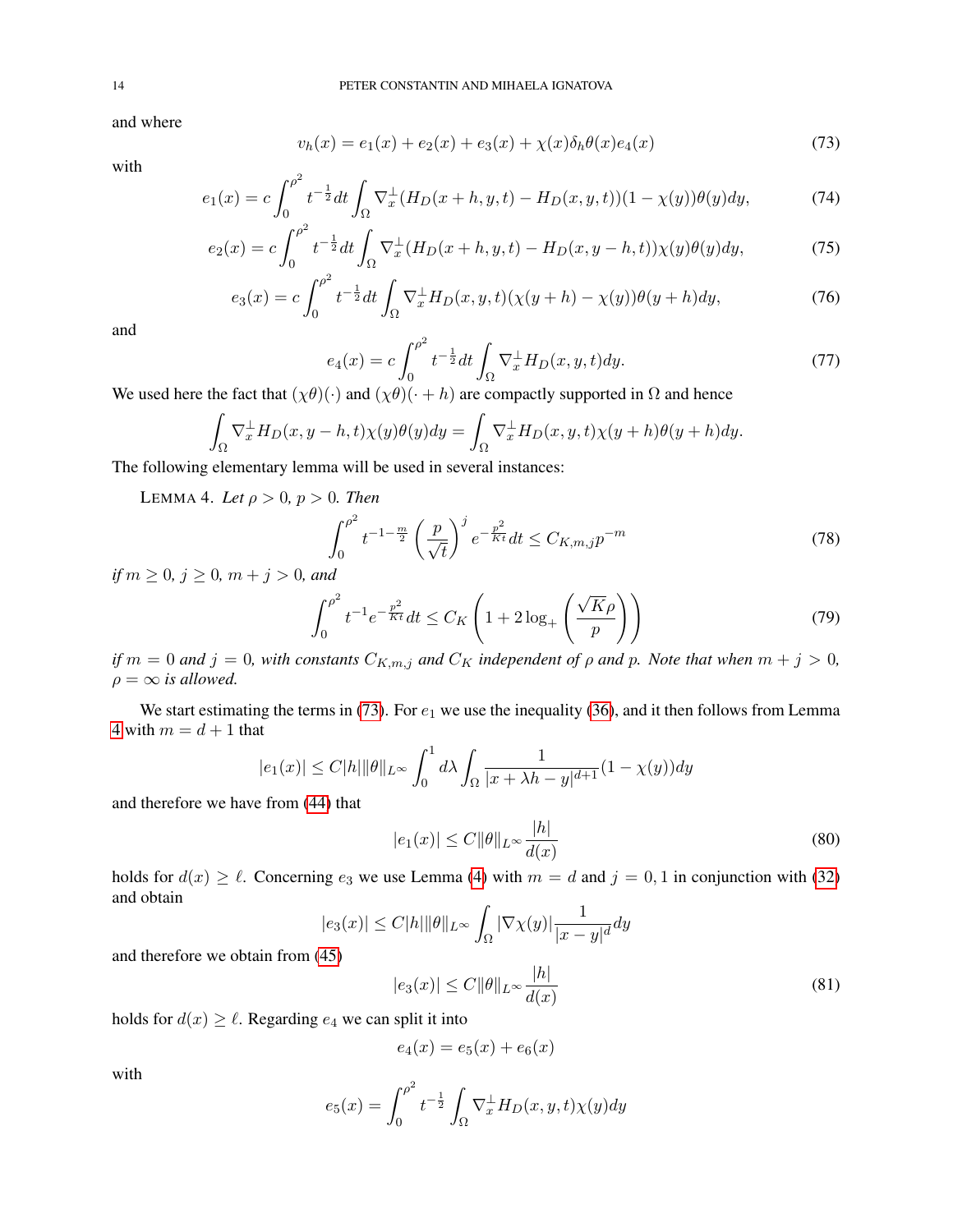and

$$
e_6(x) = \int_0^{\rho^2} t^{-\frac{1}{2}} \int_{\Omega} \nabla_x^{\perp} H_D(x, y, t) (1 - \chi(y)) dy.
$$

Now  $e_6$  is bounded using the Lemma [\(4\)](#page-13-1) with  $m = d$  and  $j = 0, 1$  in conjunction with [\(32\)](#page-5-2) and [\(44\)](#page-7-2) and obtain

$$
|e_6(x)| \le C \int_{\Omega} \frac{(1 - \chi(y))}{|x - y|^d} dy \le C
$$
\n(82)

for  $d(x) \ge \ell$ , with a constant independent of  $\ell$ . For  $e_5$  we use the fact that  $\chi$  is a fixed smooth function which vanishes at the boundary.

In order to bound the terms  $e_2$  and  $e_5$  we need to use additional information, namely the inequalities [\(37\)](#page-5-0) and [\(38\)](#page-5-1). For  $e_5$  we write

$$
e_5(x) = \int_0^{\rho^2} t^{-\frac{1}{2}} dt \int_{\Omega} \left( \nabla_x^{\perp} H_D(x, y, t) + \nabla_y^{\perp} H_D(x, y, t) \right) \chi(y) dy
$$
  
+ 
$$
\int_0^{\rho^2} t^{-\frac{1}{2}} dt \int_{\Omega} H_D(x, y, t) \nabla_y^{\perp} \chi(y) dy,
$$

and using [\(37\)](#page-5-0) and Lemma [4](#page-13-1) with  $m = 0$ ,  $j = 0$  and [\(45\)](#page-7-3) we obtain the bound

$$
|e_5(x)| \le C\left(1 + \log_+\left(\frac{\rho}{d(x)}\right)\right) + C\rho \int_{\Omega} \frac{|\nabla \chi(y)|}{|x - y|^d} dy
$$

and therefore, in view of [\(45\)](#page-7-3) and  $\rho \leq d(x)$  we have

$$
|e_5(x)| \le C \tag{83}
$$

for  $d(x) \ge \ell$ , with C depending on  $\Omega$  but not on  $\ell$ . Consequently, we have

$$
|e_4(x)| \le C \tag{84}
$$

for  $d(x) \leq \ell$ , with a constant C depending on  $\Omega$  only. In order to estimate  $e_2$  we write

<span id="page-14-4"></span>
$$
H_D(x+h, y, t) - H_D(x, y-h, t) = h \cdot \int_0^1 (\nabla_x + \nabla_y) H_D(x+\lambda h, y+(\lambda-1)h, t) d\lambda \tag{85}
$$

and use [\(38\)](#page-5-1) and Lemma [4](#page-13-1) with  $m = 1$ ,  $j = 0$  to obtain

$$
|e_2(x)| \le |h| \|\theta\|_{L^\infty} \int_0^1 d\lambda \int_0^{\rho^2} t^{-\frac{1}{2}} dt \int_{\Omega} |\nabla_x^{\perp} (\nabla_x + \nabla_y) H_D(x + \lambda h, y + (\lambda - 1)h)| |\chi(y)| dy
$$
  
\n
$$
\le C |h| \|\theta\|_{L^\infty} \int_0^1 d\lambda \int_0^{\rho^2} t^{-\frac{3}{2}} e^{-\frac{d(x)^2}{4Kt}} dt
$$

and thus

<span id="page-14-3"></span>
$$
|e_2(x)| \le C ||\theta||_{L^\infty} \frac{|h|}{d(x)}\tag{86}
$$

holds for  $d(x) \geq \ell$ . Summarizing, we have that

<span id="page-14-0"></span>
$$
|v_h(x)| \le C \|\theta\|_{L^\infty} \frac{|h|}{d(x)} + C|\delta_h \theta(x)| \tag{87}
$$

for  $d(x) \ge \ell$ . We now estimate  $u_h$  using [\(32\)](#page-5-2) and a Schwartz inequality

$$
|u_h(x)| \le c \int_0^{\rho^2} t^{-1} \int_{\Omega} \left( 1 + \frac{|x - y|}{\sqrt{t}} \right) H_D(x, y, t) (\chi(\delta_h \theta)(y) - \chi \delta_h \theta(x)) dy
$$
  

$$
\le \sqrt{\rho} \left\{ \int_0^{\rho^2} t^{-\frac{3}{2}} dt \int_{\Omega} H_D(x, y, t) (\chi(\delta_h \theta)(y) - \chi \delta_h \theta)^2 dy \right\}^{\frac{1}{2}}
$$

We have therefore

<span id="page-14-1"></span>
$$
|u_h(x)| \le C\sqrt{\rho D(f)(x)}.\tag{88}
$$

where  $f = \chi \delta_h \theta$  and  $D(f)$  is given in Theorem [3.](#page-8-2) Regarding  $\delta_h u^{out}$  we have

<span id="page-14-2"></span>
$$
|\delta_h u^{out}(x)| \le C ||\theta||_{L^\infty} \frac{|h|}{\rho} \tag{89}
$$

in view of [\(36\)](#page-5-4). Putting together the estimates [\(87\)](#page-14-0), [\(88\)](#page-14-1) and [\(89\)](#page-14-2) we have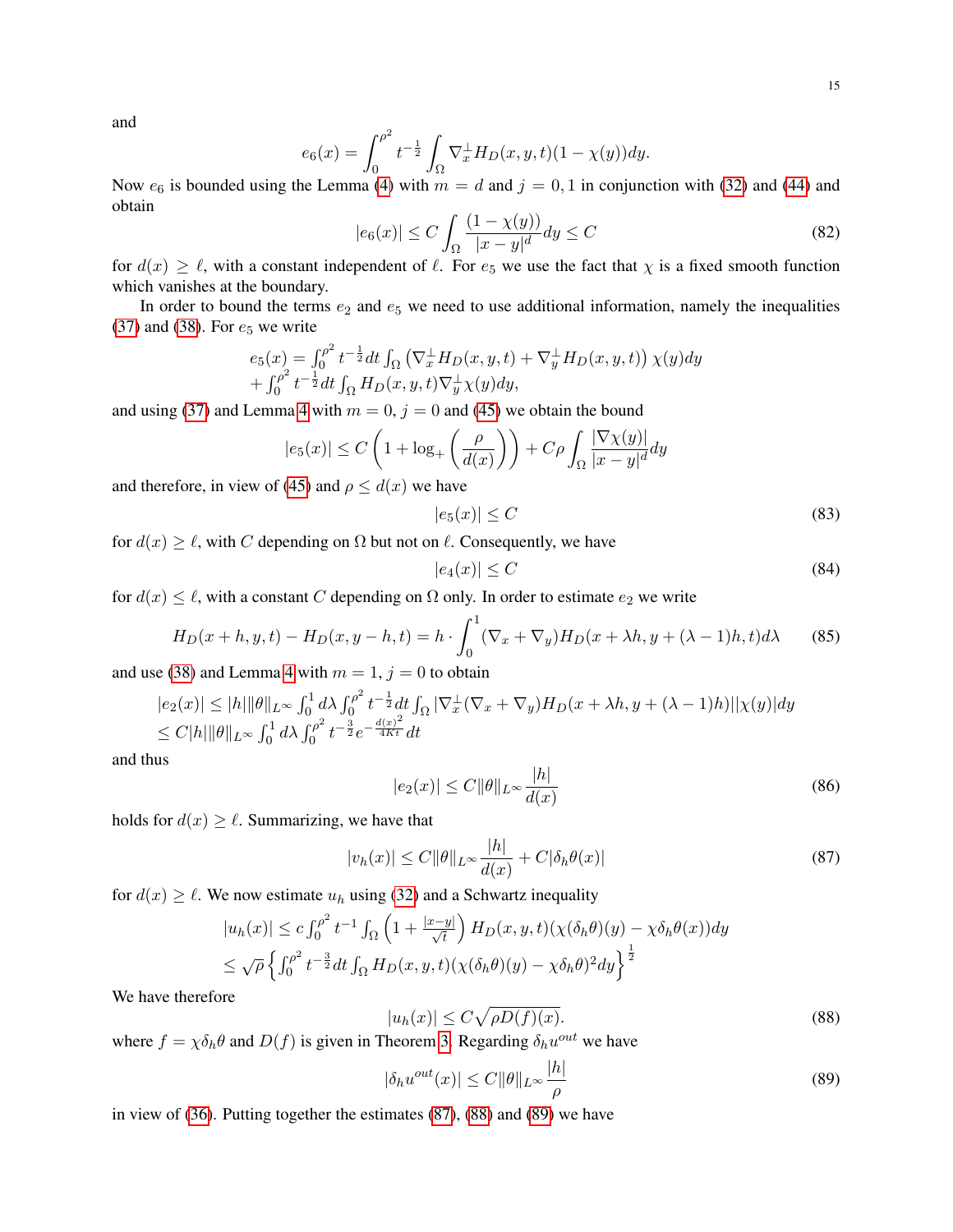PROPOSITION 2. Let  $\chi$  *be a good cutoff, and let u be defined by [\(8\)](#page-1-1). Then* 

<span id="page-15-0"></span>
$$
|\delta_h u(x)| \le C \left( \sqrt{\rho D(f)(x)} + \|\theta\|_{L^\infty} \left( \frac{|h|}{d(x)} + \frac{|h|}{\rho} \right) + |\delta_h \theta(x)| \right) \tag{90}
$$

*holds for*  $d(x) \geq \ell$ ,  $\rho \leq cd(x)$ ,  $f = \chi \delta_h \theta$  *and with* C *a constant depending on*  $\Omega$ *.* 

Now we will obtain similar estimates for  $\nabla u$ . We start with the representation

$$
\nabla u(x) = \nabla u^{in}(x) + \nabla u^{out}(x)
$$
\n(91)

where

$$
\nabla u^{in}(x) = c \int_0^{\rho^2} t^{-\frac{1}{2}} \int_{\Omega} \nabla_x \nabla_x^{\perp} H_D(x, y, t) \theta(y) dy \tag{92}
$$

and  $\rho = \rho(x) \leq cd(x)$ . In view of [\(36\)](#page-5-4) we have

$$
|\nabla u^{out}(x)| \leq \frac{C}{\rho} ||\theta||_{L^{\infty}(\Omega)}
$$
\n(93)

We split now

$$
\nabla u^{in}(x) = g(x) + g_1(x) + g_2(x) + g_3(x) + g_4(x)f(x)
$$
\n(94)

where

$$
f(x) = \chi(x)\nabla\theta(x) \tag{95}
$$

and with

$$
g(x) = c \int_0^{\rho^2} t^{-\frac{1}{2}} \int_{\Omega} \nabla_x^{\perp} H_D(x, y, t) (f(y) - f(x)) dy,
$$
\n(96)

and

$$
g_1(x) = c \int_0^{\rho^2} t^{-\frac{1}{2}} \int_{\Omega} \nabla_x \nabla_x^{\perp} (H_D(x, y, t)(1 - \chi(y)) \theta(y) dy,
$$
 (97)

$$
g_2(x) = c \int_0^{\rho^2} t^{-\frac{1}{2}} \int_{\Omega} \nabla_x^{\perp} (\nabla_x + \nabla_y) H_D(x, y, t) \chi(y) \theta(y) dy,
$$
\n(98)

$$
g_3(x) = c \int_0^{\rho^2} t^{-\frac{1}{2}} \int_{\Omega} \nabla_x^{\perp} H_D(x, y, t) (\nabla_y \chi(y)) \theta(y) dy,
$$
\n(99)

and

$$
g_4(x) = c \int_0^{\rho^2} t^{-\frac{1}{2}} \int_{\Omega} \nabla_x^{\perp} H_D(x, y, t) dy.
$$
 (100)

Now

$$
|g_1(x)| \le \frac{C}{d(x)} \|\theta\|_{L^\infty(\Omega)}\tag{101}
$$

holds for  $d(x) \ge \ell$  because of [\(36\)](#page-5-4), time integration using Lemma [4](#page-13-1) and then use of [\(44\)](#page-7-2). For  $g_2(x)$  we use [\(38\)](#page-5-1) and then Lemma [4](#page-13-1) to obtain

$$
|g_2(x)| \le \frac{C}{d(x)} \|\theta\|_{L^\infty(\Omega)}\tag{102}
$$

for  $d(x) \geq \ell$ . Now

$$
|g_3(x)| \le \frac{C}{d(x)} \|\theta\|_{L^\infty(\Omega)}\tag{103}
$$

holds because of [\(32\)](#page-5-2), Lemma [4](#page-13-1) and then use of [\(45\)](#page-7-3). Regarding  $g_4$ , in view of

$$
\int_{\Omega} \nabla_y^{\perp} H_D(x, y, t) dy = 0 \tag{104}
$$

we have

$$
g_4(x) = c \int_0^{\rho^2} t^{-\frac{1}{2}} \int_{\Omega} \left( \nabla_x^{\perp} + \nabla_y^{\perp} \right) H_D(x, y, t) dy
$$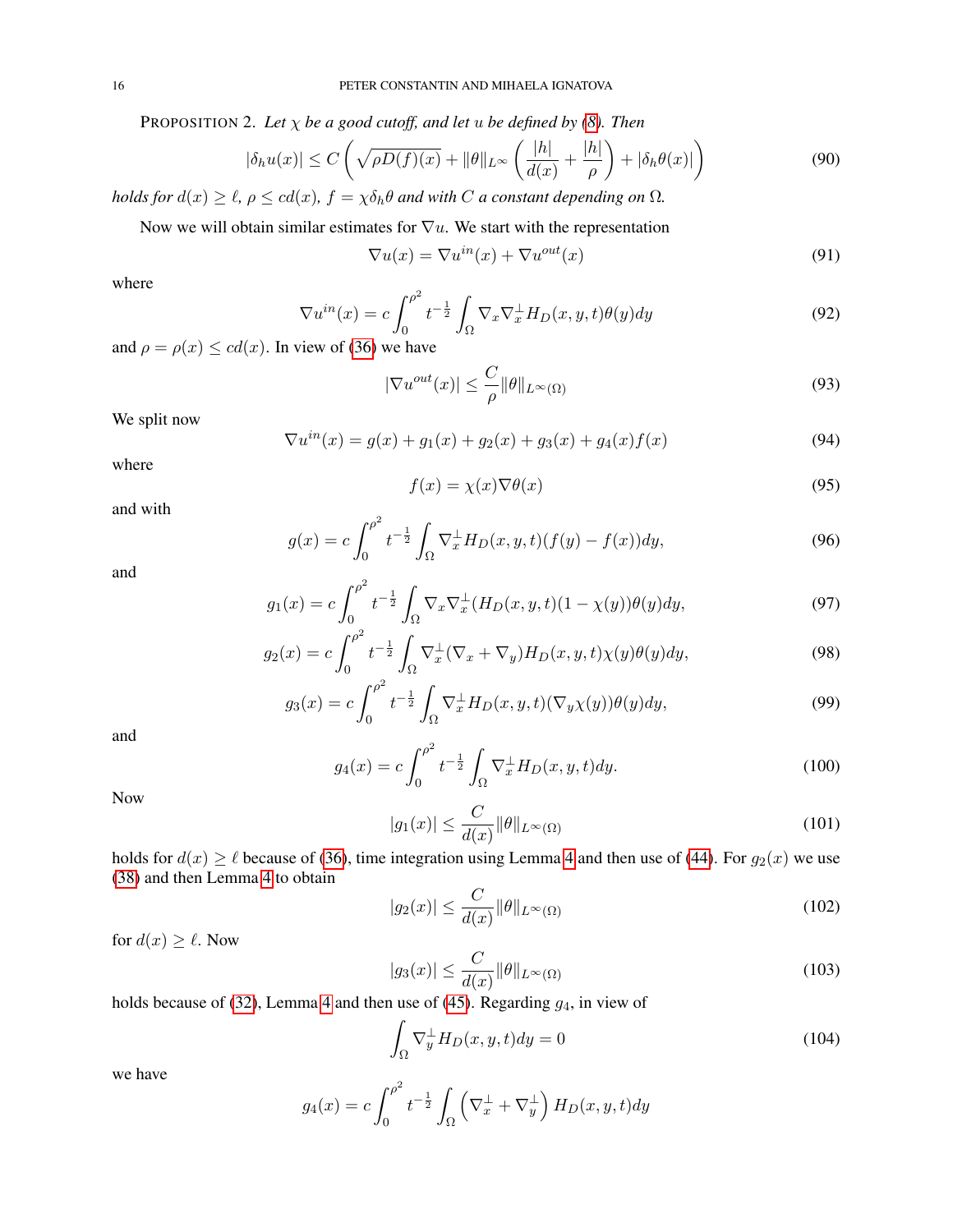17

and, we thus obtain from [\(37\)](#page-5-0) and from Lemma [4](#page-13-1) with  $m = j = 0$ 

$$
|g_4(x)| \le C \tag{105}
$$

because  $\rho \leq cd(x)$ .

Finally we have using a Schwartz inequality like for [\(88\)](#page-14-1)

$$
|g(x)| \le C\sqrt{\rho D(f)}.\tag{106}
$$

Gathering the bounds we have proved

PROPOSITION 3. Let  $\chi$  *be a good cutoff with scale*  $\ell$  *and let u be given by [\(8\)](#page-1-1). Then* 

<span id="page-16-0"></span>
$$
|\nabla u(x)| \le C\left(\sqrt{\rho D(f)} + \|\theta\|_{L^{\infty}(\Omega)}\left(\frac{1}{d(x)} + \frac{1}{\rho}\right) + |\nabla \theta(x)|\right)
$$
(107)

*holds for*  $d(x) \ge \ell$ ,  $\rho \le cd(x)$  *and*  $f = \chi \nabla \theta$  *with a constant* C *depending on*  $\Omega$ *.* 

### 5. Commutators

We consider the finite difference

$$
(\delta_h \Lambda_D \theta)(x) = \Lambda_D \theta(x+h) - \Lambda_D \theta(x)
$$
\n(108)

with  $d(x) \ge \ell$  and  $|h| \le \frac{\ell}{16}$ . We use a good cutoff  $\chi$  again and denote

<span id="page-16-4"></span>
$$
f(x) = \chi(x)\delta_h\theta(x). \tag{109}
$$

We start by computing

<span id="page-16-2"></span>
$$
(\delta_h \Lambda_D \theta)(x) = (\Lambda_D f)(x) + c \int_0^\infty t^{-\frac{3}{2}} dt \int_{\Omega} (H_D(x, y, t) - H_D(x + h, y, t))(1 - \chi(y))\theta(y) dy - c \int_0^\infty t^{-\frac{3}{2}} dt \int_{\Omega} (H_D(x + h, y, t) - H_D(x, y - h, t))\chi(y)\theta(y) dy - c \int_0^\infty t^{-\frac{3}{2}} dt \int_{\Omega} H_D(x, y, t)(\delta_h \chi)(y)\theta(y + h) dy = (\Lambda_D f)(x) + E_1(x) + E_2(x) + E_3(x).
$$
\n(110)

LEMMA 5. *There exists a constant*  $\Gamma_0$  *such that the commutator* 

<span id="page-16-3"></span>
$$
C_h(\theta) = \delta_h \Lambda_D \theta - \Lambda_D(\chi \delta_h \theta) \tag{111}
$$

*obeys*

<span id="page-16-1"></span>
$$
|C_h(\theta)(x)| \le \Gamma_0 \frac{|h|}{d(x)^2} \|\theta\|_{L^\infty(\Omega)}\tag{112}
$$

*for*  $d(x) \ge \ell$ ,  $|h| \le \frac{\ell}{16}$ ,  $f = \chi \delta_h \theta$  *and*  $\theta \in H_0^1(\Omega) \cap L^\infty(\Omega)$ *.* 

**Proof.** We use [\(110\)](#page-16-2). For  $E_1(x)$  we use a similar argument as for  $e_1$  leading to [\(80\)](#page-13-2), namely the inequality [\(31\)](#page-5-3) and Lemma [4](#page-13-1) with  $m = d + 2$ ,  $j = 0$ , and [\(44\)](#page-7-2) to obtain

$$
|E_1(x)| \leq C \frac{|h|}{d(x)^2} ||\theta||_{L^{\infty}}.
$$

For  $E_2$  we proceed in a manner analagous to the one leading to the bound [\(86\)](#page-14-3), by using [\(85\)](#page-14-4), [\(37\)](#page-5-0), Lemma [4](#page-13-1) with  $m = d + 2$ ,  $j = 0$ , and [\(45\)](#page-7-3) to obtain

$$
|E_2(x)| \leq C \frac{|h|}{d(x)^2} ||\theta||_{L^{\infty}}.
$$

For  $E_3$  we use

$$
|E_3(x)| \le |h| \|\theta\|_{L^\infty} \int_0^\infty t^{-\frac{3}{2}} dt \int_{\Omega} H_D(x, y, t) |\nabla(\chi)(y)| dy
$$

and using Lemma [4](#page-13-1) with  $m = d + 1$ ,  $j = 0$  and [\(45\)](#page-7-3) we obtain

$$
|E_3(x)| \leq C \frac{|h|}{d(x)^2} ||\theta||_{L^{\infty}},
$$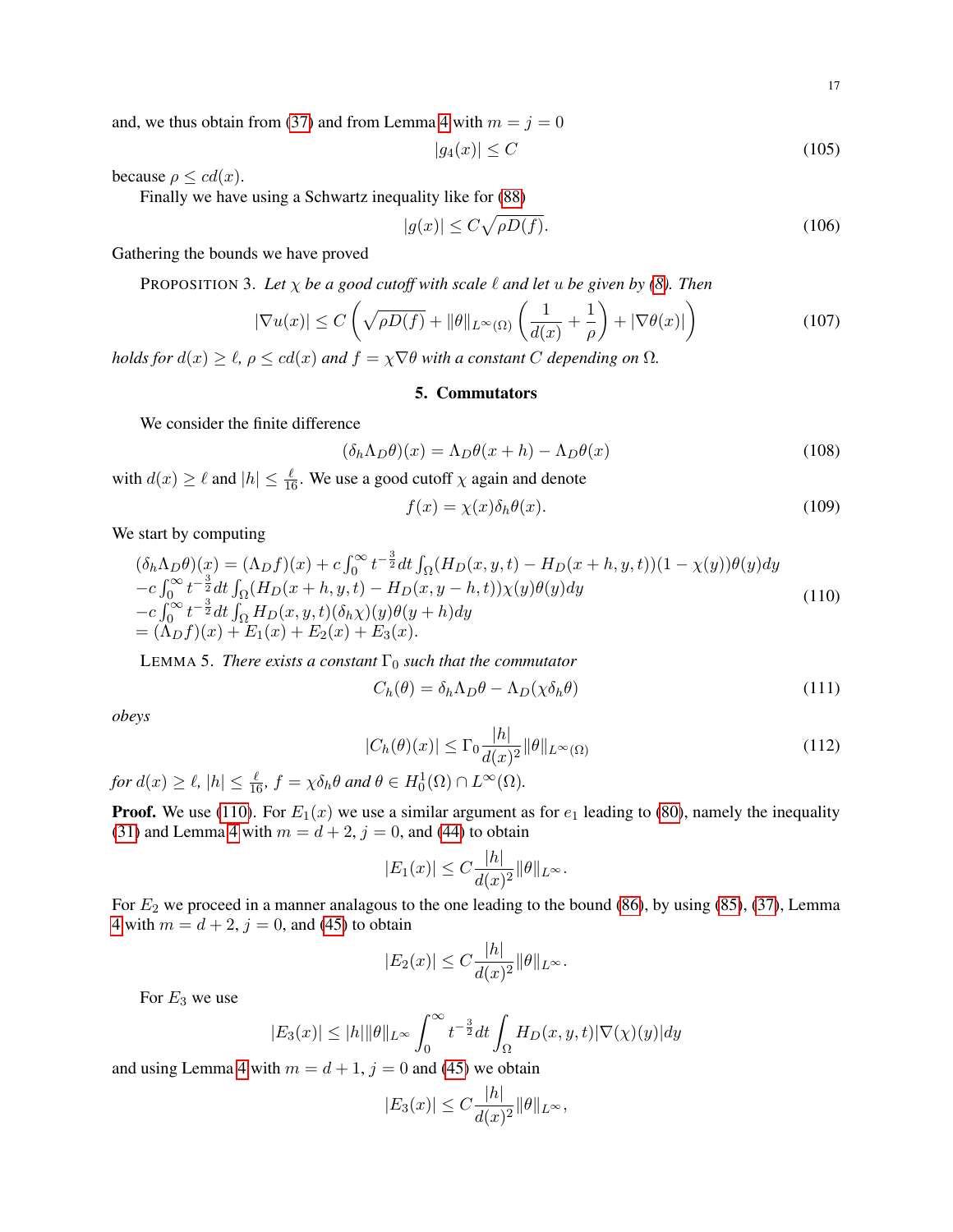concluding the proof.

We consider now the commutator  $[\nabla, \Lambda_D]$ .

LEMMA 6. *There exists a constant*  $\Gamma_3$  *depending on*  $\Omega$  *such that for any smooth function f vanishing at*  $\partial\Omega$  *and any*  $x \in \Omega$  *we have* 

<span id="page-17-1"></span>
$$
|[\nabla, \Lambda_D]f(x)| \le \frac{\Gamma_3}{d(x)^2} \|f\|_{L^\infty(\Omega)}.
$$
\n(113)

*If*  $\chi$  *is a good cutoff with scale*  $\ell$  *and if*  $\theta$  *is a smooth bounded function in*  $\mathcal{D}(\Lambda_D)$ *, then* 

<span id="page-17-2"></span>
$$
C_{\chi}(\theta) = \nabla \Lambda_D \theta - \Lambda_D \chi \nabla \theta \tag{114}
$$

*obeys*

<span id="page-17-0"></span>
$$
|C_{\chi}(\theta)(x)| = |(\nabla \Lambda_D \theta - \Lambda_D(\chi \nabla \theta))(x)| \le \frac{\Gamma_3}{d(x)^2} \|\theta\|_{L^\infty(\Omega)}\tag{115}
$$

*for*  $d(x) \geq \ell$ , with a constant  $\Gamma_3$  *independent of*  $\ell$ *.* 

### Proof. We note that

$$
[\nabla, \Lambda_D]f(x) = -c_1 \int_0^\infty t^{-\frac{3}{2}} \int_{\Omega} (\nabla_x H_D(x, y, t) f(y) - H_D(x, y, t) \nabla_y f(y)) dy \tag{116}
$$

and therefore

$$
[\nabla, \Lambda_D]f(x) = -c_1 \int_0^\infty t^{-\frac{3}{2}} \int_\Omega (\nabla_x + \nabla_y) H_D(x, y, t) f(y) dy.
$$
\n(117)

The inequality [\(113\)](#page-17-1) follows from [\(37\)](#page-5-0) and Lemma [4.](#page-13-1) For the inequality [\(115\)](#page-17-0) we need also to estimate

$$
C(x) = c_s \left| \int_0^\infty t^{-\frac{3}{2}} \int_{\Omega} H_D(x, y, t) (\nabla \chi(y)) \theta(y) dy \right|
$$

by the right hand side of [\(115\)](#page-17-0), and this follows from [\(45\)](#page-7-3) in view of [\(31\)](#page-5-3).

# 6. SQG: Hölder bounds

We consider the equation [\(7\)](#page-1-0) with u given by [\(8\)](#page-1-1) and with smooth initial data  $\theta_0$  compactly supported in  $\Omega$ . We note that by the Córdoba-Córdoba inequality we have

$$
\|\theta(t)\|_{L^{\infty}} \le \|\theta_0\|_{L^{\infty}}.\tag{118}
$$

We prove the following uniform interior Hölder bound:

THEOREM 5. Let  $\theta(x,t)$  be a smooth solution of [\(7\)](#page-1-0) in the smooth bounded domain  $\Omega$ . There exists a *constant*  $0 < \alpha < 1$  *depending only on*  $\|\theta_0\|_{L^{\infty}(\Omega)}$ *, and a constant*  $\Gamma > 0$  *depending on the domain*  $\Omega$  *such that, for any*  $\ell > 0$  *sufficiently small* 

<span id="page-17-4"></span>
$$
\sup_{d(x)\geq\ell,\;|h|\leq\frac{\ell}{16},\;t\geq0}\frac{|\theta(x+h,t)-\theta(x,t)|}{|h|^{\alpha}}\leq\|\theta_0\|_{C^{\alpha}}+\Gamma\ell^{-\alpha}\|\theta_0\|_{L^{\infty}(\Omega)}\tag{119}
$$

*holds.*

**Proof.** We take a good cutoff  $\chi$  used above,  $|h| \leq \frac{\ell}{16}$  and observe that, from the SQG equation we obtain the equation

$$
(\partial_t + u \cdot \nabla + (\delta_h u) \cdot \nabla_h)(\delta_h \theta) + \Lambda_D(\chi \delta_h \theta) + C_h(\theta) = 0
$$
\n(120)

where  $C_h(\theta)$  is the commutator given above in [\(111\)](#page-16-3). Denoting (as before in [\(109\)](#page-16-4))  $f = \chi \delta_h \theta$  we have after multiplying by  $\delta_h \theta$  and using the fact that  $\chi(x) = 1$  for  $d(x) \ge \ell$ ,

$$
\frac{1}{2}L_{\chi}(\delta_h\theta)^2 + D(f) + (\delta_h\theta)C_h(\theta) = 0
$$
\n(121)

where

<span id="page-17-3"></span>
$$
L_{\chi}g = \partial_t g + u \cdot \nabla_x g + \delta_h u \cdot \nabla_h g + \Lambda_D(\chi^2 g) \tag{122}
$$

and  $D(f)$  is given in Theorem [3.](#page-8-2)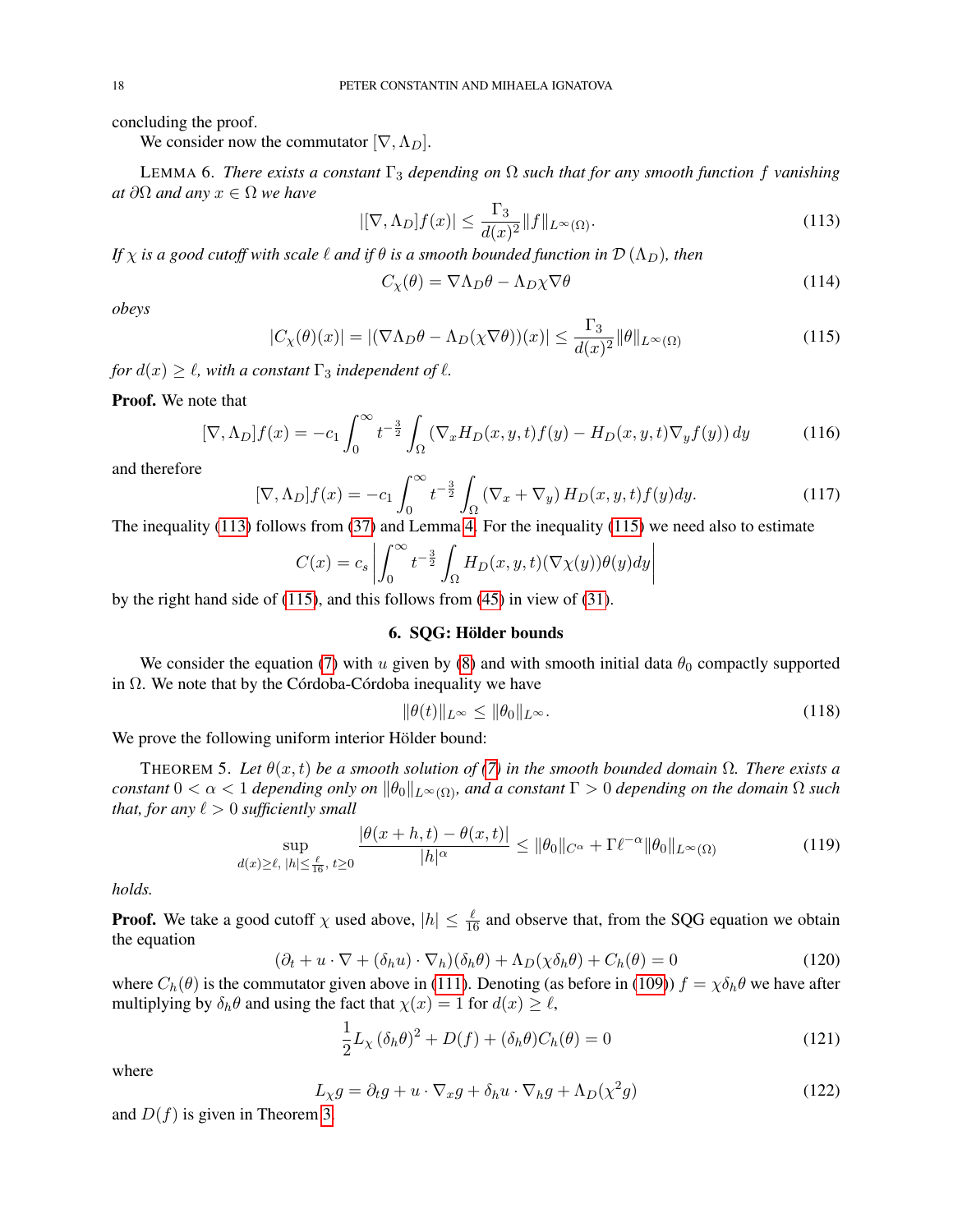Multiplying by  $|h|^{-2\alpha}$  where  $\alpha > 0$  will be chosen small to be small enough we obtain

$$
\frac{1}{2}L_{\chi}\left(\frac{\delta_h\theta(x)^2}{|h|^{2\alpha}}\right) + |h|^{-2\alpha}D(f) \le 2\alpha \frac{|\delta_h u|}{|h|}\left(\frac{\delta_h\theta(x)^2}{|h|^{2\alpha}}\right) + |C_h(\theta)||\delta_h\theta||h|^{-2\alpha}.\tag{123}
$$

The factor 2 $\alpha$  comes from the differentiation  $\delta_h u \cdot \nabla_h (|h|^{-2\alpha})$  and its smallness will be crucial below. Let us record here the inequality [\(47\)](#page-9-1) in the present case:

<span id="page-18-0"></span>
$$
D(f) \ge \gamma_1 |h|^{-1} \|\theta\|_{L^\infty}^{-1} |(\delta_h \theta)_d|^3 + \gamma_1 (d(x))^{-1} |\delta_h \theta|^2,
$$
\n(124)

valid pointwise, when  $|h| \leq \frac{\ell}{16}$  and  $d(x) \geq \ell$ , where

$$
|(\delta_h \theta)_d| = |\delta_h \theta|, \quad \text{if } |\delta_h \theta(x)| \ge M \|\theta\|_{L^\infty} \frac{|h|}{d(x)},
$$

and  $|(\delta_h \theta)_d| = 0$  otherwise.

We use now the estimates [\(90\)](#page-15-0), [\(112\)](#page-16-1) and a Young inequality for the term involving  $\sqrt{\rho D(f)}$  to obtain

<span id="page-18-2"></span>
$$
\frac{1}{2}L_{\chi}\left(\frac{\delta_{h}\theta(x)^{2}}{|h|^{2\alpha}}\right) + \frac{1}{2}|h|^{-2\alpha}D(f) \leq C_{1}\alpha^{2}|h|^{-2-2\alpha}\rho|\delta_{h}\theta|^{4}
$$
\n
$$
+C_{1}\alpha\|\theta\|_{L^{\infty}}\left(\frac{1}{d(x)} + \frac{1}{\rho}\right)|h|^{-2\alpha}|\delta_{h}\theta|^{2} + C_{1}\alpha|\delta_{h}\theta||h|^{-1-2\alpha}|\delta_{h}\theta|^{2}
$$
\n
$$
+ \Gamma_{0}\frac{|h|}{d(x)^{2}}\|\theta\|_{L^{\infty}}|\delta_{h}\theta||h|^{-2\alpha}
$$
\n(125)

for  $d(x) \ge \ell, |h| \le \frac{\ell}{16}$ . Let us choose  $\rho$  now. We set

$$
\rho = \begin{cases} |\delta_h \theta(x)|^{-1} |h| \|\theta\|_{L^\infty}, & \text{if } |\delta_h \theta(x)| \ge M_1 \|\theta\|_{L^\infty} \frac{|h|}{d(x)}, \\ d(x), & \text{if } |\delta_h \theta(x)| \le M_1 \|\theta\|_{L^\infty} \frac{|h|}{d(x)}, \end{cases}
$$
(126)

where we put

$$
M_1 = M + \sqrt{\frac{8\Gamma_0}{\gamma_1}} + 1,\tag{127}
$$

where M is the constant from Theorem [3,](#page-8-2)  $\Gamma_0$  is the constant from [\(112\)](#page-16-1) and  $\gamma_1$  is the constant from [\(124\)](#page-18-0). This choice was made in order to use the lower bound on  $D(f)$  to estimate the contribution due to the inner piece  $u_h$  (see [\(72\)](#page-12-0)) of  $\delta_h u$  and the contribution from the commutator  $C_h(\theta)$ . We distinguish two cases. The first case is when  $|\delta_h \theta(x)| \geq M_1 ||\theta||_{L^{\infty}} \frac{|h|}{d(x)}$  $\frac{|h|}{d(x)}$ . Then we have

<span id="page-18-1"></span>
$$
\frac{1}{2}L_{\chi}\left(\frac{\delta_h \theta(x)^2}{|h|^{2\alpha}}\right) + \frac{1}{2}|h|^{-2\alpha}D(f) \le C_1\left[ (\alpha\|\theta\|_{L^{\infty}})^2 + (2 + \frac{1}{M_1})\alpha\|\theta\|_{L^{\infty}} \right] |\delta_h \theta|^3 |h|^{-1-2\alpha} \|\theta\|_{L^{\infty}}^{-1} + \Gamma_0 \frac{|h|}{d(x)^2} \|\theta\|_{L^{\infty}} |\delta_h \theta| |h|^{-2\alpha}.
$$
\n(128)

The choice of  $M_1$  was such that, in this case

$$
\Gamma_0 \frac{|h|}{d(x)^2} \|\theta\|_{L^\infty} |\delta_h \theta(x)| |h|^{-2\alpha} \le \frac{\gamma_1}{8} |\delta_h \theta(x)|^3 |h|^{-1-2\alpha} \|\theta\|_{L^\infty}^{-1}.
$$

We choose now  $\alpha$  by requiring

$$
\epsilon = \alpha \|\theta\|_{L^{\infty}} \tag{129}
$$

to satisfy

<span id="page-18-4"></span>
$$
C_1 M_1^2(\epsilon^2 + (2 + M_1^{-1})\epsilon) \le \frac{\gamma_1}{8}
$$
\n(130)

and obtain from [\(128\)](#page-18-1)

<span id="page-18-3"></span>
$$
\frac{1}{2}L_{\chi}\left(\frac{|\delta_h\theta(x)|^2}{|h|^{2\alpha}}\right) + \frac{1}{4}|h|^{-2\alpha}D(f) \le 0\tag{131}
$$

for  $d(x) \ge \ell, |h| \le \frac{\ell}{16}$ , in the case  $|f| \ge M_1 ||\theta||_{L^{\infty}} \frac{|h|}{d(x)}$  $rac{|n|}{d(x)}$ .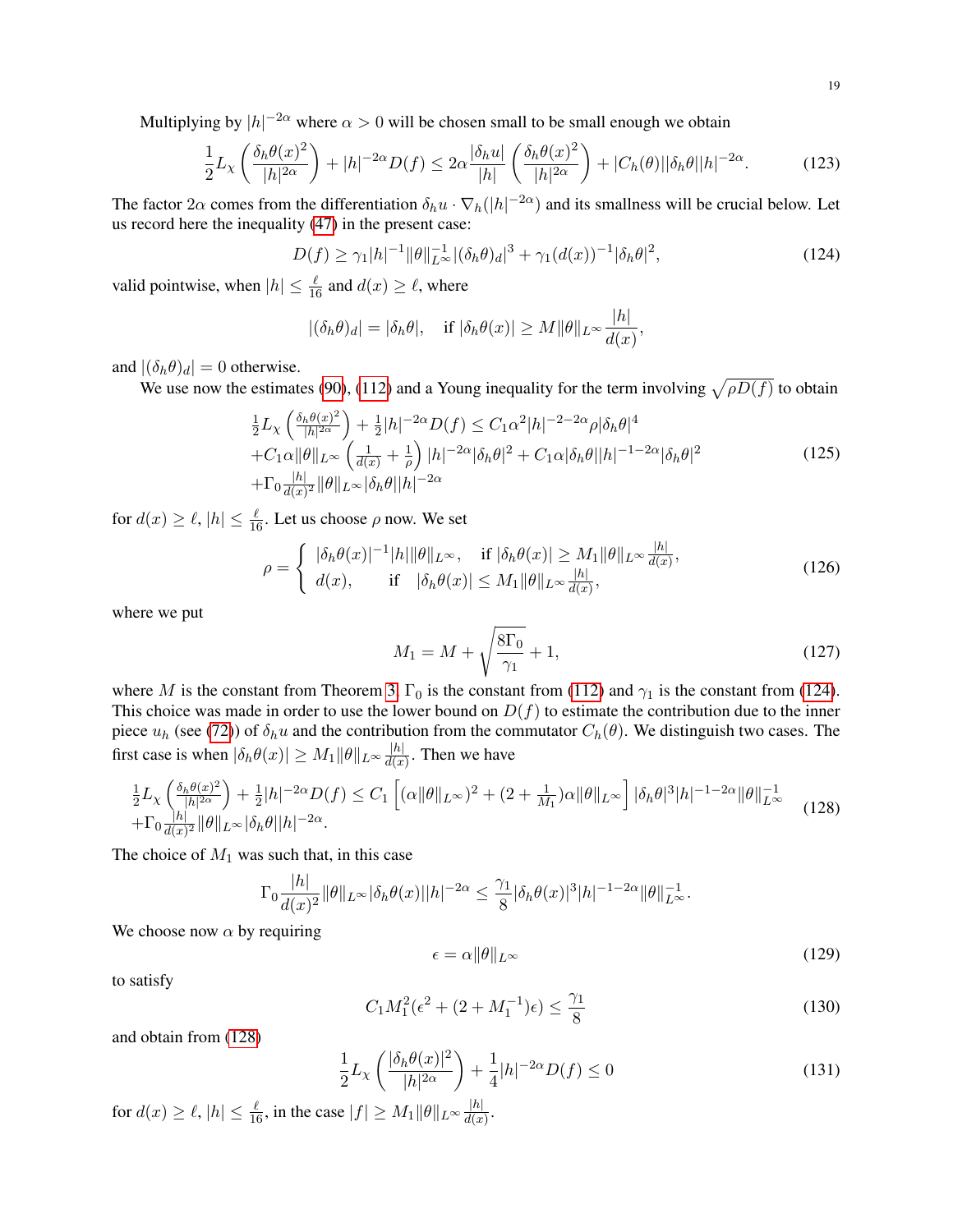The second case is when the opposite inequality holds, i.e, when  $|\delta_h \theta(x)| \leq M_1 ||\theta||_{L^{\infty}} \frac{|h|}{d(x)}$  $\frac{|h|}{d(x)}$ . Then, using  $\rho = d(x)$  we obtain from [\(125\)](#page-18-2)

<span id="page-19-0"></span>
$$
\frac{1}{2}L_{\chi}\left(\frac{\delta_{h}\theta(x)^{2}}{|h|^{2\alpha}}\right) + \frac{1}{2}|h|^{-2\alpha}D(f) \leq C_{1}(M_{1}^{2}\epsilon^{2} + (M_{1} + 2)\epsilon)\frac{1}{d(x)}(\delta_{h}\theta(x))^{2}|h|^{-2\alpha} \n+ \Gamma_{0}d(x)^{-2}||\theta||_{L^{\infty}}|\delta_{h}\theta||h|^{1-2\alpha} \n\leq \frac{\gamma_{1}}{8d(x)}\left(\frac{\delta_{h}\theta(x)^{2}}{|h|^{2\alpha}}\right) + 2\Gamma_{0}M_{1}||\theta||_{L^{\infty}}^{2}d(x)^{-3}|h|^{2-2\alpha}.
$$
\n(132)

Summarizing, in view of the inequalities [\(131\)](#page-18-3) and [\(132\)](#page-19-0), the damping term  $\frac{\gamma_1}{d(x)}|\delta_h\theta(x)|^2$  in [\(124\)](#page-18-0) and the choice of small  $\epsilon$  in [\(130\)](#page-18-4), we have that

$$
L_{\chi}\left(\frac{\delta_h \theta(x)^2}{|h|^{2\alpha}}\right) + \frac{\gamma_1}{4d(x)}\left(\frac{\delta_h \theta(x)^2}{|h|^{2\alpha}}\right) \le B\tag{133}
$$

holds for  $d(x) \ge \ell$  and  $|h| \le \frac{\ell}{16}$  where

$$
B = 2(16)^{-2+2\alpha} \Gamma_0 M_1 \|\theta\|_{L^\infty}^2 d(x)^{-1-2\alpha} = \Gamma_1 \frac{\gamma_1}{4} \|\theta\|_{L^\infty}^2 d(x)^{-1-2\alpha}
$$
 (134)

with  $\Gamma_1$  depending on  $\Omega$ . Without loss of generality we may take  $\Gamma_1 > 4(16)^{2\alpha}$  so that

$$
\frac{|\delta_h\theta|^2}{|h|^{2\alpha}}<\Gamma_1\ell^{-2\alpha}\|\theta_0\|_{L^\infty}^2
$$

when  $|h| \ge \frac{\ell}{16}$ . We note that

<span id="page-19-1"></span>
$$
L_{\chi}\left(\frac{\delta_h \theta(x)^2}{|h|^{2\alpha}}\right) + \frac{\gamma_1}{4d(x)} \left(\frac{\delta_h \theta(x)^2}{|h|^{2\alpha}} - \Gamma_1 \ell^{-2\alpha} \|\theta\|_{L^\infty}^2\right) \le 0 \tag{135}
$$

holds for any  $t, x \in \Omega$  with  $d(x) \ge \ell$  and  $|h| \le \frac{\ell}{16}$ .

We take  $\delta > 0$ ,  $T > 0$ . We claim that, for any  $\delta > 0$  and any  $T > 0$ 

$$
\sup_{d(x)\geq \ell, |h|\leq \frac{\ell}{16}, 0\leq t\leq T} \frac{|\delta_h\theta(x)|^2}{|h|^{2\alpha}}\leq (1+\delta)\left[\|\theta_0\|_{C^\alpha}^2+\Gamma_1\ell^{-2\alpha}\|\theta_0\|_{L^\infty}^2\right]
$$

holds.

The rest of the proof is done by contradiction. Indeed, assume by contradiction that there exists  $\tilde{t} \leq T$ ,  $\tilde{x}$  and  $\tilde{h}$  with  $d(\tilde{x}) \ge \ell$  and  $|\tilde{h}| \le \frac{\tilde{\ell}}{16}$  such that

$$
\frac{|\theta(\tilde{x}+\tilde{h},\tilde{t})-\theta(\tilde{x},\tilde{t})|^2}{|h|^{2\alpha}} > (1+\delta) \left[ \|\theta_0\|_{C^{\alpha}}^2 + \Gamma_1 \ell^{-2\alpha} \|\theta_0\|_{L^{\infty}}^2 \right] = R
$$

holds. Because the solution is smooth, we have

$$
\frac{|\delta_h \theta(x,t)|^2}{|h|^{2\alpha}} \le (1+\delta) \|\theta_0\|_{C^{\alpha}}^2
$$

for a short time  $0 \le t \le t_1$ . (Note that this is not a statement about well-posedness in this norm:  $t_1$  may depend on higher norms.) Also, because the solution is smooth, it is bounded in  $C^1$ , and

$$
\sup_{d(x)\geq \ell, |h|\leq \frac{\ell}{16}} \frac{|\delta_h \theta(x)|^2}{|h|^2} \leq C
$$

on the time interval [0, T]. It follows that there exists  $\delta_1 > 0$  such that

$$
\sup_{d(x)\geq \ell, |h|\leq \delta_1} \frac{|\delta_h \theta(x)|^2}{|h|^{2\alpha}} \leq C\delta_1^{2-2\alpha} \leq \frac{R}{2}.
$$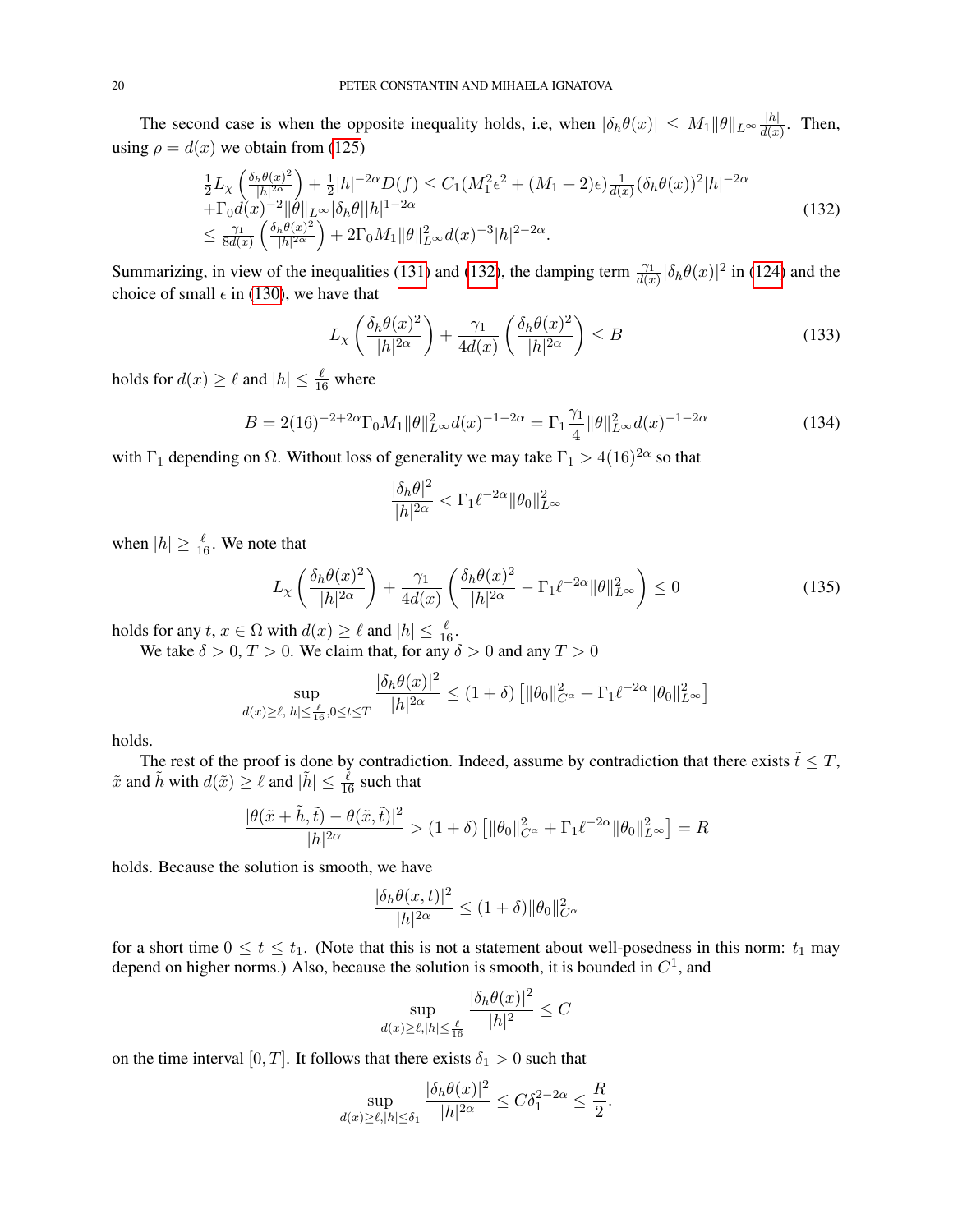In view of these considerations, we must have  $\tilde{t} > t_1$ ,  $|\tilde{h}| \ge \delta_1$ . Moreover, the supremum is attained: there exists  $\bar{x} \in \Omega$  with  $d(\bar{x}) \ge \ell$  and  $\bar{h} \ne 0$  such that  $\delta_1 \le |\bar{h}| \le \frac{\ell}{16}$  such that

$$
\frac{|\theta(\bar{x}+\bar{h},\tilde{t})-\theta(\bar{x},\tilde{t})|^2}{|\bar{h}|^{2\alpha}}=s(\tilde{t})=\sup_{d(x)\geq \ell, |h|\leq \frac{\ell}{16}}\frac{|\delta_h\theta(\tilde{t})|^2}{|h|^{2\alpha}}>R.
$$

Because of [\(135\)](#page-19-1) we have that

$$
\frac{d}{dt}\frac{|\theta(\bar{x}+\bar{h},t)-\theta(\bar{x},t)|^2}{|\bar{h}|^{2\alpha}}\Big|_{|t=\tilde{t}}<0
$$

and therefore there exists  $t' < \tilde{t}$  such that  $s(t') > s(\tilde{t})$ . This implies that  $\inf\{t > t_1 | s(t) > R\} = t_1$  which is absurd because we made sure that  $s(t_1) < R$ . Now  $\delta$  and T are arbitrary, so we have proved

<span id="page-20-0"></span>
$$
\sup_{d(x)\geq\ell,|h|\leq\frac{\ell}{16},t\geq 0}\frac{|\delta_h\theta(x)|^2}{|h|^{2\alpha}}\leq \left[\|\theta_0\|_{C^{\alpha}}^2+\Gamma_1\ell^{-2\alpha}\|\theta_0\|_{L^{\infty}}^2\right]
$$
(136)

which finishes the proof of the theorem.

**Proof of Theorem [1](#page-2-1).** The proof follows from [\(136\)](#page-20-0) because  $\Gamma_1$  does not depend on  $\ell$ . For any fixed  $x \in \Omega$ we may take  $\ell$  such that  $\ell \leq d(x) \leq 2\ell$ . Then [\(136\)](#page-20-0) implies

$$
d(x)^{2\alpha} \frac{|\delta_h \theta(x,t)|^2}{|h|^{2\alpha}} \le \left[ \|\theta_0\|_{C^{\alpha}}^2 + \Gamma_1 2^{2\alpha} \|\theta_0\|_{L^{\infty}}^2 \right].
$$
 (137)

## 7. Gradient bounds

We take the gradient of [\(7\)](#page-1-0). We obtain

$$
(\partial_t + u \cdot \nabla) \nabla \theta + (\nabla u)^* \nabla \theta + \nabla \Lambda_D \theta = 0
$$

where  $(\nabla u)^*$  is the transposed matrix. Let us take a good cutoff  $\chi$ . Then  $g = \nabla \theta$  obeys everywhere

$$
\partial_t g + u \cdot \nabla g + \Lambda_D(\chi g) + C_\chi(\theta) + (\nabla u)^* g = 0 \tag{138}
$$

with  $C_\chi$  given in [\(114\)](#page-17-2). We multiply by g and, using the fact that  $\chi(x) = 1$  when  $d(x) \ge \ell$  we obtain

$$
\frac{1}{2}L_{\chi}g^{2} + D(f) + gC_{\chi}(\theta) + g(\nabla u)^{*}g = 0
$$
\n(139)

when  $d(x) \ge \ell$ , where  $L_{\chi}$  is similar to the one defined in [\(122\)](#page-17-3):

$$
L_{\chi}(\phi) = \partial_t \phi + u \cdot \nabla \phi + \Lambda_D(\chi^2 \phi)
$$
 (140)

and  $f = \chi g$ . Recall that  $D(f) = f \Lambda_D f - \Lambda_D \left(\frac{f^2}{2}\right)$  $\left(\frac{f^2}{2}\right)$ . Then, using [\(115\)](#page-17-0) and [\(107\)](#page-16-0) we deduce

$$
\frac{1}{2}L_{\chi}g^{2} + D(f) \le \frac{\Gamma_{3}}{d(x)^{2}}|g|\|\theta\|_{L^{\infty}(\Omega)} + C\left(\sqrt{\rho D(f)} + \|\theta\|_{L^{\infty}(\Omega)}\left(\frac{1}{d(x)} + \frac{1}{\rho}\right) + |\nabla\theta(x)|\right)g^{2} \tag{141}
$$

for  $d(x) \geq \ell$ . Using a Young inequality we deduce

<span id="page-20-1"></span>
$$
L_{\chi}g^{2} + D(f) \le \frac{2\Gamma_{3}}{d(x)^{2}}\|\theta\|_{L^{\infty}(\Omega)}|g| + C_{4}\rho g^{4} + C_{4}\|\theta\|_{L^{\infty}(\Omega)}\left(\frac{1}{d(x)} + \frac{1}{\rho}\right)g^{2} + C_{4}|g|^{3}
$$
(142)

for  $d(x) \ge \ell$ . Now  $|g| = |f|$  when  $d(x) \ge \ell$ . If  $|g(x)| \ge M \|\theta\|_{L^{\infty}(\Omega)} d(x)^{-1}$  then, in view of [\(61\)](#page-11-0)

<span id="page-20-2"></span>
$$
D(f) \ge \gamma_2 \|\theta\|_{C^{\alpha}(\Omega)}^{-\frac{1}{1-\alpha}}|g|^{3+\frac{\alpha}{1-\alpha}} (d(x))^{\frac{\alpha}{1-\alpha}} + \frac{\gamma_1}{d(x)} g^2 \tag{143}
$$

which is a super-cubic lower bound. We choose in this case

$$
\rho^{-1} = C_5|g(x)|,\tag{144}
$$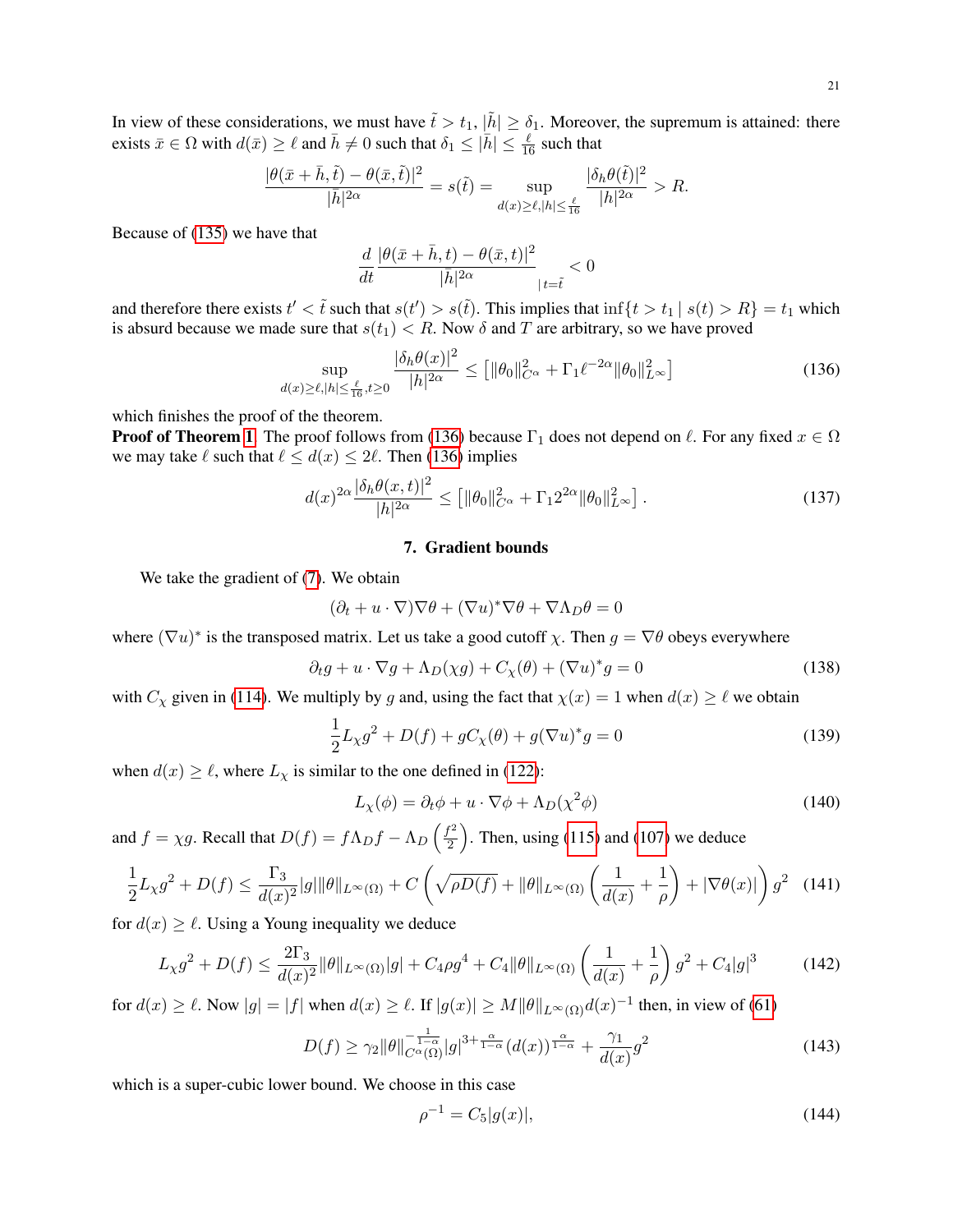and the right hand side of  $(142)$  becomes at most cubic in q:

$$
L_{\chi}g^{2} + D(f) \le |g|^{3} \left[ \frac{2\Gamma_{3}}{M^{2} \|\theta\|_{L^{\infty}(\Omega)}} + C_{4} \left( \frac{1}{C_{5}} + \frac{1}{M} + C_{5} \|\theta\|_{L^{\infty}(\Omega)} + 1 \right) \right] = K|g|^{3}.
$$
 (145)

In view of [\(143\)](#page-20-2) we see that

<span id="page-21-0"></span>
$$
L_{\chi}g^{2} + |g|^{3} \left(\gamma_{2} \left(\|\theta\|_{C^{\alpha}(\Omega)}^{-\frac{1}{\alpha}}|g(x)|d(x)\right)^{\frac{\alpha}{1-\alpha}} - K\right) \leq 0\tag{146}
$$

holds for  $d(x) \ge \ell$ , if  $|g| \ge M \|\theta\|_{L^\infty} d(x)^{-1}$ . In the opposite case,  $|g(x)| \le M \|\theta\|_{L^\infty} d(x)^{-1}$  we choose

$$
\rho(x) = d(x) \tag{147}
$$

and obtain from [\(142\)](#page-20-1)

$$
L_{\chi}g^{2} + D(f)
$$
  
\n
$$
\leq \frac{1}{d(x)^{3}} \left[ C_{4}M^{4} \|\theta\|_{L^{\infty}(\Omega)}^{4} + C_{4}M^{3} \|\theta\|_{L^{\infty}(\Omega)}^{3} + 2C_{4}M^{2} \|\theta\|_{L^{\infty}(\Omega)}^{3} + 2M\Gamma_{3} \|\theta\|_{L^{\infty}(\Omega)}^{2} \right] = \frac{K_{1}}{d(x)^{3}} \tag{148}
$$

and using the convex damping inequality [\(61\)](#page-11-0)

$$
D(f) \ge \gamma_1 \frac{g^2}{d(x)}
$$

we obtain in this case

<span id="page-21-1"></span>
$$
L_{\chi}g^{2} + \frac{1}{d(x)}\left(\gamma_{1}g^{2}(x) - \frac{K_{1}}{d(x)^{2}}\right) \leq 0.
$$
 (149)

Putting together [\(146\)](#page-21-0) and [\(149\)](#page-21-1) and [119](#page-17-4) we obtain

THEOREM 6. Let  $\theta$  be a smooth solution of [\(7\)](#page-1-0). Then

<span id="page-21-2"></span>
$$
\sup_{d(x)\geq \ell} |\nabla \theta(x,t)| \leq C \left[ \|\nabla \theta_0\|_{L^\infty(\Omega)} + \frac{P(\|\theta\|_{L^\infty(\Omega)})}{\ell} \right]
$$
(150)

*where*  $P(\|\theta\|_{L^{\infty}(\Omega)})$  *is a polynome of degree four.* 

**Proof of Theorem [2](#page-2-0).** The proof follows by choosing  $\ell$  depending on x, because the constants in [\(150\)](#page-21-2) do not depend on  $\ell$ .

### 8. Example: Half Space

The case of the half space is interesting because global smooth solutions of [\(7\)](#page-1-0) are easily obtained by reflection: If the initial data  $\theta_0$  is smooth and compactly supported in  $\Omega = \mathbb{R}^d_+$  and if we consider its odd reflection

$$
\widetilde{\theta_0}(x) = \begin{cases}\n\theta_0(x_1, \dots, x_d), & \text{if } x_d > 0, \\
-\theta_0(x_1, \dots, -x_d) & \text{if } x_d < 0\n\end{cases}
$$
\n(151)

then the solution of the critical SQG equation in the whole space, with intitial data  $\tilde{\theta}_0$  is globally smooth and its restriction to  $\Omega$  solves [\(7\)](#page-1-0) there. This follows because of reflection properties of the heat kernel and of the Dirichlet Laplacian.

The heat kernel with Dirichlet boundary conditions in  $\Omega = \mathbb{R}^d_+$  is

$$
H(x, y, t) = ct^{-\frac{d}{2}} \left( e^{-\frac{|x-y|^2}{4t}} - e^{-\frac{|x-\tilde{y}|^2}{4t}} \right)
$$

where  $\widetilde{y} = (y_1, \ldots, y_{d-1}, -y_d)$ . More precisely,

$$
H(x, y, t) = G_t^{(d-1)}(x' - y') [G_t(x_d - y_d) - G_t(x_d + y_d)]
$$
\n(152)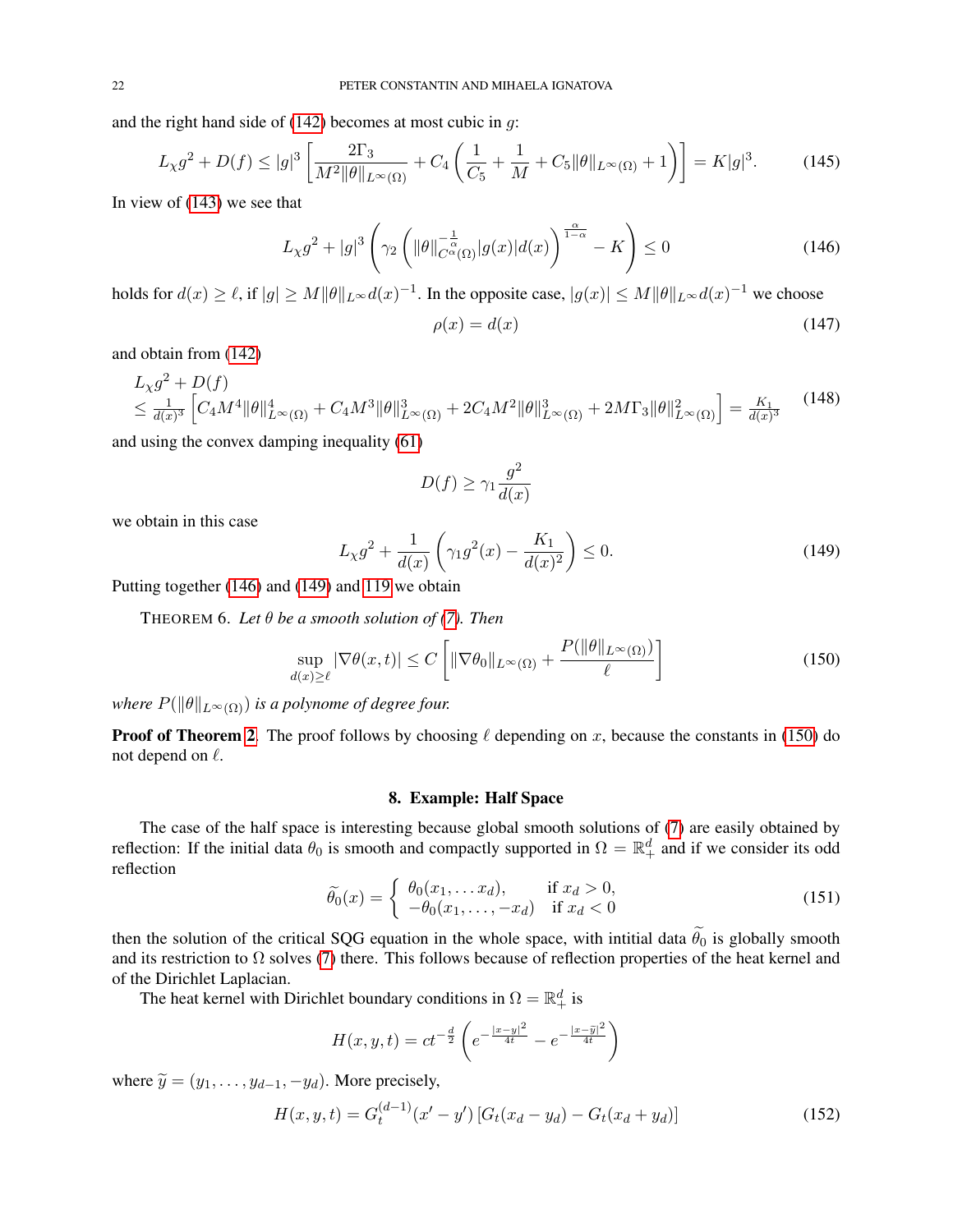with  $x' = (x_1, \ldots, x_{d-1}),$ 

$$
G_t^{(d-1)}(x') = \left(\frac{1}{4\pi t}\right)^{\frac{d-1}{2}} e^{-\frac{|x'|^2}{4t}}
$$
\n(153)

and

$$
G_t(\xi) = \left(\frac{1}{4\pi t}\right)^{\frac{1}{2}} e^{-\frac{\xi^2}{4t}}
$$
 (154)

Let us note that

$$
\nabla_x H = H \left( \begin{array}{c} -\frac{x'-y'}{2t} \\ -\frac{x_d-y_d}{2t} + \frac{y_d}{t} \frac{e^{-\frac{x_d y_d}{t}}}{1 - e^{-\frac{x_d y_d}{t}}} \end{array} \right)
$$
(155)

We check that [\(32\)](#page-5-2) is obeyed. Indeed, because  $1 - e^{-p} \ge \frac{p}{2}$  when  $0 \le p \le 1$  it follows that

$$
\frac{y_d}{t}e^{-\frac{x_dy_d}{t}}(1 - e^{-\frac{x_dy_d}{t}})^{-1} \le \frac{y_d}{t}\frac{2t}{x_dy_d}
$$

if  $\frac{x_{d}y_{d}}{t} \leq 1$ , and if  $p = \frac{x_{d}y_{d}}{t} \geq 1$  then

$$
\frac{y_d}{t}e^{-\frac{x_dy_d}{t}}(1-e^{-\frac{x_dy_d}{t}})^{-1} \le \frac{e}{e-1}\frac{y_d}{t}e^{-\frac{x_dy_d}{t}}.
$$

In this case, if  $\frac{x_d}{\sqrt{t}} \ge 1$  then  $\frac{y_d}{t} \le t^{-\frac{1}{2}}p$  and  $pe^{-p}$  is bounded; if  $\frac{x_d}{\sqrt{t}} \le 1$  we write  $\frac{y_d}{t} = t^{-\frac{1}{2}}(\frac{y_d - x_d}{\sqrt{t}})$  $\frac{x_d}{\overline{t}} + \frac{x_d}{\sqrt{t}}$ and thus we obtain:

$$
|\nabla_x H| \leq CH\left[\frac{1}{\sqrt{t}}(1 + \frac{|x - y|}{\sqrt{t}}) + \frac{1}{x_d}\right]
$$
\n(156)

We check [\(37\)](#page-5-0): First we have

$$
(\nabla_x + \nabla_y)H = \begin{pmatrix} 0 \\ \frac{x_d + y_d}{t} G_t (x_d + y_d) G_t^{(d-1)} (x' - y') \end{pmatrix}
$$
 (157)

and then

$$
\int_{\Omega} |(\nabla_x + \nabla_y)H(x, y, t)| dy \le Ct^{-\frac{1}{2}} e^{-\frac{x_d^2}{4t}}.
$$
\n(158)

Indeed, the only nonzero component occurs when the differentiation is with respect to the normal direction, and then

$$
|(\partial_{x_d} + \partial_{y_d})H(x, y, t)| = ct^{-\frac{d}{2}}e^{-\frac{|x'-y'|^2}{4t}} \left(\frac{x_d + y_d}{t}\right) e^{-\frac{(x_d + y_d)^2}{4t}} \tag{159}
$$

Therefore

$$
\int_{\Omega} |(\nabla_x + \nabla_y) H(x, y, t)| dy \leq Ct^{-\frac{1}{2}} \int_0^{\infty} \left(\frac{x_d + y_d}{t}\right) e^{-\frac{(x_d + y_d)^2}{4t}} dy_d
$$
\n
$$
= Ct^{-\frac{1}{2}} \int_{\frac{x_d}{\sqrt{t}}}^{\infty} \xi e^{-\frac{\xi^2}{4}} d\xi
$$
\n
$$
= Ct^{-\frac{1}{2}} e^{-\frac{x_d^2}{4t}}.
$$
\n(160)

We check [\(38\)](#page-5-1): first

$$
\partial_{x'}(\nabla_x + \nabla_y)H = -\frac{x_d + y_d}{t} G_t(x_d + y_d) \frac{(x'-y')}{2t} G_t^{(d-1)}(x'-y') \n\partial_{x_d}(\nabla_x + \nabla_y)H = \left(\frac{1}{t} - \frac{(x_d + y_d)^2}{2t^2}\right) G_t(x_d + y_d) G_t^{(d-1)}(x'-y') \tag{161}
$$

Consequently

$$
|\nabla_x(\nabla_x + \nabla_y)H(x, y, t)| \le Ct^{-\frac{d}{2}-1} \left(1 + \frac{|x' - y'|}{\sqrt{t}}\right) \left(1 + \frac{(x_d + y_d)^2}{t}\right) e^{-\frac{|x' - y'|^2}{4t}} e^{-\frac{(x_d + y_d)^2}{4t}} \tag{162}
$$

and [\(38\)](#page-5-1) follows:

$$
\int_{\Omega} |\nabla_x (\nabla_x + \nabla_y) H(x, y, t)| dy \leq C t^{-1} \int_{\frac{x_d}{\sqrt{2t}}}^{\infty} (1 + z^2) e^{-\frac{z^2}{2}} dz.
$$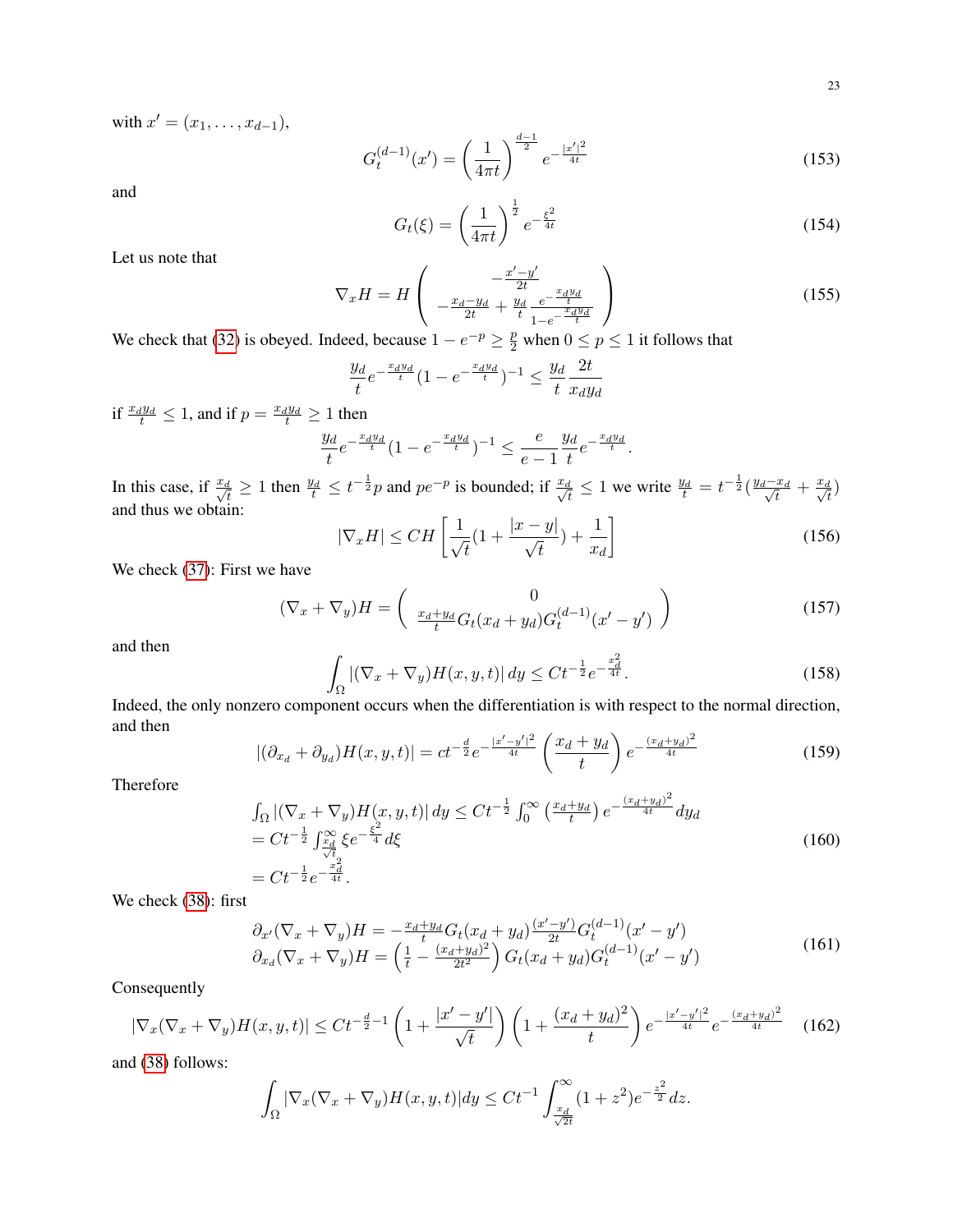We compute  $\Theta$  and  $\Lambda_D 1$ :

<span id="page-23-0"></span>
$$
\Theta(x,t) = (e^{t\Delta}1)(x) = \int_{\Omega} H(x,y,t)dy = \frac{1}{\sqrt{2\pi}} \int_{-\frac{x_d}{\sqrt{2t}}}^{\frac{x_d}{\sqrt{2t}}} e^{-\frac{\xi^2}{2}} d\xi
$$
(163)

and therefore

$$
\int_0^\infty t^{-\frac{3}{2}}(1 - e^{t\Delta} \Delta) dt = \frac{2}{\sqrt{2\pi}} \int_0^\infty t^{-\frac{3}{2}} dt \int_{\frac{x_d}{\sqrt{2t}}} e^{-\frac{\xi^2}{2}} d\xi = \frac{4}{x_d \sqrt{\pi}}.
$$

REMARK 3. We note here that  $\Lambda_D^s 1 = C_s y_d^{-s}$  $a<sup>s</sup>$  is calculated by duality:

$$
\begin{array}{l} \displaystyle{(\Lambda_D^s1,\phi)=(1,\Lambda_D^s\phi) \newline =c_s\int_\Omega dx\int_0^\infty t^{-1-\frac{s}{2}}dt\left[\phi(x)-\int_\Omega H(x,y,t)\phi(y)dy\right] \newline =c_s\int_0^\infty t^{-1-\frac{s}{2}}dt\left[\int_\Omega \phi(x)dx-\int_\Omega \Theta(y_d,t)\phi(y)dy\right] \newline =c_s\int_0^\infty t^{-1-\frac{s}{2}}dt\int_\Omega \left(1-\Theta(y_d,t)\right)\phi(y)dy \newline =\frac{2c_s}{\sqrt{2\pi}}\int_\Omega \phi(y)\int_0^\infty t^{-1-\frac{s}{2}}dt\int_{\frac{y_d}{\sqrt{2t}}}^\infty e^{-\frac{\xi^2}{2}}d\xi \newline =C_s\int_\Omega y_d^{-s}\phi(y)dy \end{array}
$$

*where we used the symmetry of the kernel* H *and [\(163\)](#page-23-0).*

We observe that if we consider horizontal finite differences, i.e.  $h_d = 0$  then  $C_h(\theta)$  vanishes, and we deduce that

<span id="page-23-1"></span>
$$
\sup_{x,h',t} |h'|^{-\alpha} |\theta(x'+h',x_d,t) - \theta(x',x_d,t)| \le C_{1,\alpha} \tag{164}
$$

with  $C_{1,\alpha}$  the partial  $C^{\alpha}$  norm of the initial data. This inequality can be used to prove that  $u_2$  is bounded when  $d = 2$ . Indeed

$$
u_2(x,t) = c \int_{\Omega} \left( \frac{1}{|x-y|^3} - \frac{1}{|x-\tilde{y}|^3} \right) (x_1 - y_1) \theta(y,t) dy \tag{165}
$$

and the bound is obtained using the partial Hölder bound on  $\theta$  [\(164\)](#page-23-1) and the uniform bounds  $\|\theta\|_{L^p}$  for  $p = 1, \infty$ . The outline of the proof is as follows: we split the integral

$$
u_2 = u_2^{in} + u_2^{out} \tag{166}
$$

with

<span id="page-23-2"></span>
$$
u_2^{in}(x) = c \int_{|x_1 - y_1| \le \delta, |x_2 - y_2| \le \delta} \left( \frac{1}{|x - y|^3} - \frac{1}{|x - \tilde{y}|^3} \right) (x_1 - y_1) \left( \theta(y_1, y_2, t) - \theta(x_1, y_2, t) \right) dy \tag{167}
$$

and

$$
u_2^{out}(x) = c \int_{\max\{|x_1 - y_1|, |x_2 - y_2|\} \ge \delta} \left( \frac{1}{|x - y|^3} - \frac{1}{|x - \tilde{y}|^3} \right) (x_1 - y_1) \theta(y_1, y_2, t) dy \tag{168}
$$

where in [\(167\)](#page-23-2) we used the fact that the kernel is odd in the first variable. Then, for  $u^{in}$  we use the bound [\(164\)](#page-23-1) to derive

$$
|u_2^{in}(x)| \le C_{1,\alpha} C \int_0^{\sqrt{2}\delta} \rho^{-1+\alpha} d\rho = C C_{1,\alpha} \delta^{\alpha}
$$
 (169)

and for  $u^{out}$ , if we have no other information on  $\theta$  we just bound

$$
|u_2^{out}(x)| \le C \log \left(\frac{L}{\delta}\right) \|\theta_0\|_{L^\infty} + CL^{-2} \|\theta_0\|_{L^1}
$$
 (170)

with some  $L \geq \delta$ . Both  $\delta$  and  $L$  are arbitrary.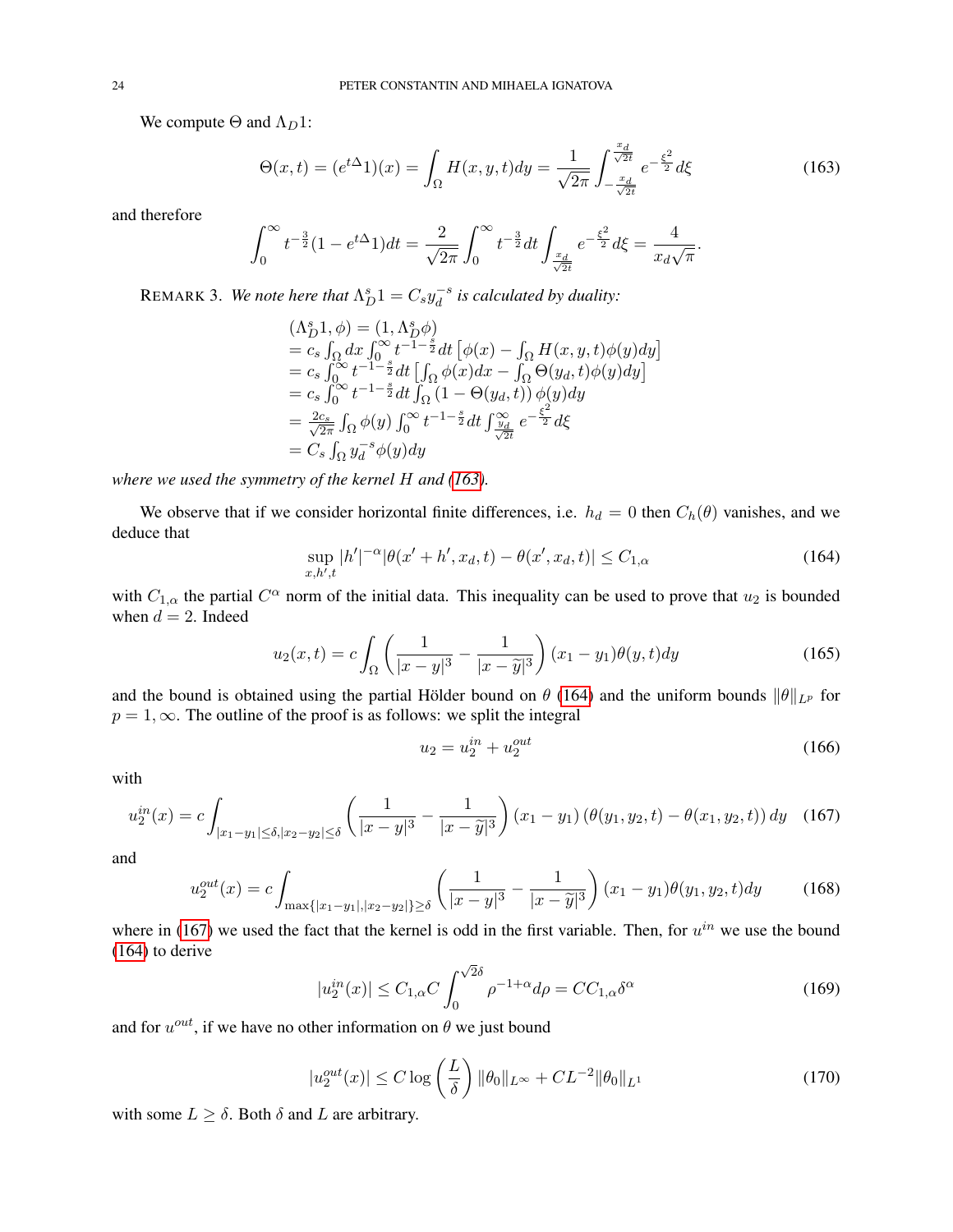25

Finally, let us note that even if  $\theta \in C_0^{\infty}(\Omega)$ , the tangential component of the velocity need not vanish at the boundary because it is given by the integral

$$
u_1(x_1, 0, t) = -c \int_{\mathbb{R}_+^2} \frac{2y_2}{\left( (x_1 - y_1)^2 + y_2^2 \right)^{\frac{3}{2}}} \theta(y, t) dy.
$$

## 9. Appendix 1

We sketch here the proofs of [\(36\)](#page-5-4) [\(37\)](#page-5-0) and [\(38\)](#page-5-1). We take a point  $\bar{x} \in \Omega$ , a point  $y \in \Omega$  and distinguish between two cases, if  $d(\bar{x}) < \frac{|\bar{x}-y|}{4}$  $\frac{-y|}{4}$  and if  $d(\bar{x}) \ge \frac{|\bar{x}-y|}{4}$  $\frac{-y|}{4}$ . In the first case we take a ball B of radius  $\delta = \frac{d(\bar{x})}{8}$ 8 centered at  $\bar{x}$  and in the second case we take also a ball B centered at  $\bar{x}$  but with radius  $\delta = \frac{d(\bar{x})}{2}$  $\frac{1}{2}$ . We note that in both cases the radius  $\delta$  is proportional to  $d(\bar{x})$ . We take  $x \in B(\bar{x}, \frac{\delta}{2})$ , we fix  $y \in \Omega$ , take the function  $h(z,t) = H_D(z, y, t)$ , and apply Green's identity in the domain  $U = B \times (0, t)$ . We obtain

$$
0 = \int_U \left[ (\partial_s - \Delta_z) h(z, s) G_{t-s}(x - z) + h(z, s) (\partial_s + \Delta_z) G_{t-s}(x - z) \right] dz ds
$$
  
=  $h(x, t) - G_t(x - y) + \int_0^t \int_{\partial B} \left[ \frac{\partial G_{t-s}(x - z)}{\partial n} h(z, s) - \frac{\partial h(z, s)}{\partial n} G_{t-s}(x - z) \right]$ 

and thus

$$
H_D(x, y, t) = G_t(x - y) - \int_0^t \int_{\partial B} \left[ \frac{\partial G_{t-s}(x - z)}{\partial n} h(z, s) - \frac{\partial h(z, s)}{\partial n} G_{t-s}(x - z) \right]
$$

We note that the x dependence is only via G, and  $x - z$  is bounded away from zero. We differentiate twice under the integral sign, and use the upper bounds [\(31\)](#page-5-3), [\(32\)](#page-5-2). We have

$$
\begin{split} &|\nabla_x \nabla_x H_D(x, y, t) - \nabla_x \nabla_x G_t(x - y)| \\ &\leq C \int_0^t \int_{\partial B} (t - s)^{-\frac{d+3}{2}} p_3(\frac{|x - z|}{\sqrt{t - s}}) e^{-\frac{|x - z|^2}{4(t - s)}} s^{-\frac{d}{2}} e^{-\frac{|y - z|^2}{Ks}} dz ds \\ &+ \int_0^{\min\{t; d^2(y)\}} \int_{\partial B} (t - s)^{-\frac{d+2}{2}} p_2(\frac{|x - z|}{\sqrt{t - s}}) e^{-\frac{|x - y|^2}{4(t - s)}} s^{-\frac{d+1}{2}} p_1(\frac{|y - z|}{\sqrt{s}}) e^{-\frac{|y - z|^2}{Ks}} dz ds \\ &+ \int_{\min\{t; d^2(y)\}}^t \int_{\partial B} (t - s)^{-\frac{d+2}{2}} p_2(\frac{|x - z|}{\sqrt{t - s}}) e^{-\frac{|x - y|^2}{4(t - s)}} s^{-\frac{d}{2}} \frac{1}{d(y)} \frac{w_1(y)}{|y - z|} e^{-\frac{|y - z|^2}{Ks}} dz ds \end{split}
$$

where  $p_k(\xi)$  are polynomials of degree k. The integrals are not singular. In both cases  $|x - z| \ge \frac{\delta}{2}$ , and any negative power  $(t - s)^{-\frac{k}{2}}$  can be absorbed by  $e^{-\frac{|x-z|^2}{8(t-s)}}$  $\frac{z}{8(t-s)}$  at the price  $|x-z|^{-k} \leq C\delta^{-k}$ , still leaving  $e^{-\frac{|x-z|^2}{8(t-s)}}$  $\frac{\delta(t-s)}{\delta(t-s)}$  available. Similarly, in the first case  $|y - z| \ge |\bar{x} - y| - \delta \ge \delta$  and in the second case  $|y-z|\geq |\bar{x}-z| - |\bar{x}-y| \geq \frac{\delta}{2}$ . Any power  $s^{-\frac{k}{2}}$  can be absorbed by  $e^{-\frac{|y-z|^2}{2Ks}}$  at the price  $|y-z|^{-k} \leq C\delta^{-k}$ still leaving  $e^{-\frac{|y-z|^2}{2Ks}}$  available. We note that if  $d(y) < d(x)$  so that  $d(y)^2 < t$  is possible, then, in view of [\(23\)](#page-4-0) we have  $\frac{w_1(y)}{|y-z|d(y)} \leq C\delta^{-1}$ . We also note that view of the fact that

$$
|x-y|^2t^{-1} \le 2\left(\frac{t-s}{t}\left(\frac{|x-z|^2}{t-s}\right) + \frac{s}{t}\left(\frac{|y-z|^2}{s}\right)\right)
$$

we have a bound

$$
e^{-\frac{|x-z|^2}{8(t-s)}-\frac{|y-z|^2}{2Ks}} \leq e^{-\frac{|x-y|^2}{\tilde{K}t}}
$$

with  $\tilde{K} = 16 + 4K$ . Pulling this exponential out and estimating all the rest in terms of  $\delta$  we obtain, in both cases, all the integrals bounded by  $C t \delta^{-d-4}$  and therefore we have, in both cases,

$$
|\nabla_x \nabla_x H_D(x, y, t) - \nabla_x \nabla_x G_t(x - y)| \leq C e^{-\frac{|x - y|^2}{\tilde{K}t}} t \delta^{-d-4} \leq Ct^{-1 - \frac{d}{2}} e^{-\frac{|x - y|^2}{\tilde{K}t}}
$$

because  $t \leq c\delta^2$ . This proves [\(36\)](#page-5-4).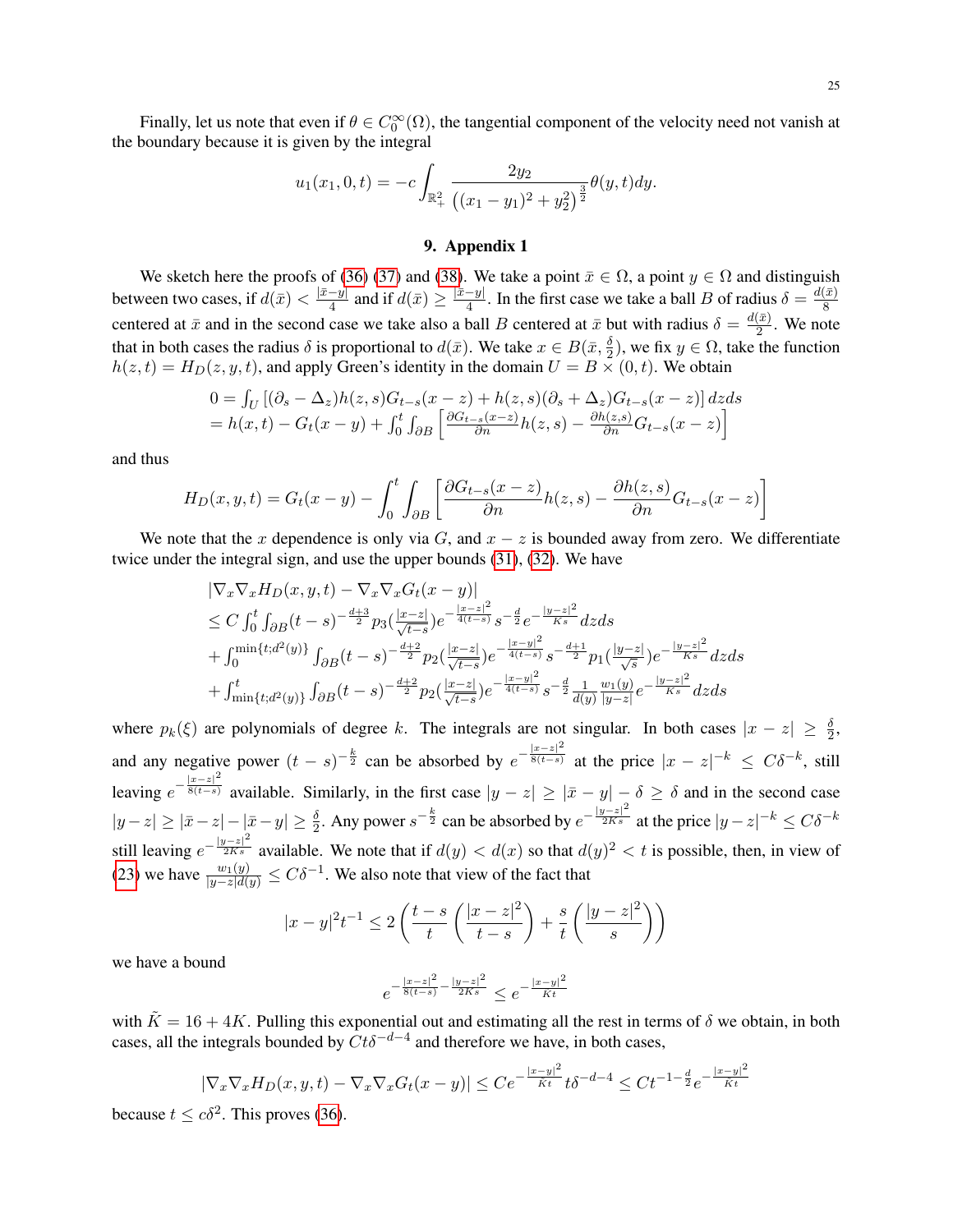For [\(37\)](#page-5-0) and [\(38\)](#page-5-1) we start by noticing that it is enough to prove the estimates

<span id="page-25-0"></span>
$$
\int_{B(x,\frac{d(x)}{14})} |(\nabla_x + \nabla_y)H_D(x,y,t)| dy \le Ct^{-\frac{1}{2}} e^{-\frac{d(x)^2}{Kt}} \tag{171}
$$

and

<span id="page-25-1"></span>
$$
\int_{B(x,\frac{d(x)}{14})} |\nabla_x (\nabla_x + \nabla_y) H_D(x,y,t)| dy \le Ct^{-1} e^{-\frac{d(x)^2}{Kt}} \tag{172}
$$

for  $t < cd^2(x)$ . Indeed, if  $|x-y| \ge \frac{d(x)}{14}$ , individual Gaussian upper bounds for up to two derivatives of  $H_D$ suffice (there is no need for cancellations). In order to prove [\(171\)](#page-25-0) and [\(172\)](#page-25-1) we use a good cutoff  $\chi$  with a scale  $\ell = \frac{d(x)}{100}$ . We take  $y \in B(x, \frac{d(x)}{14})$ . Both x and y are fixed for now. We note that the function

$$
z \mapsto h(z) = \chi(z)G_t(z - y)
$$

solves

$$
(\partial_t - \Delta)h(z, t) = -[(\Delta \chi(z))G_t(z - y) + 2(\nabla \chi(z)) \cdot \nabla G_t(z - y)] = F(z, y, t),
$$
  
  $\mathbf{r} \in \partial\Omega$  and has initial detum  $h = \chi(z)\delta(z - y)$ , so by Duhemal

vanishes for  $z \in \partial\Omega$ , and has initial datum  $h_0 = \chi(z)\delta(z - y)$ , so, by Duhamel

$$
h(z,t) = e^{t\Delta}h_0 + \int_0^t e^{(t-s)\Delta}F(s)ds,
$$

which, in view of  $(e^{t\Delta}f)(z) = \int_{\Omega} H_D(z, w, t)f(w)dw$  yields

$$
\chi(z)G_t(z-y) = \chi(y)H_D(z,y,t) + \int_0^t \int_{\Omega} H_D(z,w,t-s)F(w,s)dwds
$$

for all z, and recalling that  $\chi(x) = \chi(y) = 1$ , and reading at  $z = x$  we have

$$
H_D(x, y, t) = G_t(x - y) + \int_0^t \int_{\Omega} H_D(x, w, t - s) \left[ \Delta \chi(w) G_s(w - y) + 2 \nabla \chi(w) \cdot \nabla G_s(w - y) \right] dw ds. \tag{173}
$$

The right hand side integral is not singular and can be differentiated because the support of  $\nabla \chi$  is far from the ball  $B(x, \frac{d(x)}{14})$ . Differentiation  $\nabla_x + \nabla_y$  cancels the Gaussian  $G_t(x - y)$ . The estimates of the right hand side  $\overline{\phantom{a}}$ 

$$
\left| \left( \nabla_x + \nabla_y \right) \int_0^t \int_{\Omega} H_D(x, w, t - s) F(w, y, s) dw ds \right| \leq C t^{-\frac{d+1}{2}} e^{-\frac{d(x)^2}{Kt}}
$$

and

$$
\left|\nabla_x(\nabla_x + \nabla_y) \int_0^t \int_{\Omega} H_D(x, w, t-s) F(w, y, s) dw ds \right| \leq Ct^{-\frac{d+2}{2}} e^{-\frac{d(x)^2}{Kt}}
$$

for  $t < cd^2(x)$  follow from Gaussian upper bounds. Integration dy on the ball  $B(\frac{d(x)}{14})$  picks up the volume of the ball, and thus [\(171\)](#page-25-0) and [\(172\)](#page-25-1) are verified.

### 10. Appendix 2

We sketch here the proof of local wellposedness of the equation [\(7\)](#page-1-0). We start by defining a Galerkin approximation. We consider the projectors  $P_n$ 

$$
P_n f = \sum_{j=1}^n f_j w_j \tag{174}
$$

with  $f_j = \int_{\Omega} f(x)w_j(x)dx$ . We consider for fixed *n* the approximate system

<span id="page-25-2"></span>
$$
\partial_t \theta_n + P_n \left( u_n \cdot \nabla \theta_n \right) + \Lambda_D \theta_n = 0 \tag{175}
$$

where

$$
u_n = \nabla^{\perp} \Lambda_D^{-1} \theta_n = R_D^{\perp} \theta_n \tag{176}
$$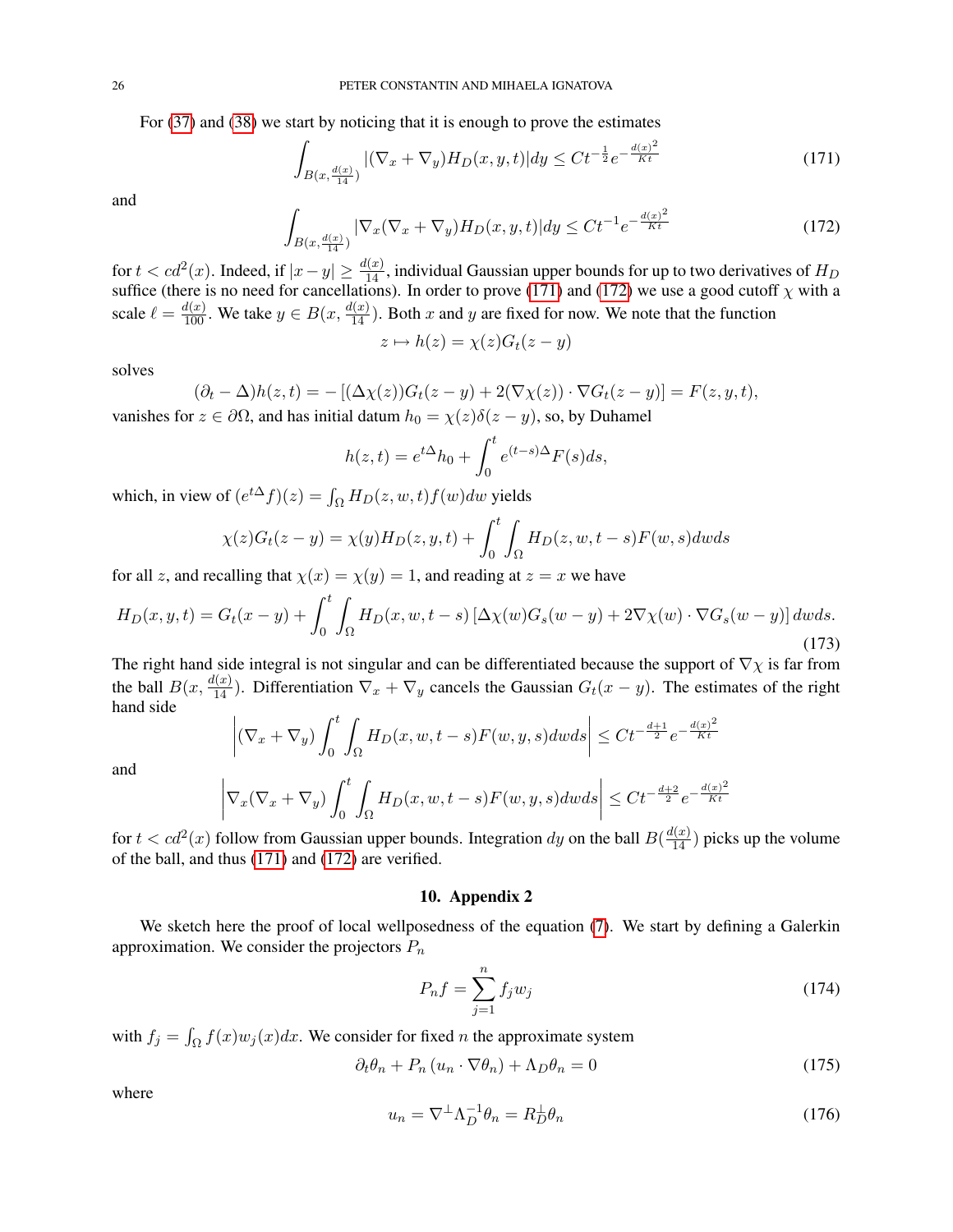with

$$
(P_n \theta_n)(x, t) = \theta_n(x, t) = \sum_{j=1}^n \theta_{n,j}(t) w_j(x)
$$
\n(177)

and with initial data  $\theta_n(0) = P_n \theta_0$  where  $\theta_0$  is a fixed smooth function belonging to  $H_0^1(\Omega) \cap H^2(\Omega)$ . Although it was written as a PDE, the system [\(175\)](#page-25-2) is a system of ODEs for the coefficients  $\theta_{n,j}(t)$  =  $\int_{\Omega} \theta_n w_j dx$ . Let us note that  $P_n$  does not commute with  $\nabla$  but does commute with  $-\Delta$  and functions of it. The function  $u_n$  is divergence-free and it is a finite sum of divergence-free functions,

$$
u_n(x) = \sum_{j=1}^n \lambda_j^{-\frac{1}{2}} \theta_{n,j}(t) \nabla^{\perp} w_j(x).
$$
 (178)

Note however that  $u_n \notin P_nL^2(\Omega)$ . The normal component of  $u_n$  vanishes at the boundary because  $\nabla^{\perp}w_j$ .  $\nu_{\Omega} = 0$ . Moreover, because

$$
\int_{\Omega} P_n(u_n \cdot \nabla \theta_n) \theta_n dx = \int_{\Omega} (u_n \cdot \nabla \theta_n) \theta_n dx = 0
$$

it follows that  $\|\theta_n(t)\|_{L^2(\Omega)}$  is bounded in time and therefore the solution exists for all time. The following upper bound for higher norms is uniform only for short time, and it is the bound that is used for local existence of smooth solutions. We apply  $\Lambda_D^2 = -\Delta$  to [\(175\)](#page-25-2) and use the fact that it is a local operator, it commutes with  $P_n$  and with derivatives:

$$
\partial_t \Lambda_D^2 \theta_n + P_n \left( u_n \cdot \nabla \Lambda_D^2 \theta_n - 2 \nabla u_n \nabla \nabla \theta_n + (\Lambda_D^2 u_n) \cdot \nabla \theta_n \right) + \Lambda_D^3 \theta_n = 0 \tag{179}
$$

We take the scalar product with  $\Lambda_D^2 \theta_n$ . Because this is finite linear combinations of eigenfunctions, it vansihes at ∂Ω and integration by parts is allowed. We obtain

$$
\frac{d}{2dt} \|\Lambda_D^2 \theta_n\|_{L^2(\Omega)}^2 + \|\Lambda_D^{\frac{5}{2}} \theta_n\|_{L^2(\Omega)}^2 \leq \|\Lambda_D^2 u_n\|_{L^2(\Omega)}^2 \|\Lambda_D^2 \theta_n\|_{L^2(\Omega)} \|\nabla \theta_n\|_{L^\infty(\Omega)} + 2 \|\nabla u_n\|_{L^\infty(\Omega)} \|\nabla \nabla \theta\|_{L^2(\Omega)} \|\Lambda_D^2 \theta\|_{L^2(\Omega)}
$$
\n(180)

We note now that

$$
\Lambda_D^2 u_n = \sum_{j=1}^n \theta_{n,j} (-\Delta) \lambda_j^{-\frac{1}{2}} \nabla^{\perp} w_j = \nabla^{\perp} \Lambda_D^{-1} (\Lambda_D^2 \theta_n) = R_D^{\perp} (\Lambda_D^2 \theta_n). \tag{181}
$$

Now  $R_D$  is bounded in  $L^2(\Omega)$  (It is in fact an isometry on components; this follows from [\(27\)](#page-4-1)), therefore

$$
\|\Lambda_D^2 u_n\|_{L^2(\Omega)} \le \|\Lambda_D^2 \theta_n\|_{L^2(\Omega)}.
$$
\n(182)

The fact that  $R_D$  is bounded in  $L^4(\Omega)$  is also true ([[19](#page-27-19)]). Then

$$
\|\Lambda_D^2 u_n\|_{L^4(\Omega)} \le \|\Lambda_D^2 \theta_n\|_{L^4(\Omega)}.
$$
\n(183)

Moreover, it is known (see for instance ([[2](#page-27-20)])) that in  $d = 2$  we have

 $||f||_{L^4(\Omega)} \leq C ||\Lambda_D^{\frac{1}{2}} f||_{L^2(\Omega)}$ 

and therefore

$$
\|\Delta\theta_n\|_{L^4(\Omega)} \le \|\Lambda_D^{\frac{5}{2}}\theta_n\|_{L^2(\Omega)}.
$$
\n(184)

and

$$
\|\Delta u_n\|_{L^4(\Omega)} \le C \|\Lambda_D^{\frac{5}{2}} \theta_n\|_{L^2(\Omega)}.
$$
\n(185)

Now we use the Sobolev embedding

$$
\|\nabla\phi\|_{L^{\infty}(\Omega)} \le C \left( \|\Delta\phi\|_{L^{4}(\Omega)} + \|\phi\|_{L^{2}(\Omega)} \right) \tag{186}
$$

and deduce, using also a Poincaré inequality

$$
\frac{d}{dt} \|\Lambda_D^2 \theta_n\|_{L^2(\Omega)}^2 + \|\Lambda_D^{\frac{5}{2}} \theta_n\|_{L^2(\Omega)}^2 \le C \|\Lambda_D^2 \theta_n\|_{L^2(\Omega)}^2 \|\Lambda_D^{\frac{5}{2}} \theta\|_{L^2(\Omega)}.
$$
\n(187)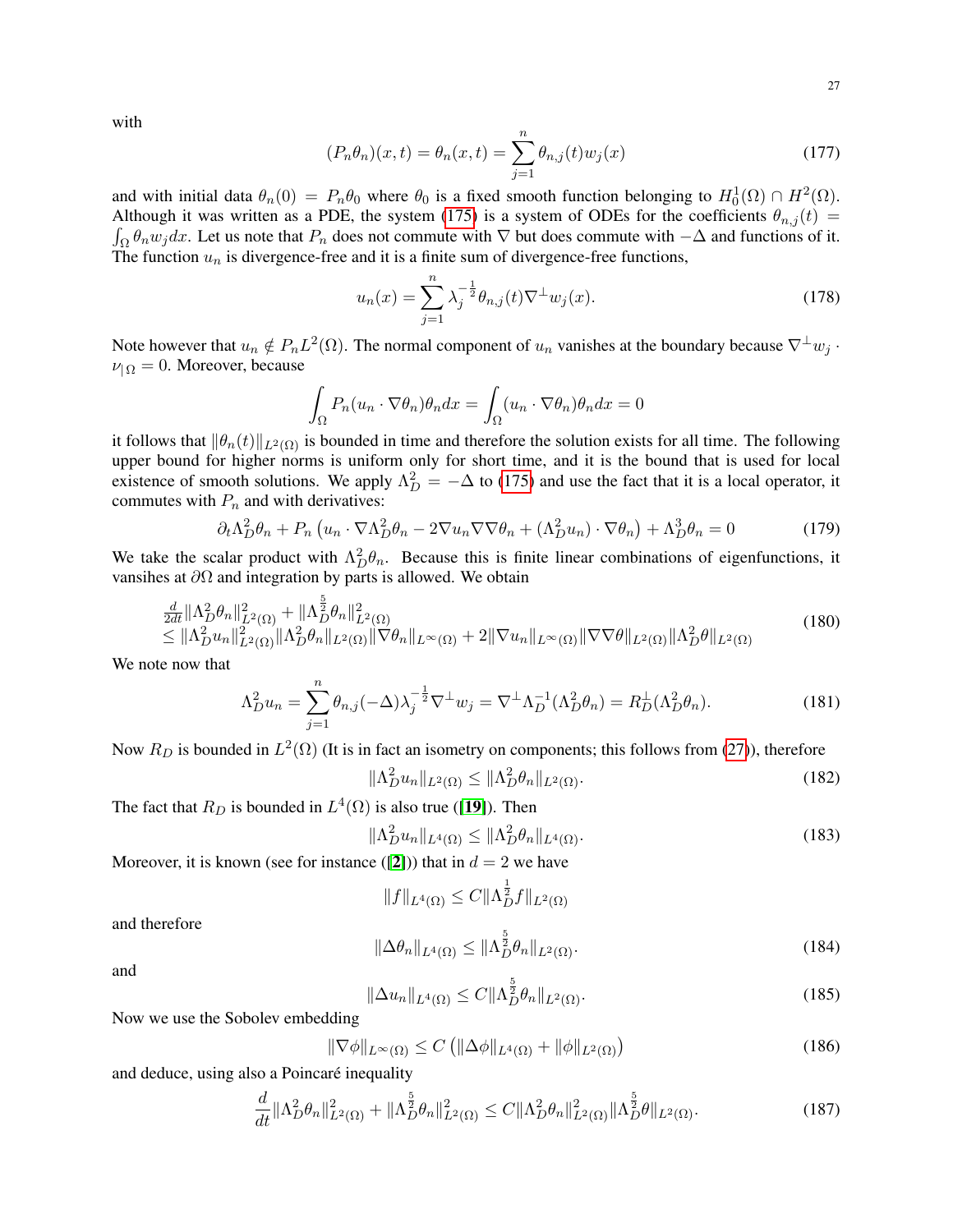Thus, after a Young inequality we deduce that

$$
\sup_{t \le T} \|\Lambda_D^2 \theta_n\|_{L^2(\Omega)}^2 + \int_0^T \|\Lambda_D^{\frac{5}{2}} \theta_n\|_{L^2(\Omega)}^2 dt \le C \|\Lambda_D^2 \theta_0\|_{L^2(\Omega)}^2 \tag{188}
$$

holds for T depending only on  $\|\Lambda_D^2 \theta_0\|_{L^2(\Omega)}$ , with a constant independent of n. The following result can now be obtained by assing to the limit in a subsequence and using a Aubin-Lions lemma ([[21](#page-27-21)]):

**PROPOSITION 4.** Let  $\theta_0 \in H_0^1(\Omega) \cap H^2(\Omega)$  in  $d = 2$ . There exists  $T > 0$  a unique solution of [\(7\)](#page-1-0) with *initial datum*  $\theta_0$  *satisfying* 

$$
\theta \in L^{\infty}(0, T; H_0^1(\Omega) \cap H^2(\Omega)) \cap L^2\left(0, T; \mathcal{D}\left(\Lambda_D^{2.5}\right)\right). \tag{189}
$$

Higher regularity can be obtained as well. Because the proof uses  $L^2$ -based Sobolev spaces and Sobolev embedding, it is dimension dependent. A proof in higher dimensions is also possible, but it requires using higher powers of  $\Delta$ , and will not be pursued here.

Acknowledgment. The work of PC was partially supported by NSF grant DMS-1209394

#### References

- <span id="page-27-11"></span>[1] L.A. Caffarelli and A. Vasseur, Drift diffusion equations with fractional diffusion and the quasi-geostrophic equation, Ann. of Math., 171(3) (2010), 1903–1930.
- <span id="page-27-20"></span>[2] X. Cabre, J. Tan, Positive solutions of nonlinear problems involving the square root of the Laplacian, Adv. Math. 224 (2010), no. 5, 2052-2093.
- <span id="page-27-7"></span>[3] A. Castro, D. Córdoba, J. Gomez-Serrano and A. Martin, Remarks on geometric properties of the SQG sharp front and the alpha-patches, Discrete Continuos Dynamical Systems 34 (12), (2014) 5045-5059.
- <span id="page-27-5"></span>[4] A. Castro, D. Córdoba, J. Gomez-Serrano, Global smooth solutions for the inviscid SQG equation (with . Preprint arxiv:1603.03325.
- <span id="page-27-1"></span>[5] P. Constantin, Geometric statistics in turbulence, SIAM Review 36, (1) (1994). 73-98.
- <span id="page-27-10"></span>[6] P. Constantin, D. Córdoba, and J. Wu. On the critical dissipative quasi-geostrophic equation, Indiana Univ. Math. J., 50(Special Issue):Dedicated to Professors Ciprian Foias and Roger Temam (Bloomington,IN, 2000). (2001), 97-107.
- <span id="page-27-17"></span>[7] P. Constantin, M. Ignatova, Remarks on the fractional Laplacian with Dirichlet boundary conditions and applications, IMRN, 2016.
- <span id="page-27-4"></span>[8] P. Constantin, M.-C. Lai, R. Sharma, Y.-H. Tseng, and J. Wu, New numerical results for the surface quasi-geostrophic equation, J. Sci. Comput., 50(1) (2012), 1–28.
- <span id="page-27-2"></span>[9] P. Constantin, A.J. Majda, and E. Tabak, Formation of strong fronts in the 2-D quasigeostrophic thermal active scalar, Nonlinearity, 7(6) (1994), 1495–1533.
- <span id="page-27-14"></span>[10] P. Constantin, V. Vicol, Nonlinear maximum principles for dissipative linear nonlocal operators and applications, GAFA 22 (2012) 1289-1321.
- <span id="page-27-13"></span>[11] P. Constantin, A. Tarfulea, V. Vicol, Long time dynamics of forced critical SQG, Communications in Mathematical Physics 335 (2015), no. 1, 93-141.
- <span id="page-27-16"></span>[12] P. Constantin and J. Wu, Regularity of Hölder continuous solutions of the supercritical quasi-geostrophic equation, Ann. Inst. H. Poincaré Anal. Non Linéaire, 25(6) (2008) 1103–1110.
- <span id="page-27-3"></span>[13] D. Córdoba, Nonexistence of simple hyperbolic blow-up for the quasi-geostrophic equation, Ann. of Math. (2), 148(3) (1998) 1135–1152.
- <span id="page-27-15"></span>[14] A. Córdoba, D. Córdoba, A maximum principle applied to quasi-geostrophic equations. Comm. Math. Phys. 249 (2004), 511–528.
- <span id="page-27-8"></span>[15] D. Córdoba, M.A. Fontelos, A.M. Mancho, and J.L. Rodrigo, Evidence of singularities for a family of contour dynamics equations, Proc. Natl. Acad. Sci. USA, 102(17) (2005), 5949–5952.
- <span id="page-27-18"></span>[16] E.B. Davies, Explicit constants for Gaussian upper bounds on heat kernels, Am. J. Math 109 (1987) 319-333.
- <span id="page-27-6"></span>[17] C. Fefferman and J.L. Rodrigo. Analytic sharp fronts for the surface quasi-geostrophic equation. Comm. Math. Phys., 303(1) (2011), 261–288.
- <span id="page-27-0"></span>[18] I.M. Held, R.T. Pierrehumbert, S.T. Garner, and K.L. Swanson, Surface quasi-geostrophic dynamics, J. Fluid Mech., 282 (1995),1–20.
- <span id="page-27-19"></span>[19] D. Jerison, C. Kenig, The inhomogeneous Dirichlet problem in Lipschitz domains, J. Funct. Analysis 130 (1995), 161-212.
- <span id="page-27-12"></span>[20] A. Kiselev, F. Nazarov, and A. Volberg, Global well-posedness for the critical 2D dissipative quasi-geostrophic equation, Invent. Math., 167(3) (2007), 445–453.
- <span id="page-27-21"></span>[21] J.L. Lions, Quelque methodes de résolution des problèmes aux limites non linéaires, Paris, Dunod (1969).
- <span id="page-27-9"></span>[22] S.G. Resnick, Dynamical problems in non-linear advective partial differential equations, ProQuest LLC, Ann Arbor, MI, 1995, Thesis (Ph.D.)–The University of Chicago.